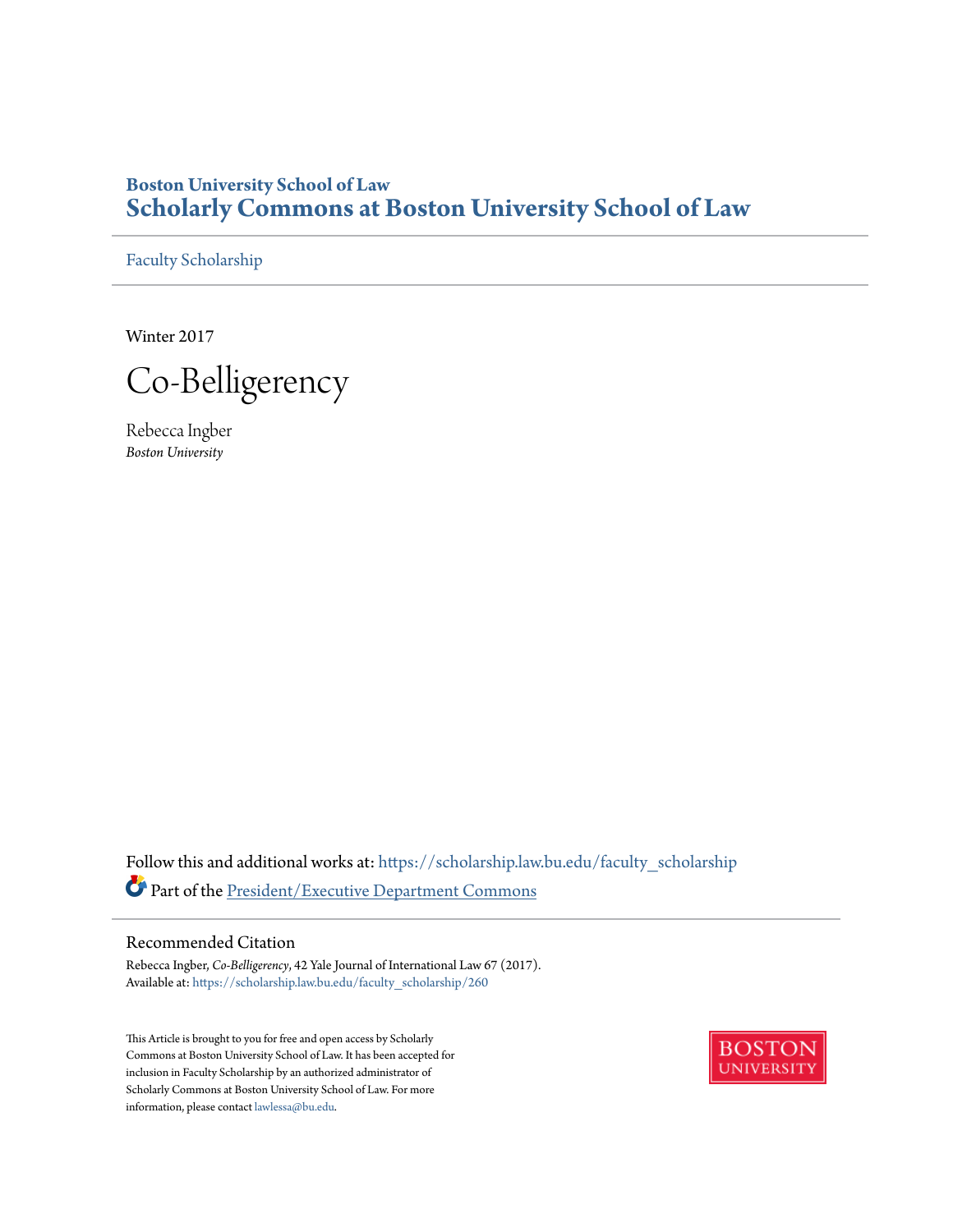# Article

# **Co-Belligerency**

# **Rebecca Ingber**†

| $\mathbf{I}$ . |                                                                      |                  |                                                                  |  |
|----------------|----------------------------------------------------------------------|------------------|------------------------------------------------------------------|--|
|                | $\mathbf{A}$ .                                                       |                  |                                                                  |  |
|                |                                                                      | 1.               |                                                                  |  |
|                |                                                                      | 2 <sup>1</sup>   |                                                                  |  |
|                |                                                                      | 3.               |                                                                  |  |
|                |                                                                      | 4 <sup>1</sup>   |                                                                  |  |
| $\Pi$ .        |                                                                      |                  |                                                                  |  |
|                | $A_{-}$                                                              |                  |                                                                  |  |
|                |                                                                      | 1                |                                                                  |  |
|                |                                                                      | $\overline{2}$ . |                                                                  |  |
|                |                                                                      | 3 <sub>1</sub>   |                                                                  |  |
|                |                                                                      | 4 <sup>1</sup>   | The Wrong International Law Test for The Domestic Law Purpose 92 |  |
|                | B <sub>1</sub>                                                       |                  |                                                                  |  |
|                |                                                                      | $\mathbf{1}$ .   |                                                                  |  |
|                |                                                                      | $\overline{2}$ . |                                                                  |  |
|                |                                                                      | $\overline{3}$ . |                                                                  |  |
| III.           | THE CO-BELLIGERENCY STORY: FROM INTENDED CONSTRAINT TO GREYISH LEGAL |                  |                                                                  |  |
|                | $\mathbf{A}$                                                         |                  |                                                                  |  |
|                |                                                                      | $\mathbf{1}$     |                                                                  |  |
|                |                                                                      | $\mathfrak{D}$   |                                                                  |  |
|                | B <sub>1</sub>                                                       |                  |                                                                  |  |
|                | $\mathcal{C}$                                                        |                  |                                                                  |  |
|                |                                                                      |                  |                                                                  |  |
| IV.            |                                                                      |                  |                                                                  |  |
|                | $A_{-}$                                                              |                  |                                                                  |  |
|                | $\mathbf{B}$ .                                                       |                  |                                                                  |  |
|                | $\mathcal{C}$                                                        |                  |                                                                  |  |
|                |                                                                      |                  |                                                                  |  |

<sup>†</sup> Associate Professor, Boston University School of Law. For invaluable conversations and comments on earlier drafts, I am grateful to José Alvarez, Julian Arato, Jack Beermann, Pam Bookman, Curtis Bradley, Zachary Clopton, Kris Collins, Ashley Deeks, Steven Fabry, Jean Galbraith, Michael Glennon, Jack Goldsmith, David Golove, Rebecca Hamilton, Gary Lawson, Benedict Kingsbury, Harold Koh, Sarah Kreps; Dino Kritsiotis, Marty Lederman, Anton Metlitsky, Naz Modirzadeh, Henry Monaghan, Jens Ohlin, Anne Orford, David Pozen, Robert Sloane, Steve Vladeck, Matt Waxman, J.H.H. Weiler, and Ryan Williams, as well as to participants at a faculty workshop at Boston University School of Law, the Duke-Yale Roundtable on Foreign Relations, the ASIL midyear Research Forum, the Cornell International Law Colloquium, and the Fifth Annual Junior Faculty Forum for International Law at NYU Law. Thanks to Karen Leon and Ryan Corbett for excellent research assistance.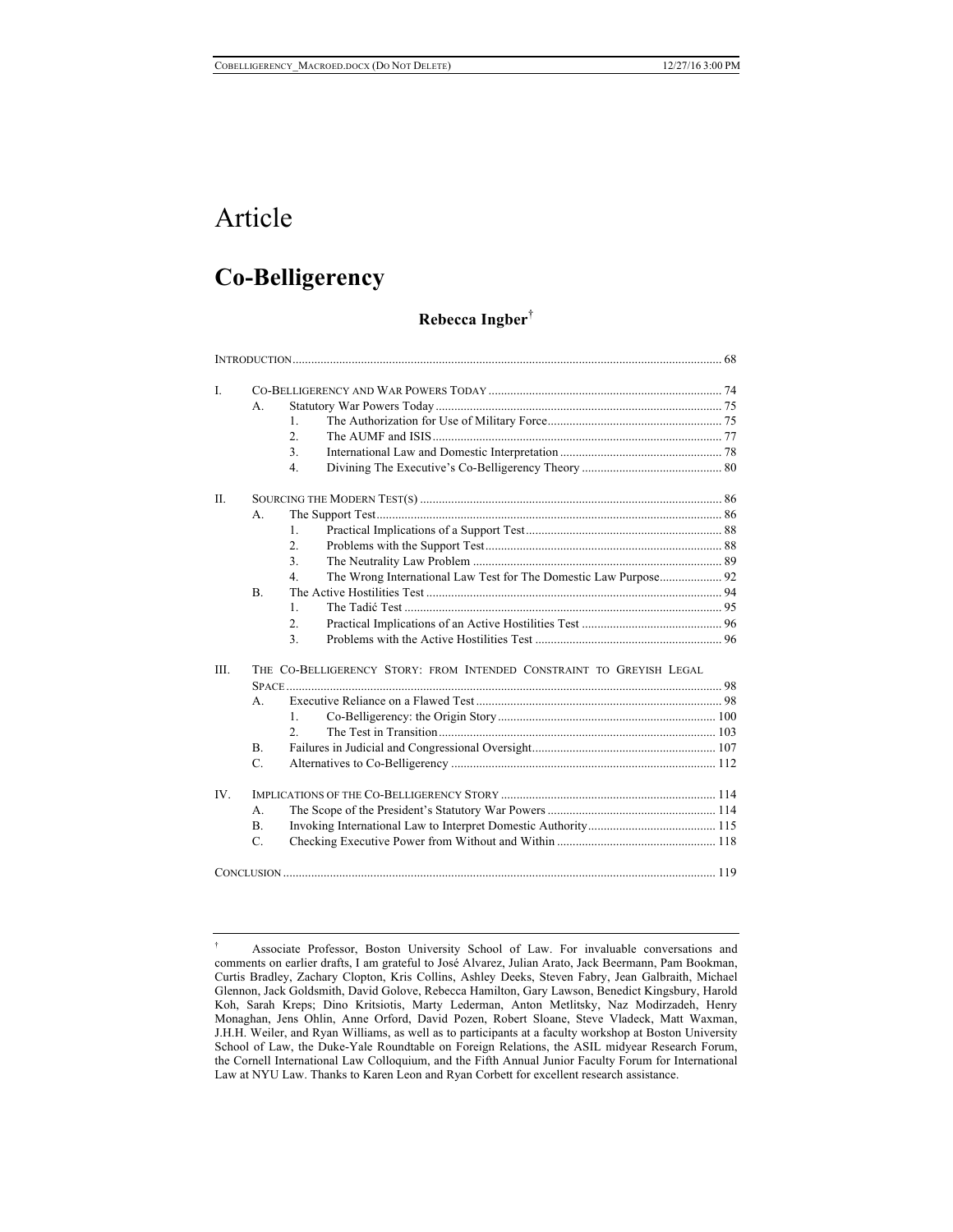#### **INTRODUCTION**

In the spring of 2013, when the Islamic State, or "ISIS," was still an unknown entity to most Americans, the Senate Armed Services Committee called a hearing over the conflict with al Qaeda.<sup>1</sup> The senators had two simple underlying questions for the executive branch officials before them, which surfaced often throughout the hearing: Who is the enemy, and how much power have we given the President to decide that question?<sup>2</sup>

The ambiguity traces to a statute passed in the immediate aftermath of the September 11 attack, the 2001 Authorization for Use of Military Force (AUMF). The AUMF authorizes the President to use force against the individuals and organizations that committed the September 11 attacks, or those who harbored them.<sup>3</sup> Though not explicitly named, these entities have been widely understood as signifying al Qaeda and the Taliban.<sup>4</sup> But since 2001, Presidents have invoked that statute to use force against other groups they determine are connected to al Qaeda, and in places far beyond the original Afghanistan battlefield.

The Senators' questions thus struck at the heart of one of the thorniest legal questions that has arisen in the prosecution of this novel war. When the enemy is a global terrorist group—such as al Qaeda or ISIS—rather than a state, how does the President's authority to wage war change as the organization expands, contracts, or splits apart, and as new individuals and groups support or join the fight?

To answer these questions, the Committee hauled before it the top lawyers from the Pentagon and State Department and peppered them with questions.<sup>5</sup> The lawyers' answers generally seemed to placate the Members. The President's power under the 2001 AUMF is not unlimited, they confirmed. But under the Executive's now longstanding interpretation, that statutory authority extends beyond core al Qaeda to groups that join the fight, or "cobelligerents," a claim they asserted stemmed from a "well-established" principle in international law. In other words, as executive officials interpret the

- 3. Authorization for Use of Military Force, Pub. L. No. 107-40, 115 Stat. 224 (2001).
- 4. *See, e.g.*, Hamdi v. Rumsfeld, 542 U.S. 507, 518 (2004).
- 5. 2013 SASC Hearing, *supra* note 1.

<sup>1.</sup> *The Law of Armed Conflict, the Use of Military Force, and the 2001 Authorization for Use of Military Force: Hearing Before the S. Comm. on Armed Serv.*, 113th Cong. (2013) [hereinafter 2013 SASC Hearing]. The Islamic State, or "ISIS," which stands for the "Islamic State of Iraq and Syria," is also known as the "Islamic State of Iraq and the Levant" (ISIL), and "Daesh," which is the English transliteration of the Arabic acronym of al-Dawla al-Islamiya fi Iraq wa ash-Sham, the Islamic State of Iraq and al-Sham.

<sup>2.</sup> Though the Administration's lawyers were not prepared with a list of organizations considered to fall within the AUMF at the time of the hearing, the Committee notes state that the Administration subsequently provided a "classified paper" to Senate staff, which could have included such a list. *See* 2013 SASC Hearing, *supra* note 1, at 13. Two years later, in the spring of 2015, in a speech before the American Society of International Law, Department of Defense (DOD) General Counsel Stephen Preston presented a list of groups against whom the Administration deemed it had authority, under the 2001 AUMF, to use force at that point in time. *See* Stephen W. Preston, Gen. Counsel, Dep't. of Defense, Address to the Annual Meeting of the American Society of International Law: The Legal Framework for the United States' Use of Military Force Since 9/11(Apr. 10, 2015) [hereinafter Preston Speech].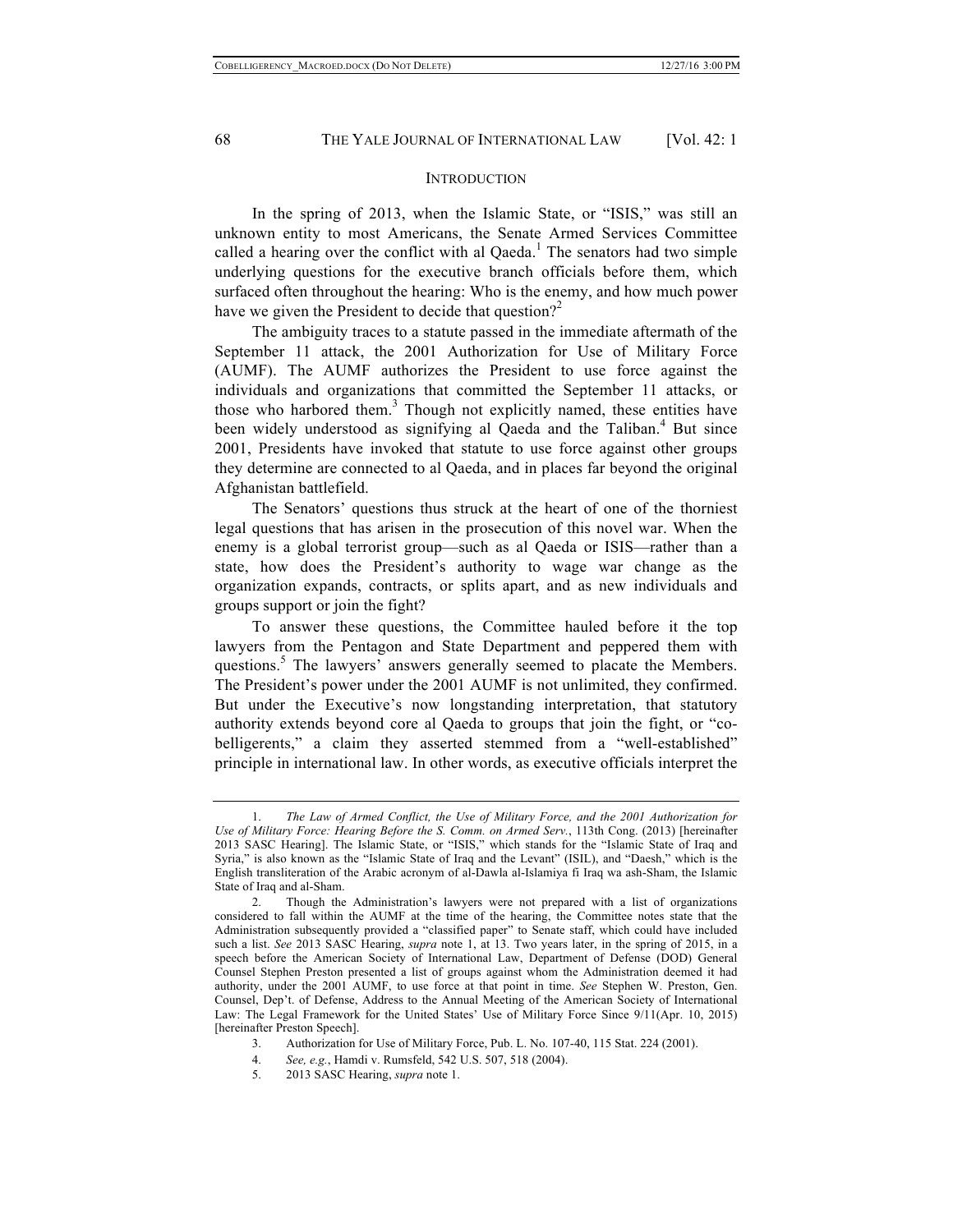statute, Congress has authorized the President to use force against groups connected to al Qaeda whom international law would construe as enemies of the United States. The President's domestic statutory authority thus turns on his interpretation of international law. And this interpretation of Congress's intent, these government lawyers added at further prompting from the Senators, has been subject to litigation and ratified by the courts.<sup>6</sup>

Well, said the Senators, in so many words, in that case, carry on ....<sup>7</sup>

\*\*\*

This study suggests that the Senators should have probed deeper. Behind the executive branch assurances of a clear standard for interpreting the President's AUMF authority, founded in a "well-established" principle of international law called "co-belligerency," in fact lay an internally-contested amalgam of legal theories based in novel and in some instances flawed interpretations of international law. While that amalgam of theories and internal tension themselves may operate as some impediment to executive action, it is far from the solid and established—and clearly constraining—bright line legal principle the Executive has repeatedly suggested.

This Article traces the origins and evolving narrative of the Executive's modern co-belligerency theory to explore how the Executive shapes the boundaries of its war powers. This is also a study of how a creative legal theory—intended both to constrain and to defend presidential power—sprouted and took root within the executive branch, evolved internally into competing legal theories, became entrenched through ideologically opposed presidential administrations, judicial deference and congressional acquiescence, and

<sup>6.</sup> Scholars have referred to this kind of abdication of responsibility by the courts and Congress through over-zealous deference on matters they should be competent to resolve themselves as "a cycle of deferral" or "circular buck-passing." *See* Kristin A. Collins, *Deference and Deferral*, *in* THE PUBLIC LAW OF GENDER: FROM THE LOCAL TO THE GLOBAL 79 (Kim Rubenstein & Katharine Young eds., 2016); David Strauss, *Presidential Interpretation of the Constitution*, 15 CARDOZO L. REV. 113, 129 (1993). Under Collins's and Strauss's theories, each branch defers to what is presumed to be the other's resolution of the matter, but in fact "no one ever addresses the constitutional issue." Strauss*, supra* at 129. In this case, the issue is one of statutory interpretation; yet these Members of Congress have generally deferred to the *courts'* view of *Congress's* intent.

<sup>7.</sup> Though many bills have been proposed in the three years since that hearing, particularly in light of the emerging threat from ISIS, Congress has yet to amend the 2001 AUMF, or pass new legislation, either restricting or expanding that grant of authority. It has, however, continued to appropriate funds for the ongoing conflict. *See* Defendant's Motion to Dismiss at 28, Smith v. Obama, No. 16-843 (D.D.C. July 11, 2016), ECF No. 9 (detailing Congress's appropriations and suggesting that this serves as a form of ratification of the Executive's activities). There have been subsequent exchanges between executive branch officials and senate and congressional committees, but I have uncovered none that have provided significant additional illumination. Shortly following the 2013 hearing, the Senate Armed Services Committee sent a letter to the Attorney General inquiring, inter alia: "If the United States is authorized to use military force against a state or non-state actor under domestic and international law, does that authority extend, without having to be explicit and without the need for further authorization, to co-belligerents who have aligned themselves with that entity and joined the fight against the United States?" SASC Letter of May 17, 2013 (on file with YJIL). The Committee did not clarify whether it was questioning the United States authority as a whole, or the President's, or whether the "authorization" at issue was the AUMF or some other domestic or international law authority, but it did request the Executive's supporting analysis. *Id*. The Executive has since released reports naming the groups it has determined to be associated forces of al Qaeda, and thus to fall within the AUMF. *E.g.*, DEP'T OF DEFENSE, REPORT ON ASSOCIATED FORCES (2014). In that report, the Executive explicitly reserves the right to label additional groups as associated forces "whenever a situation arises." *Id*. at 3.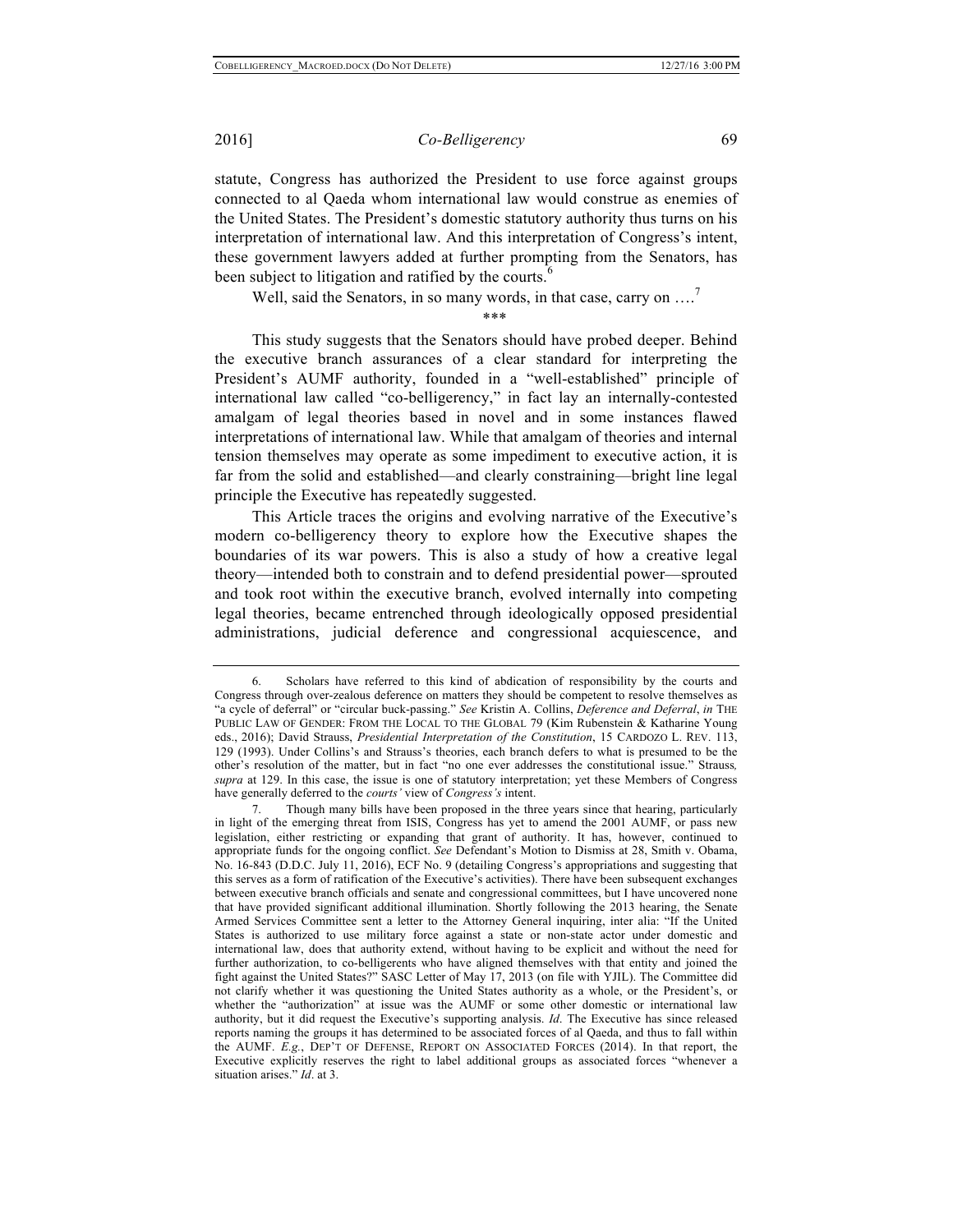ultimately became the poorly understood law of the land and a basis for perpetuating an aggressive scope of unilateral executive power and expanding war.

The role of interpretation is critical to our inquiry. Whatever the theoretical scope of the U.S. President's power to wage war, the President's own interpretation of his authority to use force—or more accurately, the interpretation of the lawyers and policy makers working on these matters within the executive branch—is often determinative of executive war powers in practice. In today's non-traditional conflict with al Qaeda and now, to an increasing degree, ISIS, the potential for novel interpretation is enormous. To this very day, debate continues both inside and outside the executive branch over the appropriate scope of the President's war powers in this conflict, from those who would have the President receive absolute deference to those who demand that the President return to Congress for any extension of the conflict beyond those core forces behind the  $9/11$  attacks.<sup>8</sup> And executive branch lawyers through two administrations have struggled to apply the laws developed for traditional state-to-state wars to this novel and evolving conflict with a non-state terrorist organization. There are few simple answers, and despite an unprecedented amount of public discourse in recent years over the Executive's wartime actions and legal positions, much remains undertheorized, secret, or both.

As a practical matter, the Executive's current ambiguity over its cobelligerency theory is likely borne in part out of the political tension between seeking to cabin the war, on the one hand, and providing sufficient flexibility to the Executive to meet an evolving threat without having to continuously face off against a hostile Congress, on the other. But whatever the reason for the Executive's opacity, as things stand today, the public can only discover that we are at war with a particular group not because Congress declares it, not because the Executive declares it, not even because the group attacks us, <sup>9</sup> but rather because *we* attack *them*. 10

<sup>8.</sup> *See, e.g.*, Jennifer Daskal & Steve I. Vladeck, *After the AUMF*, 4 HARV. NAT'L SECURITY J. 115, 119 (2014) (arguing that statutory use-of-force authorizations be "carefully calibrated to the specific threat posed by an identifiable group, and limited in scope and duration"); Robert J. Delahunty & John C. Yoo, *The President's Constitutional Authority to Conduct Military Operations Against Terrorist Organizations and the Nations That Harbor or Support Them*, 25 HARV. J.L. & PUB. POL'Y 487 (2001) (arguing that the President has broad constitutional authority to determine when to use military force); Michael Ramsey, *Must Congress Approve Attacks on IS in Libya?*, ORIGINALISM BLOG (August 3, 2016, 6:37 AM), http://originalismblog.typepad.com/the-originalism-blog/2016/08/mustcongress-approve-attacks-on-is-in-libyamichael-ramsey.html (arguing that in a defensive context, "[o]nce the war begins, the President may fight it, in the ways the President thinks best").

<sup>9.</sup> As I explain in Part I, it is not clear to what extent the Executive's current test for a group's entry into the conflict, and thus categorization as an "associated force" covered by the AUMF, relies upon a direct initiation of active violence or hostilities by that group.

<sup>10.</sup> Even then, the public learns this information only if the Executive discloses it or confirms it when uncovered by a third party. And we can infer from such an action only that the Executive has determined it has authority to attack a particular actor. We still cannot be sure of the legal theory for the Executive's use of force unless the Executive discloses *that* information. For example, as the discussion of al-Shabaab, *infra*, demonstrates, a U.S. strike does not always reveal a determination that the entire group is an "associated force" engaged in an armed conflict with the United States.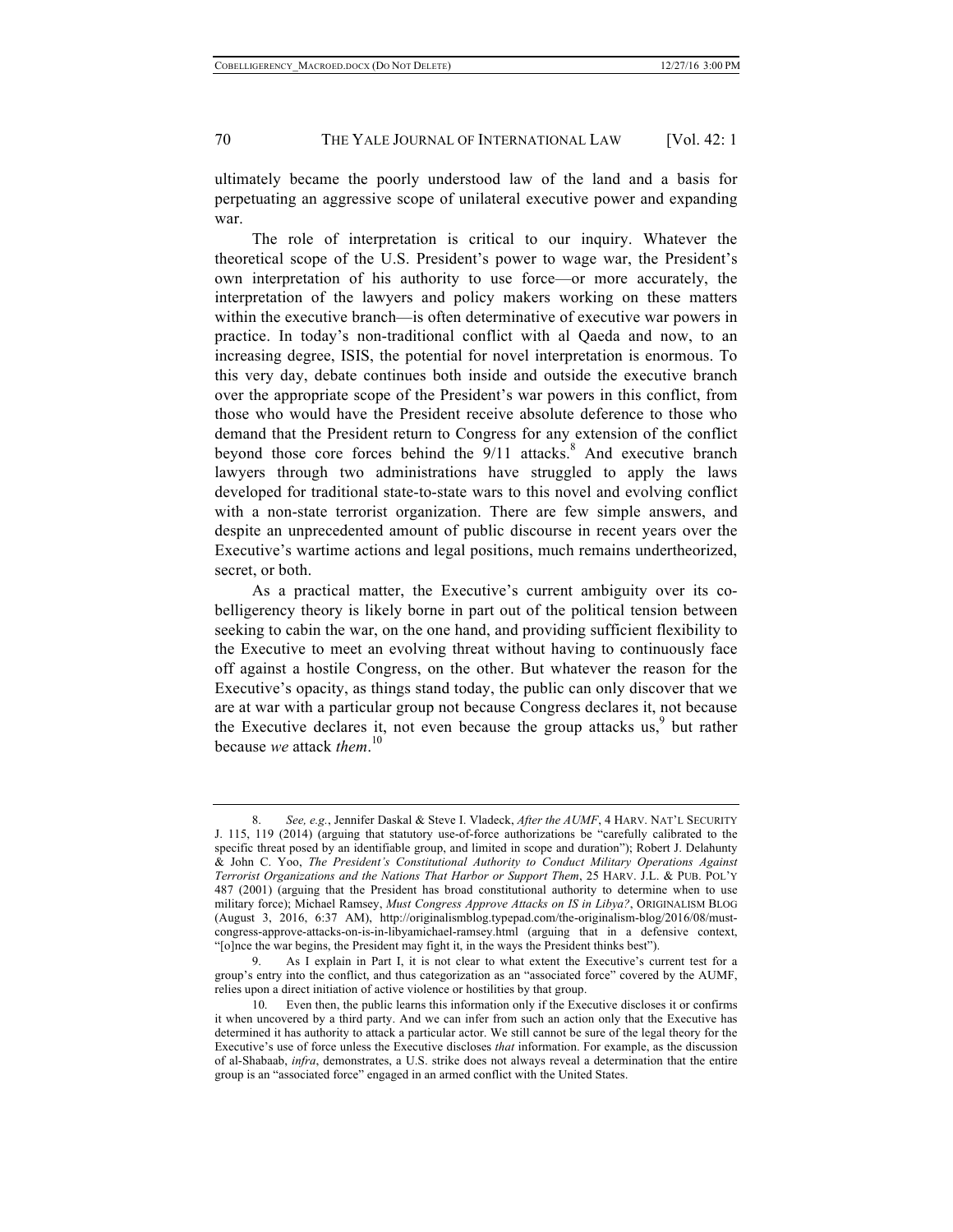Reliance on co-belligerency to understand the scope of the AUMF has evolved in the course of the conflict with al Qaeda and new groups as they have gained prominence. This interpretive device will increasingly determine the course of today's conflict with ISIS, and perhaps even tomorrow's conflict with an entity as yet unknown to us. The Administration's claim in extending its AUMF authority to ISIS itself does not rest on co-belligerency, but the concept is equally applicable to the ISIS conflict. Executive officials claim that ISIS is a direct successor or splinter of al Qaeda, and, as such, the AUMF applies equally to the use of force against it just as it would if al Qaeda had simply changed its name.<sup>11</sup> The logic of that rationale suggests that legally, ISIS stands in al Qaeda's shoes, and *all* of the Executive's claimed AUMF authorities against al Qaeda should apply equally to ISIS. If the AUMF provides the President with the power to fight co-belligerents of al Qaeda (however "cobelligerent" might ultimately be defined), then it authorizes the President to fight co-belligerents of ISIS. And so too will it authorize the President to fight co-belligerents of any group the Executive deems a successor to al Qaeda or ISIS going forward, until the courts or Congress intervene to oppose or clarify this interpretation.

To be sure, the President does not claim unbounded authority. Executive branch officials have taken care to justify their legal position by reference to what they say are existing rules that both justify and *limit* their actions. This is an effective approach. In fact, it is through binding itself to a professed legal constraint that the Executive has at times managed to retain for itself significant flexibility.<sup>12</sup> As I have argued elsewhere, the Executive has throughout history softened its claims to enhanced domestic power by calling on limiting principles drawn from international law; yet these international law limiting principles do not always provide the clear constraints the Executive's invocation suggests.<sup>13</sup> The concerns I will address in this Article lie not, therefore, in the Executive's lack of a professed legal position. The problem is that the professed legal position—while generally accepted in principle at a superficial level by the courts and Congress—rests on an underlying theory that is at best poorly understood and at worst, a mélange of competing theories that executive officials have never been pressed to finally and firmly crystalize in one clear position.

This Article will proceed in four Parts. Part I lays the doctrinal foundation for our inquiry. It sifts through the public debris of executive branch decisionmaking to excavate the actual contours of the Executive's understanding of its statutory war powers. This excavation is itself no simple task. Much of executive branch national security lawyering occurs by necessity in secret. The information available to us is limited, and yet there are pockets of data that we

<sup>11.</sup> *See* Preston Speech, *supra* note 2.

<sup>12</sup>*. See, e.g.*, JACK GOLDSMITH, POWER AND CONSTRAINT: THE ACCOUNTABLE PRESIDENCY AFTER 9/11 (2012) (arguing that the existence of checks on presidential power legitimize presidential actions); Rebecca Ingber, *International Law Constraints as Executive Power*, 57 HARV. INT'L L.J. 49, 61 (2016) (arguing that the executive branch has at times invoked constraints on the state imposed by international law "as a means of softening its claim to enhanced *domestic* power").

<sup>13.</sup> *See* Ingber*, supra* note 12, at 49.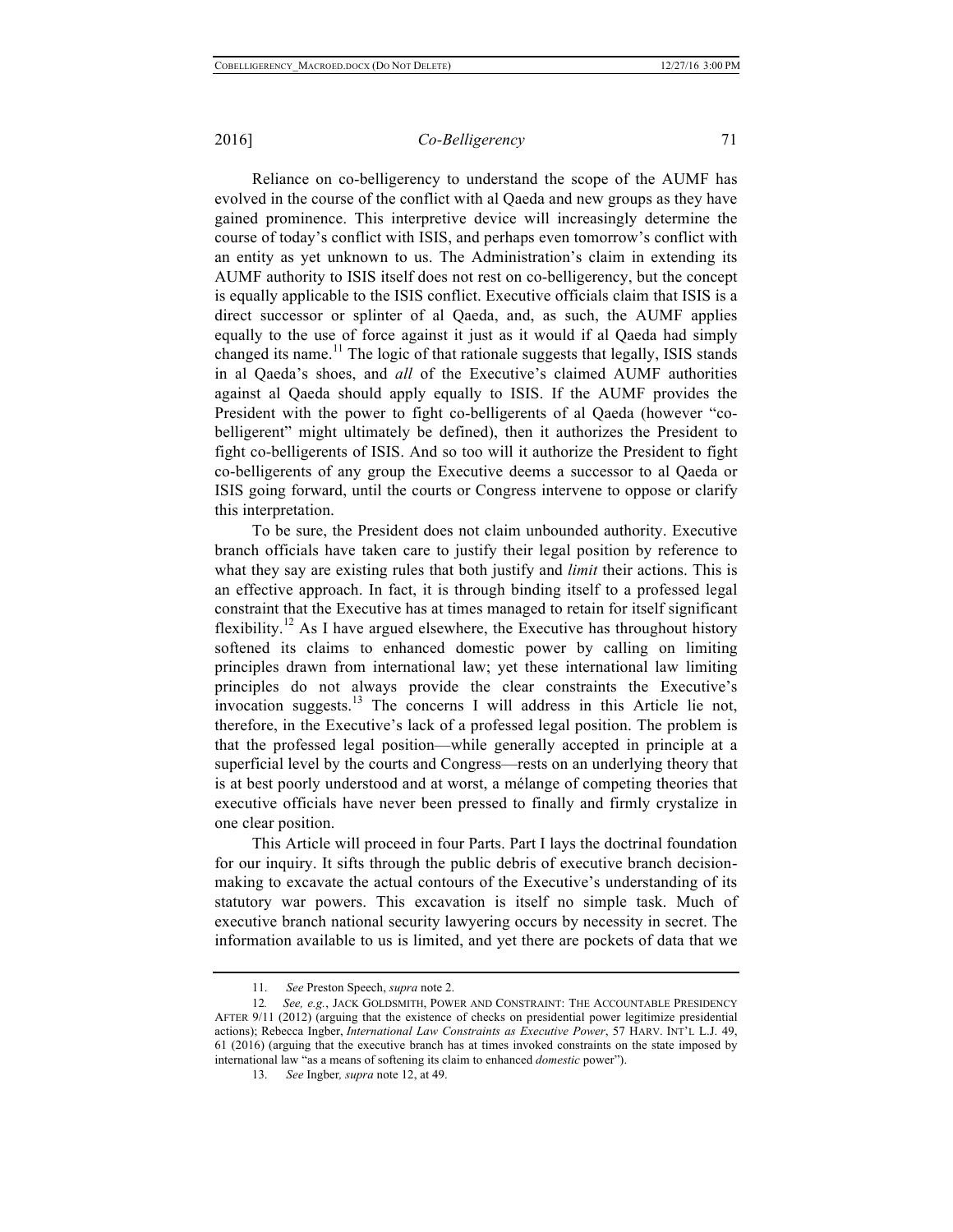can curate and then assemble to construct a more comprehensive understanding of the government's evolving position. Specifically, this Part draws on statements by executive branch officials in speeches, congressional testimony, legal briefs, press briefings, letters to and from Congress (some uncovered through FOIA requests), executive branch reports, state practice, and even press reports of internal executive branch deliberation. This Part will demonstrate that the Executive's legal theory for interpreting the AUMF is not one clear test, but rather the ambiguous—and I'll argue largely unintentional result of an internally evolving, and internally contested, spectrum of legal theories.

The daylight between the Executive's professed adherence to a strict limiting principle, on the one hand, and the reality of this internal tension and resulting operational ambiguity, on the other, suggests that the co-belligerency theory operates dangerously close to what David Dyzenhaus has termed a "legal grey hole." <sup>14</sup> As Dyzenhaus describes it, a grey hole is a "disguised" black hole<sup>[]</sup>," a "façade . . . of the rule of law," in which legal hurdles serve to legitimize the government's positions while merely rubber stamping the government's actions.<sup>15</sup> Here it is not merely that the Executive has failed to explain its co-belligerency theory beyond a simple pronouncement; it is that there very likely is *not* one clearly crystalized operating legal theory at all. Yet because all evidence suggests that the government has intended even this messy standard to operate as some constraint, and, moreover, that executive officials have truly felt themselves hindered in some way by attempts to adhere to that standard, I will modify Dyzenhaus's term for this purpose, and suggest that the space in which the Executive's co-belligerency theory operates might be more accurately called grey-*ish*.

Part II traces the ambiguity in the co-belligerency approach to a tension between two potential theories for extending the Executive's AUMF authority beyond core al Qaeda. One theory, which I term here the "Support Test," traces to the middle of the Bush Administration, at a time when executive branch lawyers were first seeking to tie the President's war powers claims more explicitly to statutory authority. The concept makes its first public appearance in a few lines in a 2005 *Harvard Law Review* article by Jack Goldsmith and Curt Bradley.<sup>16</sup> There the authors derive the concept by analogizing to the historic international law of neutrality, arguing that a group becomes a "cobelligerent" of al Qaeda through the substantial provision of support for the group, similar to the level of support that historically would have made a neutral state a legitimate target by one of the state parties to a traditional armed

<sup>14.</sup> DAVID DYZENHAUS, THE CONSTITUTION OF LAW: LEGALITY IN A TIME OF EMERGENCY 3, 42, 50 (2006) ("[A] grey hole is a space in which the detainee has some procedural rights but not sufficient for him effectively to contest the executive's case for his detention. It is in substance a legal black hole but worse because the procedural rights available to the detainee cloak the lack of substance."); *see also* Shirin Sinnar, *Rule of Law Tropes in National Security*, 129 HARV. L. REV. 1566 (2016) (identifying as "rule of law tropes" areas where the executive branch professes adherence to a recognized legal standard, but in fact secretly operates under a modification of that standard).

<sup>15.</sup> DYZENHAUS, *supra* note 14, at 3.

<sup>16.</sup> Curtis A. Bradley & Jack L. Goldsmith, *Congressional Authorization and the War on Terrorism*, 118 HARV. L. REV. 2047 (2005).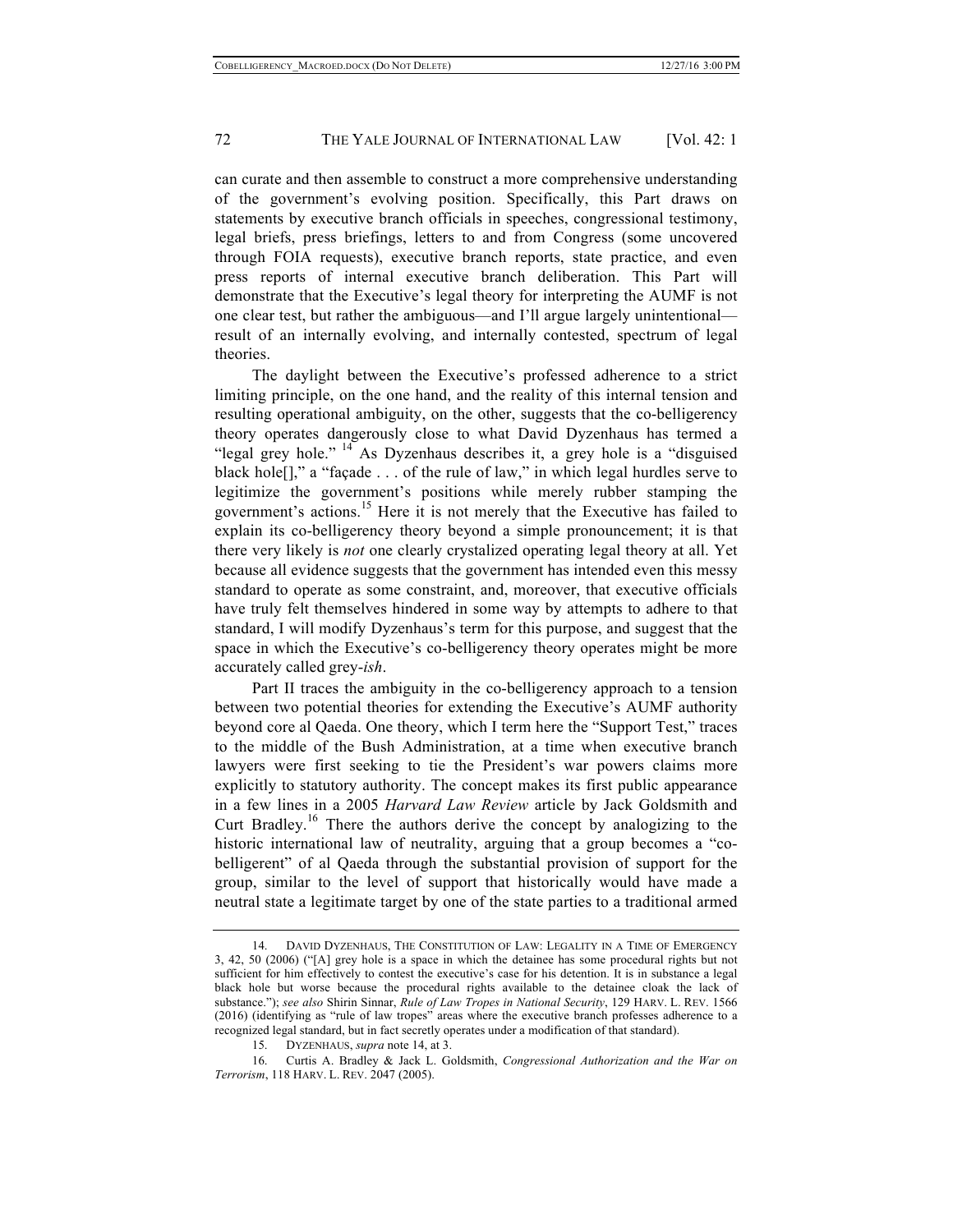conflict. This theory remains the most publicly elaborated of the Executive's approaches, but it rests on flawed doctrinal grounds, both in its application of largely obsolete neutrality law principles designed for states to a modern conflict with a non-state terrorist group, and in its overstating of the consequences of a neutrality breach under that historic body of law. At best, the Bradley and Goldsmith theory might shed light on the parties against whom Congress *could have* declared war in accordance with international law, not on the parties against whom Congress actually *did* declare war. Neutrality law is thus not an adequate source for determining the scope of the President's domestic AUMF authority.

A second theory, which I term the "Active Hostilities Test," represents an effort by some within the Obama Administration to further constrain the war's scope. It may also represent an effort, though this has never been made explicit, to tie the Executive's approach to an entirely *different* international law standard. That standard, which stems from the 1990s jurisprudence of an international criminal tribunal, has the benefit of having been fairly wellestablished at the time of the 2001 AUMF, but is not without its own problems, in particular that it may be too constraining for the particular question at hand. Part II dissects both tests and their likely sources and analyzes their policy implications, benefits and concerns, as well as their likely champions within the Executive.

At this point, I will have demonstrated that despite the Executive's claim to a strictly cabined and transparent statutory war powers theory guided by a "well-established" principle of international law, the Executive's cobelligerency theory is instead secret, malleable, shifting, and, to the extent it rests on any external legal foundation, it is a flawed one. Yet despite these problems, the Executive has successfully relied upon the concept of cobelligerency to entrench in both the courts and Congress the general principle that it should read its statutory authority broadly, even to cover groups which may not have existed at the time of the statute's enactment. Moreover, this broad reading of statutory wartime authorities has now survived two very different presidential administrations from ideologically opposing ends of the war powers spectrum;<sup>17</sup> it will likely continue to serve as the legal framework for this evolving conflict well into at least the next administration. Further still, considering the fondness of executive branch officials for executive precedent in the President's favor, we can readily envision that reliance on cobelligerency in interpreting the President's statutory war powers will survive

<sup>17.</sup> There is debate over the extent of this ideological divide. Some scholars now view the practice of the Obama Administration on war powers and executive unilateralism as more one of convergence with than divergence from the Bush Administration*. See, e.g.*, BRUCE ACKERMAN, THE DECLINE AND FALL OF THE AMERICAN REPUBLIC (2010); MICHAEL J. GLENNON, NATIONAL SECURITY AND DOUBLE GOVERNMENT (2014); Jack Goldsmith, *Obama Has Officially Adopted Bush's Iraq Doctrine*, TIME (Apr. 6, 2016), http://time.com/4283865/obama-adopted-bushs-iraq-doctrine/. *But see* Trevor W. Morrison, *Constitutional Alarmism*, 124 HARV. L. REV. 1688 (2011) (reviewing ACKERMAN, *supra*); Marty Lederman, *The Egan Speech and the Bush Doctrine: Imminence, Necessity, and "First Use" in the Jus ad Bellum*, JUST SECURITY (Apr. 11, 2016, 8:47 AM), https://www.justsecurity.org/30522/egan-speech-bush-doctrine-imminence-necessity-first-use-jus-adbellum/.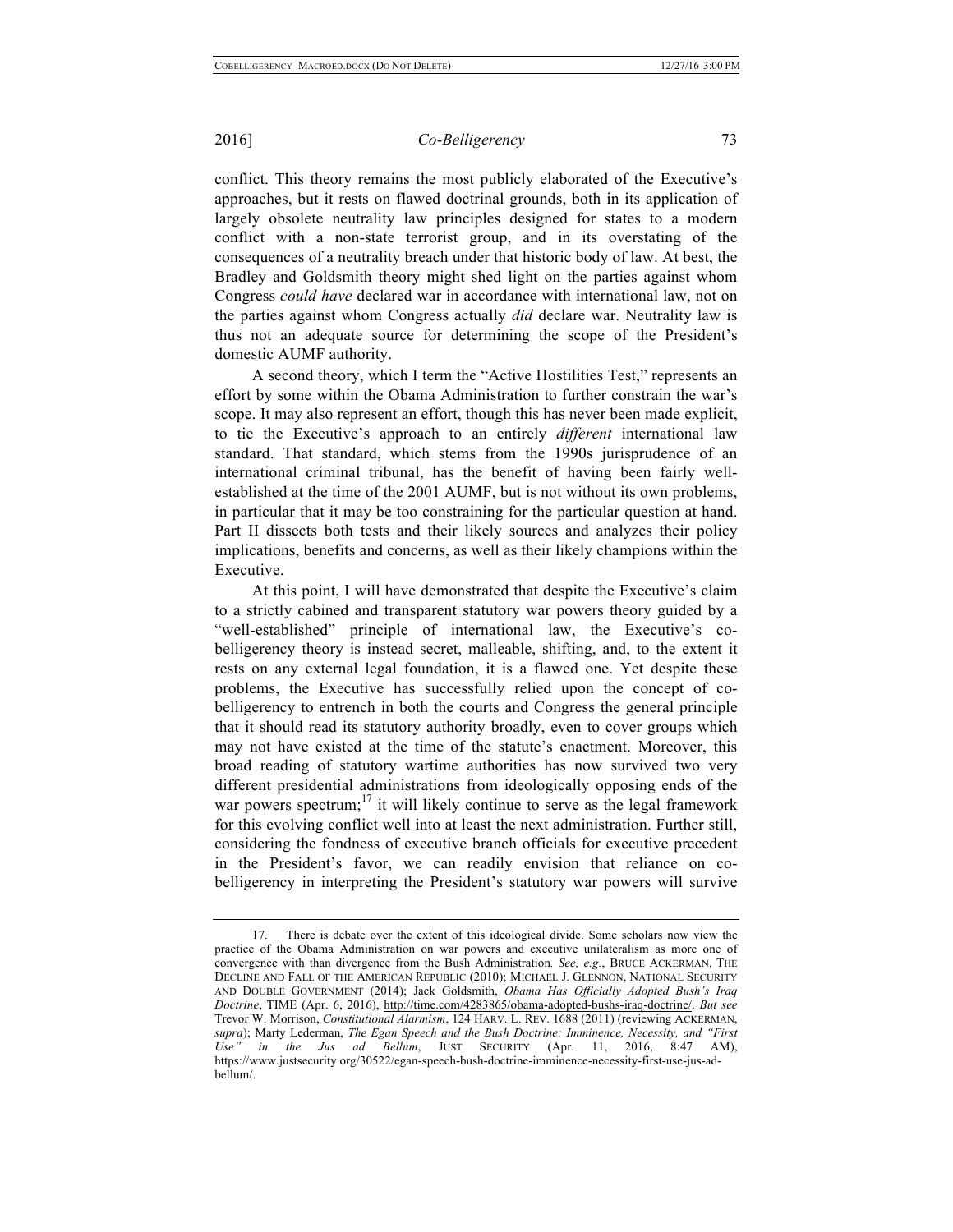this conflict and will form the baseline for interpreting future congressional grants of wartime authority.<sup>18</sup>

Nevertheless, this is not a story of a simple power grab. The cobelligerency story is a useful case study through which to explore the messy reality of executive branch legal positioning and, at times, *unintentional* accretion of executive power. Part III will examine the counter-intuitive origins and evolution of this theory, and how we got to where we are today.

Finally, Part IV addresses the implications of this case study for executive power and the efficacy of legal constraint on the President. This cobelligerency case study reveals more than a doctrinal flaw in a war powers theory or an aggressive executive assertion of power during war. Rather, it brings to light the underexplored manner in which a creative executive interpretation evolves into a greyish legal space. Through the lens of this cobelligerency case study, this paper explores the roles that legal interpretation, misunderstanding, transparency and secrecy, substantive legal expertise in both international and domestic law, as well as internal executive disagreement and the institutional design of legal decision-making within the Executive, all play in determining the real dynamics of presidential power.

# I. CO-BELLIGERENCY AND WAR POWERS TODAY

Technically, the Constitution assigns to Congress the power to declare war. But since the Second World War, the formal practice of declaring war has gone the way of the carrier pigeon, and the precise contours of the President's constitutional authorities to defend the state and engage in action short of actual "war" unilaterally are heavily debated. It is uncontroversial, however, that the President's powers are at their greatest when he acts in accordance with congressional authorization.<sup>19</sup> Thus, rather than press the outer bounds of constitutional power, and for reasons sounding in politics and policy as well as in law, presidents have tended to seek statutory authorizations to use force when engaging in conflicts of any magnitude, particularly those involving large-scale use of ground troops. $^{20}$ 

<sup>18.</sup> *See, e.g.*, *Authority to Use Military Force in Libya*, 35 Op. O.L.C. 1 (2011) (relying on prior Office of Legal Counsel (OLC) memoranda to assert unilateral executive power); Trevor W. Morrison, *Stare Decisis in the Office of Legal Counsel*, 110 COLUM. L. REV. 1448 (2010). For a rare counterexample, see JACK GOLDSMITH, THE TERROR PRESIDENCY: LAW AND JUDGMENT INSIDE THE BUSH ADMINISTRATION 151-62 (2007), recounting his overturning, as the head of OLC, of what became known as the "torture memos," the legal memoranda from his predecessor's tenure authorizing maltreatment of wartime detainees.

<sup>19.</sup> Youngstown Sheet & Tube Co. v. Sawyer, 343 U.S. 579, 635 (1952) (Jackson, J., concurring) ("When the President acts pursuant to an express or implied authorization of Congress, his authority is at its maximum, for it includes all that he possesses in his own right plus all that Congress can delegate.").

<sup>20.</sup> Presidents have also historically acted "in accordance with" the War Powers Resolution, which requires congressional authorization for engagement in hostilities beyond sixty days, though most have not recognized its requirements as constitutionally mandated or even constitutionally permissible. *See, e.g.*, Letter from Barack Obama, President of the United States, to Paul Ryan, Speaker, U.S. House of Representatives (Dec. 11, 2015) (2015 WL 8488906) ("providing this . . . report, *consistent with* the War Powers Resolution (Public Law 93-148), as part of my efforts to keep the Congress informed . . .") (emphasis added) [hereinafter *Letter From The President: War Powers Resolution*]. The Carter Administration is a possible exception. *See A Review of the Operation and Effectiveness of the War*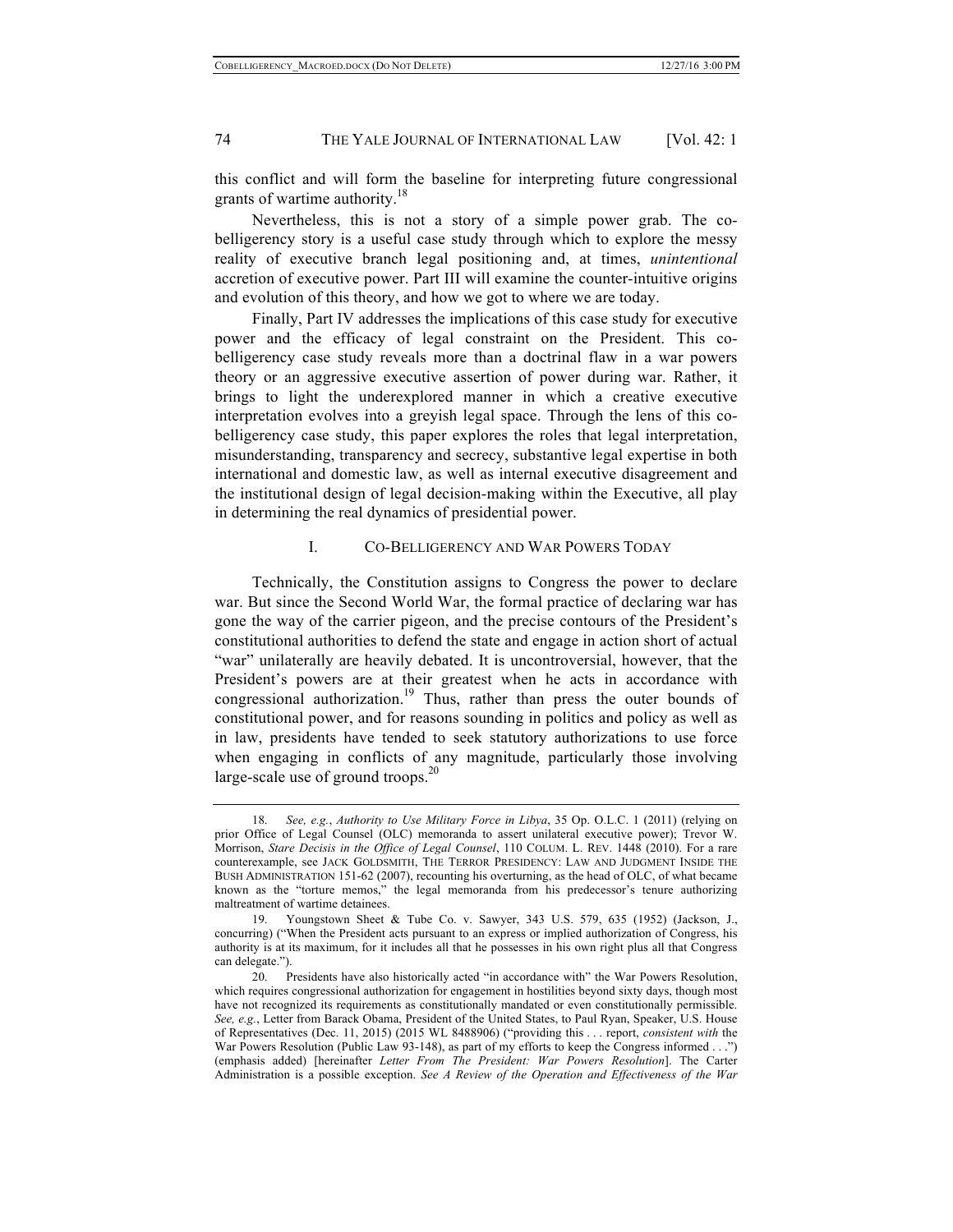There is much at stake in this allocation of authority between the President and Congress over the choice to go to war or enter hostilities. Yet despite the large stakes, or perhaps because of them, there is no clear arbiter. Courts are generally loath to interfere in presidents' decisions to use military force against an external actor.<sup>21</sup> Congress, for its part, has rarely if ever engaged its full capacities to interfere with presidential warmaking,  $^{22}$  though this may be due in part to the fact that presidents have historically made efforts to justify their actions and explain the grounds for their authority.<sup>2</sup>

When feasible, presidents have thus typically justified their wartime actions by attempting to tie them to some statutory authority.<sup>24</sup> And because of the lack of external intervention, executive *interpretation* of the President's authority to use force under congressional authorization is often the whole ballgame. In recent years, this executive understanding of the scope of the President's authority to wage war has turned largely on an aggressive interpretation of the AUMF, which executive officials justify through the concept of co-belligerency.

In order to dissect that theory, it is necessary first to survey the domestic law surrounding the President's use of force against al Qaeda, ISIS, and associates.

#### A. *Statutory War Powers Today*

# 1. *The Authorization for Use of Military Force*

The President today rests his domestic wartime authority in the ongoing conflict with al Qaeda and ISIS primarily on the 2001 AUMF. To the extent

*Powers Resolution: Hearing Before the S. Comm. on Foreign Relations*, 95th Cong. 188-190 (1977) (statement of Herbert J. Hansell, Legal Adviser, Dep't of State) (expressing the "administration's support" for the act). In Kosovo, the NATO campaign went eighteen days past the sixty-day clock, and thus technically should have required congressional approval. In Libya, Obama administration officials argued that the U.S. participation in the NATO campaign after the sixty-day mark did not amount to "hostilities" under the act. *See Libya and War Powers*: *Hearing Before the S. Comm. on Foreign Relations*, 112th Cong. (2011) (statement of Harold Hongju Koh, Legal Adviser, Dep't of State).

<sup>21.</sup> This is true even when the target in question is an American citizen. *See, e.g.*, Al-Aulaqi v. Obama, 727 F. Supp. 2d 1, 35, 52 (D.C. Cir. 2010) (dismissing case for lack of standing and on political question grounds).

<sup>22.</sup> Congress has a range of options at its disposal for reining in executive overreach, including control over defense appropriations.

<sup>23.</sup> Another reason is that the same collective-action problems that may prevent Congress from enacting a wartime authorization may also hinder legislative attempts to thwart executive action.

<sup>24.</sup> Harold Koh calls this phenomenon "Find the Statute." *See* Harold Hongju Koh, *War and Responsibility in the Dole-Gingrich Congress*, 50 U. MIAMI L. REV. 1, 14 (1995). Even early Bush Administration positions that are recalled as claims to expansive unilateral executive power often relied on a combination of constitutional and statutory authority. *See, e.g.*, Detention, Treatment, and Trial of Certain Non-Citizens in the War Against Terrorism, 66 Fed. Reg. 57,833 (Nov. 13, 2001) (relying on the "authority vested in me as President and as Commander in Chief of the Armed Forces of the United States by the Constitution and the laws of the United States of America, including the [AUMF]"); Brief for the Respondents, Hamdi v. Rumsfeld, 542 U.S. 507 (2004) (No. 03-6696) [hereinafter Hamdi Brief] (relying on both Article II and AUMF authority for detention). Others, of course, did not. *See, e.g.*, Memorandum from John C. Yoo, Deputy Assistant Attorney Gen., Office of Legal Counsel, to William J. Haynes II, Gen. Counsel of the Dep't of Def. (Mar. 14, 2003) ("Any effort by Congress to regulate the interrogation of enemy combatants would violate the Constitution's sole vesting of the Commander-in-Chief authority in the President.").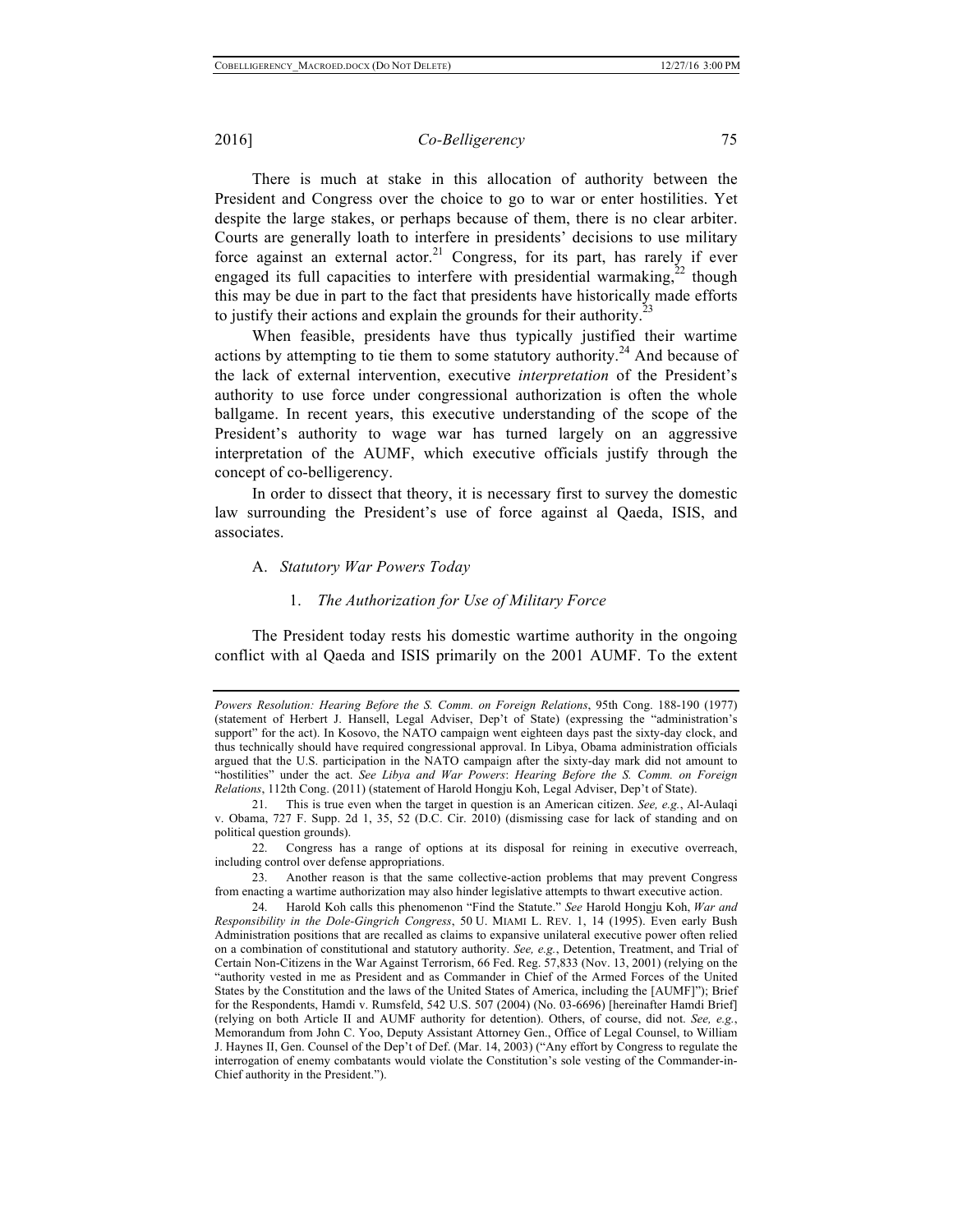that the President acts outside that statutory authority, he has some limited recourse to use force in accordance with the War Powers Resolution, $25$  but beyond that he must assert some independent constitutional authority in order to act. An immediate response in self-defense to an attack would surely satisfy that requirement. But for an ongoing engagement in a conflict that has no end in sight, the President is on surer footing relying on statutory authority. Executive officials have therefore taken great pains—certainly in recent years—to assert that the President's actions in this conflict come fully within his statutory authority under the AUMF.<sup>26</sup>

The AUMF does not explicitly name its targets, crafted as it was in the tumultuous days just after 9/11. Instead, it authorizes the President

to use all necessary and appropriate force against those nations, organizations, or persons he determines planned, authorized, committed, or aided the terrorist attacks that occurred on September 11, 2001, or harbored such organizations or persons, in order to prevent any future acts of international terrorism against the United States by such nations, organizations or persons.<sup>27</sup>

The "organizations" in the AUMF are widely understood to represent al Qaeda and the Taliban. There is no mention of al Qaeda associates, or of new groups who might join the fray. In fact, in the days preceding the AUMF's enactment, executive officials had requested open-ended authority to use force to deter terrorism more broadly, but Congress limited the text to this language, tying the President's authority directly to the  $9/11$  attackers themselves.<sup>28</sup>

Nevertheless, since the early years after its enactment, the executive branch has—through two ideologically opposed administrations—interpreted this statutory authority to reach not only al Qaeda and Taliban forces, but also other groups that fight alongside or provide significant support to those forces. The Executive has at various points termed these groups "affiliates" or "associated forces" of al Qaeda. The Executive's explanation for this interpretation has shifted—in the early years arguing that such groups fall within the term "organization" itself<sup>29</sup>—but ultimately the Executive has settled

<sup>25.</sup> War Powers Resolution, Pub. L. No. 93-148, 87 Stat. 555 (1973) (requiring that the President get congressional approval for hostilities lasting more than 60/90 days). Presidents have inconsistently embraced the War Powers Resolution. Nixon tried to veto it, but more generally, Presidents have acted "consistently" with its requirements: neither conceding nor challenging its constitutionality. *See supra* note 20.

<sup>26.</sup> *See, e.g.*, Hamdi Brief, *supra* note 24; Jeh Johnson, Gen. Counsel, Dep't of Def., Address Before Yale Law School: National Security Law, Lawyers and Lawyering in the Obama Administration (Feb. 22, 2012) [hereinafter Jeh Johnson Speech]; Preston Speech, *supra* note 2.

<sup>27.</sup> Authorization for Use of Military Force, Pub. L. No. 107-40, 115 Stat. 224 (2001).

<sup>28.</sup> *See* David Abramowitz, *The President, the Congress, and Use of Force: Legal and Political Considerations in Authorizing Use of Force Against International Terrorism*, 43 HARV. INT'L L.J. 71, 73 (2002).

<sup>29.</sup> *See, e.g.*, Brief for Respondent, Parhat v. Gates, 532 F.3d 834 (D.C. Cir. 2008) (No. 06- 1397) [hereinafter Parhat Brief] (quoting *Organization*, BLACK'S LAW DICTIONARY (8th ed. 2004)) (pointing to the reference to "organizations" in the AUMF, and arguing that "a group that joins forces with al Qaida or the Taliban becomes part of those covered 'organizations.' This result follows naturally from the plain meaning of the term 'organization,' which is a 'body of persons formed for a common purpose'").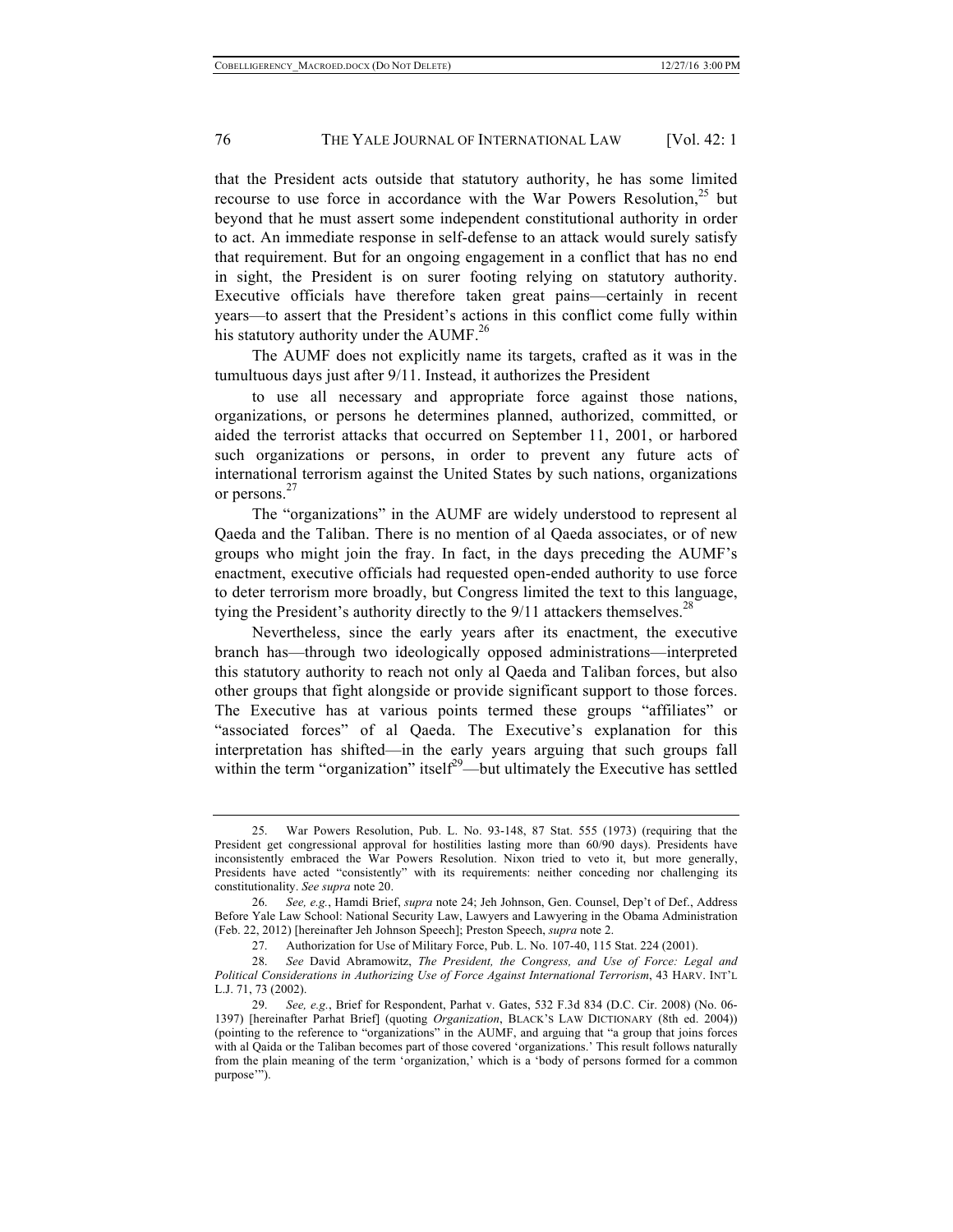on an argument that congressional grants of wartime authority should be understood to include groups that join the conflict. As justification, the Executive asserts that this interpretation is "based on the well-established concept of co-belligerency in the laws of war," and is thus grounded in legal principles and precedent.<sup>30</sup> In other words, the President's domestic statutory authority turns on executive branch interpretation of whom *international law*  would construe as our enemies in the conflict with al Qaeda.

The thrust of the Executive's argument is that, in enacting this use of force statute, Congress must have intended this authority to apply not only to al Qaeda and Taliban forces, but also to all groups that join the fight against the United States alongside these forces. We can call those groups "associated forces" of al Qaeda, or al Qaeda's "co-belligerents," a term that has loosely identified states fighting on the same side of an armed conflict.<sup>31</sup> While the Executive points to the international laws of war as justification for its cobelligerency theory, the purpose here is very much a domestic one: the interpretation of a domestic statute granting authority to the President to use force.

#### 2. *The AUMF and ISIS*

The Executive's legal theory for ISIS is distinct from its co-belligerency analysis and merits a brief detour here, because ISIS itself will soon be enmeshed in the co-belligerency story. The Executive's position on ISIS is that it essentially *is* or *was* al Qaeda and split off from the group.<sup>32</sup> That claim itself is highly fact-dependent and the government has not to date provided a standard for how it determined—or would in the future determine—that a new group was sufficiently connected to al Qaeda to be considered a successor to that group, beyond the conclusory language it has employed in declaring ISIS to be one.<sup>33</sup> Whether or not the government's succession position is a factually fair read of that relationship, the extension of the AUMF to ISIS does not itself hinge on co-belligerency.<sup>34</sup>But co-belligerency is nevertheless highly relevant

<sup>30.</sup> *The Framework Under U.S. Law for Current Military Operations: Hearing Before the S. Comm. on Foreign Relations*, 113th Cong. (2014) (statement of Stephen W. Preston, Gen. Counsel, Dep't of Def.).

<sup>31.</sup> Under the executive branch's recent explications of its AUMF authority, co-belligerents and associated forces are often used as interchangeable terms, but "co-belligerency" is also included as one piece of a two-part test defining associated forces. This could either be a drafting error, or could suggest that the term co-belligerent is intended as a subset of "associated forces," and that the Executive may have a more stringent test for identifying "associated forces." The reality of executive branch decision-making discussed in this article suggests that both theories may in fact coexist within the executive branch.

<sup>32.</sup> Preston Speech, *supra* note 2.

<sup>33.</sup> The factual question of whether ISIS is or is not truly a splinter offshoot of al Qaeda is debatable and beyond the scope of this paper.

<sup>34.</sup> As this Article went to print, new press reports stated that the Obama administration was about to disclose to Congress that it was now extending the AUMF to al Qaeda, which, if true, would suggest that the administration had decided to deem al Shabab an associated force. Charlie Savage, Eric Schmitt, & Mark Mazzetti, *Obama Expands War With Al Qaeda To Include Shabab in Somalia*, N.Y.TIMES (Nov. 27, 2016), http://www.nytimes.com/2016/11/27/us/politics/obama-expands-war-withal-qaeda-to-include-shabab-in-somalia.html?smprod=nytcore-iphone&smid=nytcore-iphone-share.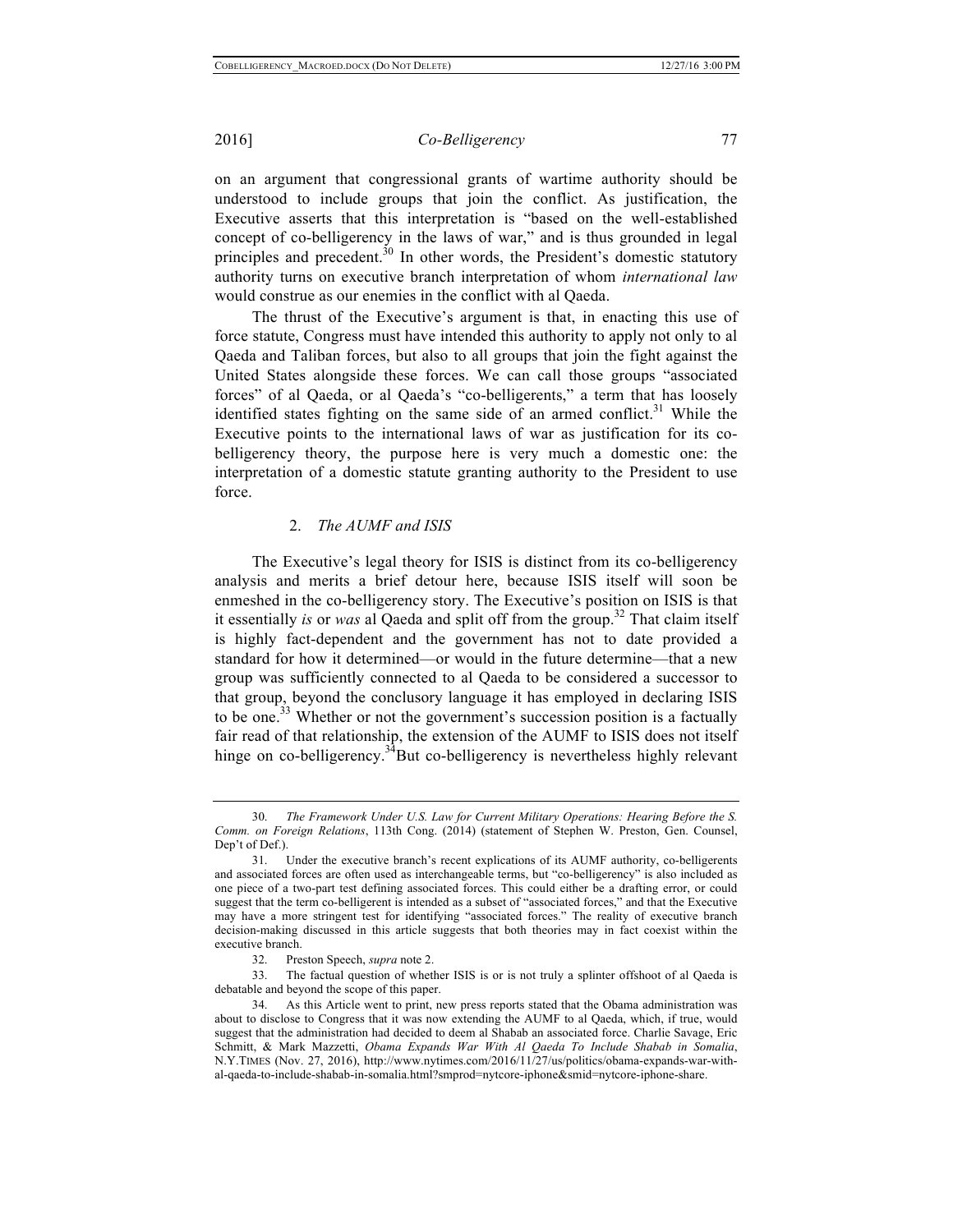to the ISIS conflict for the simple reason that under the Executive's theory, ISIS legally stands in al Qaeda's shoes. Any legal theory regarding cobelligerents of al Qaeda applies equally to co-belligerents of ISIS. Like al Qaeda, ISIS is connected to a web of terrorist groups with varying allegiances and goals, perhaps even more so.<sup>35</sup> The group's interest in promoting remote acts of terror and "preauthorizing" lone wolf attacks further complicates the analysis.<sup>36</sup> Before long, if it has not already, the Executive will certainly face questions regarding the applicability of the AUMF to groups that either join or support ISIS, just as it has faced with al Qaeda. $37$ 

# 3. *International Law and Domestic Interpretation*

It is worth taking a moment to consider the role of international law in informing the AUMF. The question before us, as I noted above, is a domestic one: how to interpret which groups fall within the scope of the President's statutory AUMF authority. Scholars have suggested a variety of approaches to answer this. Some advocate a strict interpretation that would only include those persons and organizations explicitly named and no individuals who joined the conflict after 9/11, while others advocate reading flexibility in the term "organizations," looking perhaps to domestic criminal law to consider how to understand membership in al Qaeda sufficient to bring new members into the AUMF orbit. Some have argued that the President should simply get complete deference to decide who falls within the statute.<sup>38</sup>

For its part, the Executive's approach has fairly consistently been to look to international law to provide content to the terms of the statute.<sup>39</sup> The invocation of international law to understand potentially ambiguous statutory authority is not itself unusual. In fact, under the longstanding *Charming Betsy* canon of domestic statutory interpretation, courts faced with ambiguous statutes must credit the interpretation that would not violate international law.<sup>40</sup> Interpreting the AUMF in light of the *Charming Betsy* canon would entail construing the President's authority to use force under the AUMF as limited by international law prohibitions on the use of force or conduct of hostilities. For example, this would mean reading the AUMF to require the President to follow

38. *See* Delahunty & Yoo, *supra* note 8.

<sup>35.</sup> *See, e.g.*, Ryan Goodman, *Associated Forces: Why the Differences Between ISIL and al-Qaeda Matter*, JUST SECURITY (Mar. 30, 2015, 12:57 PM), https://www.justsecurity.org/21621/forcesdifferences-isil-al-qaeda-matter/.

<sup>36.</sup> *Id*.

<sup>37.</sup> *See, e.g.*, Eric Schmitt, *U.S. Scrambles To Contain Growing ISIS Threat in Libya*, N.Y. TIMES (Feb. 22, 2016), http://www.nytimes.com/2016/02/22/world/africa/us-scrambles-to-containgrowing-isis-threat-in-libya.html (citing concerns by intelligence officials of "emerging evidence that the Islamic State had turned to its affiliate in Nigeria–the Islamic militant organization called Boko Haram . . . to poach young commanders and fighters from al Qaeda's affiliate in northwest Africa and from its Shabab franchise in Somalia").

<sup>39.</sup> *See, e.g.*, Memorandum from Respondents Regarding the Government's Detention Authority Relative to the Detainees Held at Guantanamo Bay, *In re* Guantanamo Bay Detainee Litigation, 577 F. Supp. 2d 312 (D.D.C. 2009) (No. 08-mc-0442) [hereinafter March 13 Brief]; Hamdi Brief, *supra* note 24; Preston Speech, *supra* note 2.

<sup>40.</sup> Murray v. The Schooner Charming Betsy, 6 U.S. (2 Cranch) 64 (1804).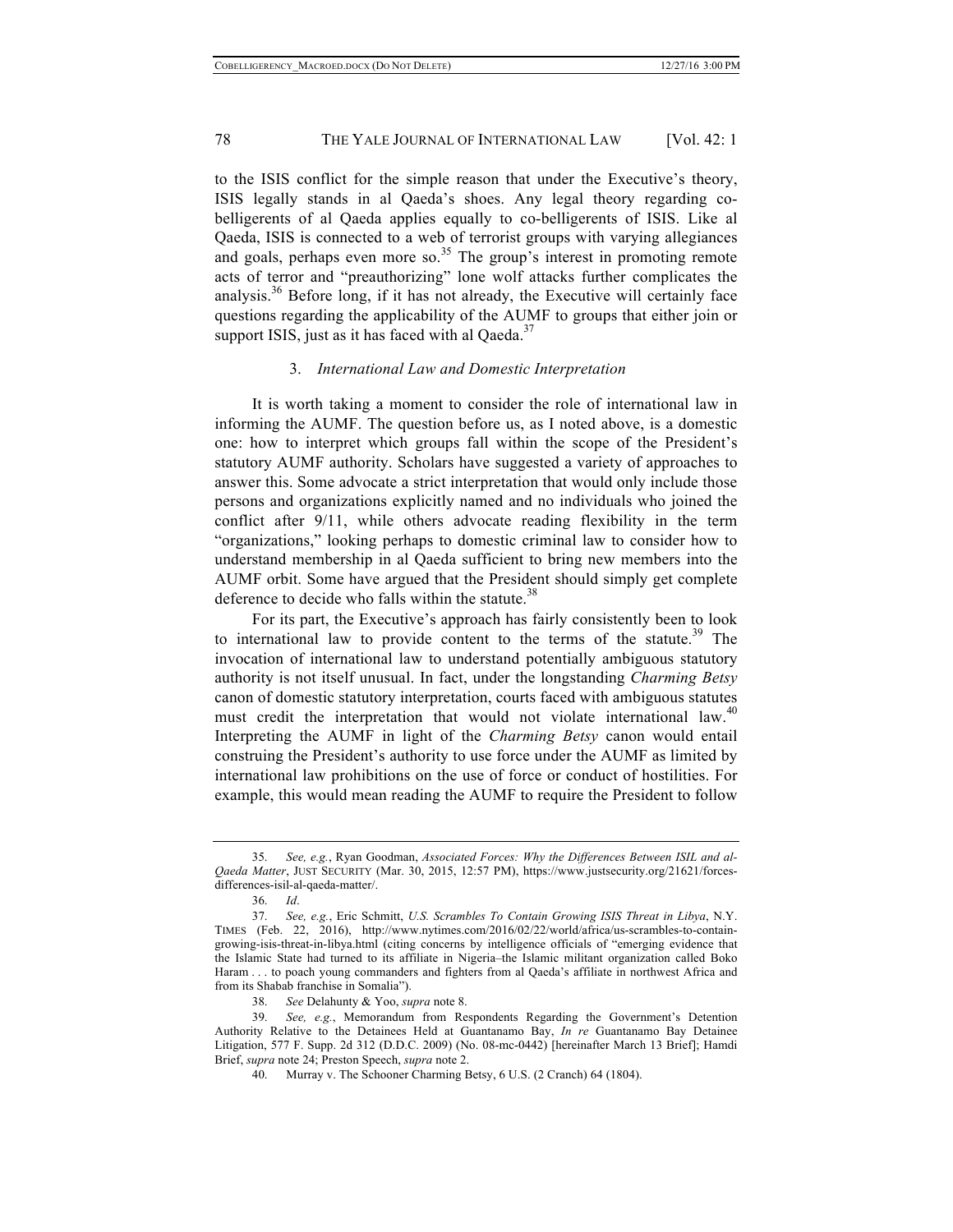the international law jus in bello principle of distinction, which prohibits the direct targeting of civilians who are not directly participating in hostilities.

This *Charming Betsy* canon, however, which operates to promote international law compliance, is not the interpretative mechanism at issue in the co-belligerency context. Under the Executive's co-belligerency theory, the Executive reads the AUMF expansively, not narrowly, to authorize force against groups not clearly contemplated by the domestic statute, on the grounds that international law itself *permits* such force, not that a different reading would somehow *violate* international law. An expansive reading of the AUMF is hardly necessary for international law compliance. In a prior work I have referred to this power-enhancing interpretive mechanism as a *Reverse Betsy*. 41 Relying on international law to enhance domestic power has less clear precedent than the *Charming Betsy* canon of constraining interpretation, but it is not novel.<sup>42</sup> Executive officials and scholars have long turned to international law to understand domestic grants of *both* constitutional and statutory wartime authority to the President, such as the contours of the commander-in-chief clause, or a declaration of war, and the extent to which that interplay serves as constraining or expanding depends on one's baseline.<sup>43</sup>

I have in prior work discussed potential dangers inherent in the Executive's invocation of international law to aggressively interpret its domestic powers, including that it enables a significant delegation of discretion to the President to interpret his own domestic authority.<sup>44</sup> But as a matter of practical reality, this component of the Executive's approach—that the AUMF should not only be understood as constrained by but also read expansively in light of international law—is fairly well-settled as a matter both of judicial precedent and congressional acquiescence.<sup>45</sup> Even more specifically, both the courts and Congress have accepted the Executive's assertion that the AUMF should be interpreted to extend to "associated forces" under a concept called "co-belligerency," which the Executive has assured them is a "wellestablished" principle derived from the international laws of war.<sup>46</sup>

<sup>41.</sup> *See* Ingber, *supra* note 12, at 62.

<sup>42.</sup> *Id*.

<sup>43.</sup> *See, e.g.*, David Golove, *Military Tribunals, International Law, and the Constitution: A Franckian-Madisonian Approach*, 35 N.Y.U. J. INT'L L. & POL. 363, 364, 379-80 (2003); Ingrid B. Wuerth, *International Law and Constitutional Interpretation: The Commander in Chief Clause Reconsidered*, 106 MICH. L. REV. 61, 63-64, 73-97 (2007); *see also* The Prize Cases, 67 U.S. (2 Black) 635 (1863) (relying on international law to understand the President's wartime authority); Bradley & Goldsmith, *supra* note 16, at 2091 (arguing that it is likely "Congress intended to authorize the President to take at least those actions permitted by the laws of war" and arguing that this is supported by precedent and Executive practice).

<sup>44.</sup> *See* Ingber, *supra* note 12.

<sup>45.</sup> *See* National Defense Authorization Act for Fiscal Year 2012, Pub. L. No. 112-81, 125 Stat. 1298 (2011); Hamdi v. Rumsfeld, 542 U.S. 507, 520 (2004) (reading the AUMF implicitly to authorize detention in light of international law's acceptance of—and limitations on—detention of enemy fighters during "active hostilities").

<sup>46.</sup> Hamlily v. Obama, 616 F. Supp. 2d 63 (D.D.C. 2009); 2013 SASC Hearing, *supra* note 1 (generally questioning executive officials on the concept of associated forces, but accepting the invocation of international law to expand the President's authority under the AUMF); Jeh Johnson Speech, *supra* note 26; Preston Speech, *supra* note 2.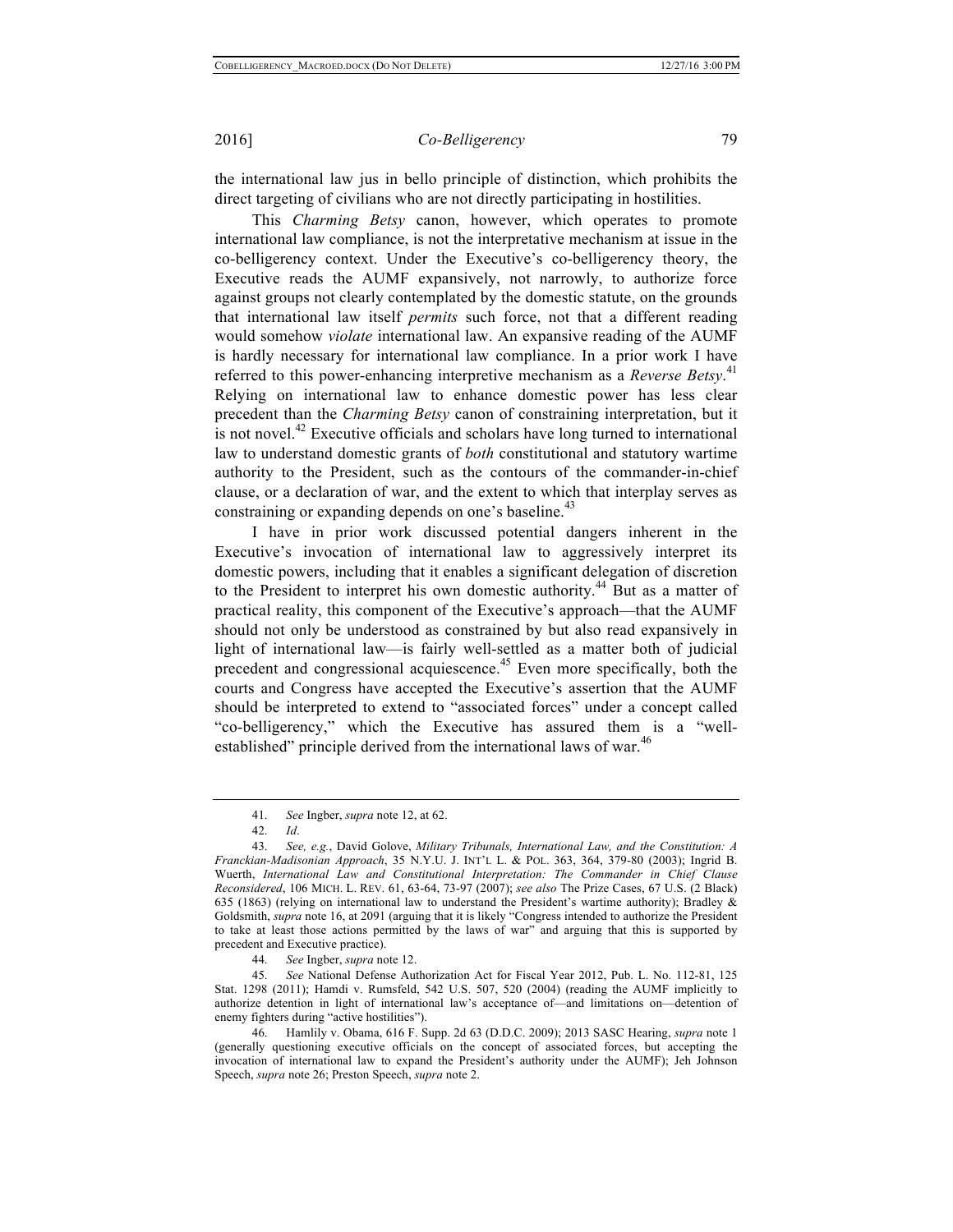# 4. *Divining The Executive's Co-Belligerency Theory*

Considering the significant work it does in enhancing the scope of the President's AUMF authority, it is critical to understand precisely what this "well-established concept of co-belligerency" actually is. And it is perhaps even more important to understand what the Executive intends by it, and how it informs the Executive's interpretation of the President's statutory war powers. After all, what the Executive means by "co-belligerency" in this conflict with al Qaeda and ISIS determines the bounds of whom the Executive may lawfully detain, target, and kill.

Taking as given the Executive's stated justification for an expansive reading of the 2001 AUMF—that it must include within its ambit groups that become parties to the conflict between the United States and al Qaeda—the key question becomes: *who* are these other existing parties to the conflict? "Cobelligerents" might be the right term to apply to such groups once we identify them, but what is our standard for determining who these groups are? What exactly does "co-belligerents" mean? Does it include only those who have sworn allegiance to al Qaeda, or can the President lawfully target other groups? Does it matter whether those groups have engaged in "active hostilities," or can the President also target with legal force groups who "supported" al Qaeda in its conflict? The scope of a fifteen-year conflict turns on the question, but surprisingly, the executive branch does not have a clear answer.

Considering the Executive's oft-stated reliance on "co-belligerency" as a limiting principle for its expansive AUMF interpretation, one might expect that this is a concept one could find defined in a treatise of either domestic or international law, and that this definition would provide clear content for determining when a non-state armed group becomes a party to a pre-existing armed conflict. But that is not the case. "Co-belligerent" is simply a fairly informal term of identification. It is a label for entities, historically states—and in particular *belligerent* states—that have joined an armed conflict on the side of one of the parties.<sup>47</sup> It is similar in meaning to "ally," though it lacks any requirement for the formal ties that label suggests. The label "co-belligerent" has been used historically, though without great frequency. The term makes a rare appearance in treaty language,  $48$  and some U.S. statutes,  $49$  as a means of identifying states that are parties on the same side of an armed conflict. And it is used today as a label for states that are partners in an armed conflict, including states that have joined the United States in its conflict with al Qaeda.<sup>50</sup> But there is little to no international law content elaborating further on

<sup>47.</sup> *See, e.g*., MORRIS GREENSPAN, THE MODERN LAW of LAND WARFARE 531 (1959) (defining co-belligerent as "a fully fledged belligerent fighting in association with one or more belligerent powers").

<sup>48.</sup> *See* Geneva Convention Relative to the Treatment of Prisoners of War art. 4, Aug. 12, 1949, 6 U.S.T. 3316, 75 U.N.T.S. 135 (distinguishing "nationals of a co-belligerent state" to the detaining power as individuals who do not qualify as protected persons under the Convention, along with nationals of neutral states, so long as "the State of which they are nationals has normal diplomatic representation in the State in whose hands they are").

<sup>49.</sup> *See* Military Commissions Act of 2009, 10 U.S.C. § 950(t) (2009).

<sup>50.</sup> *See id.*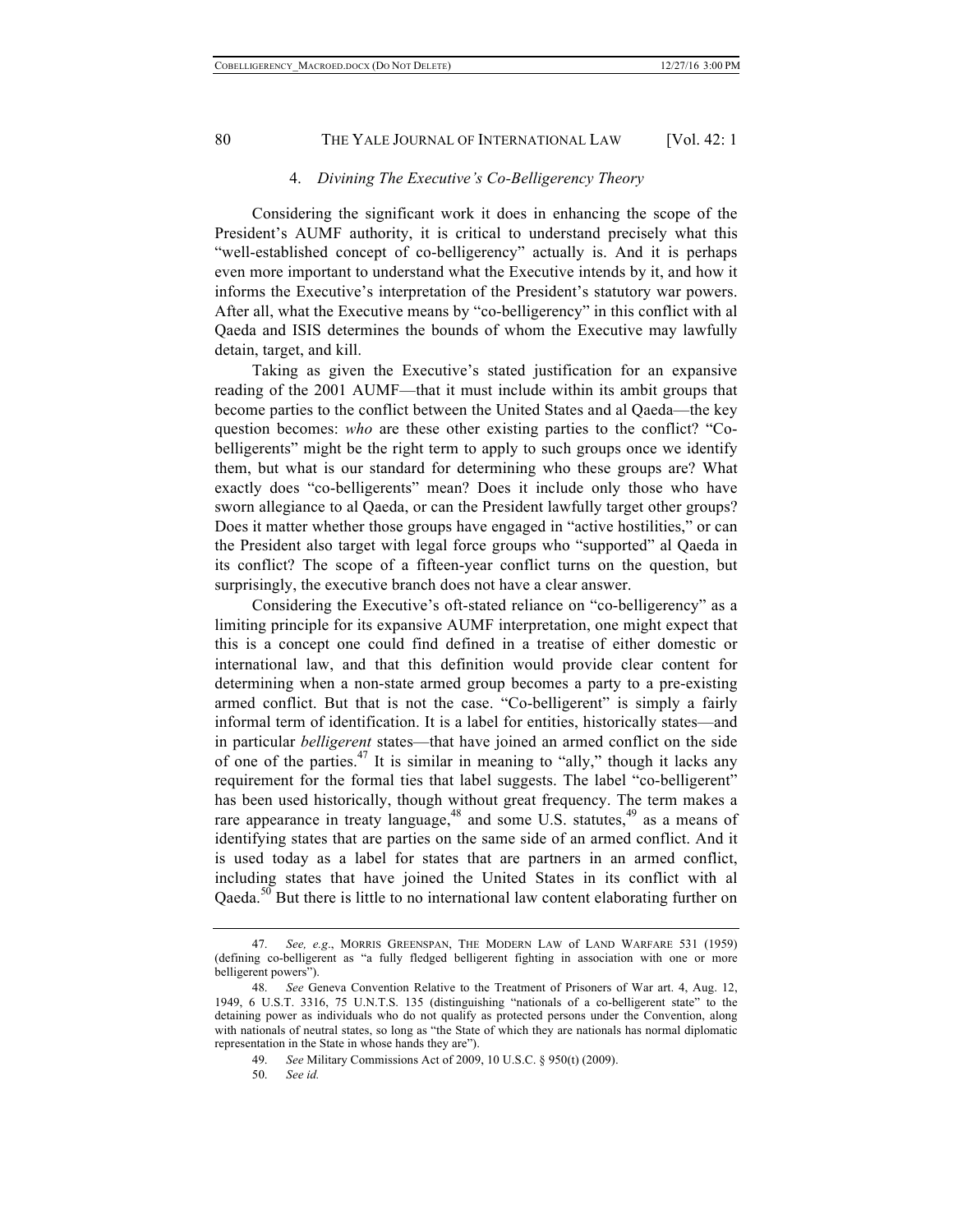the meaning of the term "co-belligerent" or on what precise conglomeration of activities would suffice to make an entity a "co-belligerent." In short, the term itself does no work in explaining when a non-state armed group becomes a party to the armed conflict. Instead we must look to other sources in international law in order to consider how to determine when an entity's actions render it a belligerent party to an armed conflict.

Since the use of the term itself does not provide this content, attempts to glean the Executive's understanding of what it intends by "co-belligerent" today require a degree of investigative work, to sift through and curate the trail of evidence the Executive leaves in its wake. This trail includes statements by executive branch officials in speeches, congressional testimony, legal briefs, letters to and from Congress, press briefings, executive branch reports, state practice, and even press reports of internal executive branch disputes. Divining the executive branch interpretation here also requires an analysis of the recent history and context that provide the backdrop against which the Executive now operates.

Let's begin our story at the end, or at least, today (which, when all is said and done in this conflict, will probably look more like the middle if not the beginning). Today the Obama executive branch interprets the AUMF to extend to associated forces through a theory it publicly laid out about halfway into the Administration.<sup>51</sup> This theory has two prongs: an associated force must be " $(1)$ " an organized, armed group that has entered the fight alongside al Qaeda, and (2) [] a co-belligerent with al Qaeda in hostilities against the United States or its coalition partners." When the Administration announced this approach, it was (and remains) the most detailed explanation that executive officials had provided to date. On its face it seems to provide clear lines for determining which groups might fall within the "associated forces" theory. Yet upon closer examination and when read in conjunction with other pieces of data from the Executive trail, it becomes clear that there is much interpretive work happening behind the terms "entered the fight" and "co-belligerent" that is not immediately apparent on the surface, and which may affect the meaning of the Executive's theory dramatically.

Indeed, while the language of the Executive's theory—and specifically, phrases like "entered the fight," or "hostilities against the United States" might suggest a threshold requirement of direct participation in hostilities against the United States before a group may be deemed covered, other evidence suggests that it may be employing a lower threshold.<sup>52</sup> These sources and the limited information we can gather from its practice<sup>53</sup> suggest that the

<sup>51.</sup> Jeh Johnson Speech, *supra* note 26. This article went to publication in December 2016, before the end of the Obama Administration.

<sup>52.</sup> *See id*.

<sup>53.</sup> We cannot know the entire set of groups the Executive today determines as falling within the associated forces umbrella. But the Executive has at various points publicly named certain groups as "associated forces" of al Qaeda. Under the Bush Administration, the Executive argued in briefing in the Guantanamo litigation that that East Turkestan Islamic Movement ("ETIM") and Lashkar-e-Taiba ("LET") were associated forces. *See* Parhat Brief, *supra* note 29; Respondents' Memorandum to Petitioners' Motions for Expedited Judgment on the Record, Boston v. Obama, 821 F. Supp. 2d 80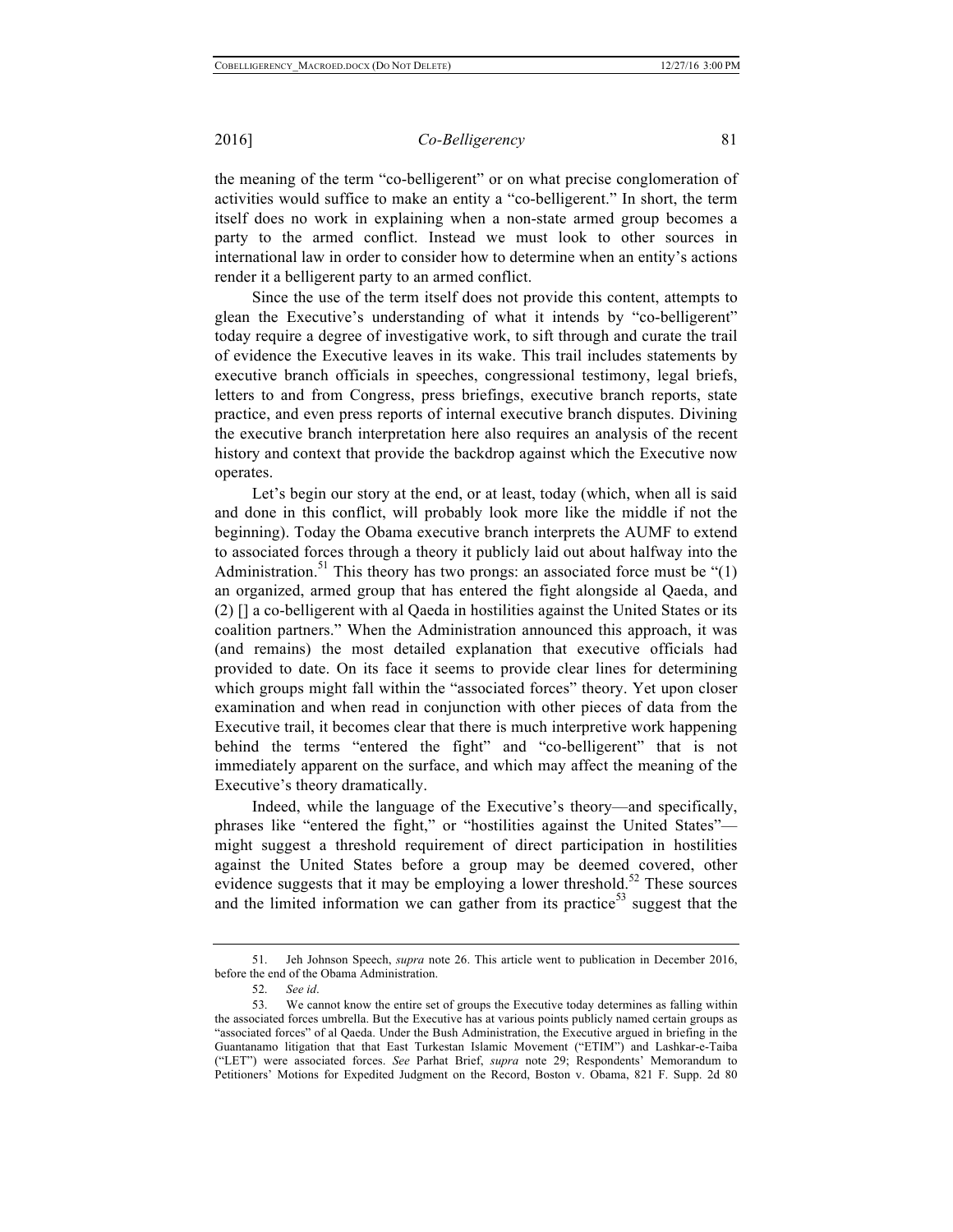Executive may accept some level of support to al Qaeda, and thus as to ISIS as well, as sufficient to render a group a co-belligerent.<sup>54</sup>

Likewise, it is not clear whether "co-belligerent" is coterminous with "associated force" or if it is a subset of the latter term, as suggested by this twoprong approach in which it appears part of the definition in the second prong. The USG often uses the terms "associated forces" and "co-belligerents of al Qaeda" interchangeably, which suggests that the term "co-belligerent" and the standard the Executive imparts to it may be doing most of the work.<sup>55</sup> Either way, the Executive's stated associated forces theory does not provide the information necessary to assess the standard under which the Executive internally determines the groups that fall within the AUMF. But we can piece together additional information about this standard from executive statements in briefs, speeches, and other documents, and from the sources the Executive has relied upon in the few instances it has litigated this question.

With respect to executive branch practice, the Executive has not regularly provided a public accounting of the groups it deems covered under the President's AUMF authority as "associated forces" in this conflict. But there have been some occasions when it has released information that is relevant to our inquiry. First, in a speech in 2015, the DOD General Counsel Stephen Preston announced the entire set of groups that the Administration at that time considered to fall within AUMF authority.<sup>56</sup> There is some ambiguous wording in the list; in particular it is not clear whether Preston intended to include all of al Nusra under the associated force umbrella or only certain individuals within the group with particular ties to al Qaeda.<sup>57</sup> A decision to include the entire group would suggest that the Executive was asserting authority to target groups that did not necessarily first participate in active attacks against the United States. Similarly, we know from media reports that the Executive has had

<sup>(</sup>D.D.C. 2011) (No. 05-CV-883). Recently, in the spring of 2015, Stephen Preston listed the entire set of groups that the Administration at that time considered to fall within AUMF authority, which included, in addition to al Qaeda and the Taliban: insurgent groups in Afghanistan; al Qaeda in the Arabian Peninsula (AQAP), in Yemen; the Khorasan Group in Syria; and ISIL. *See* Preston Speech, *supra* note 2.

<sup>54.</sup> This accords with a phenomenon that is evident on the micro level as well: the Executive's reliance on support, in addition to direct or active participation in hostilities, to determine individual combatancy. *See infra* notes 107-09 and accompanying text.

<sup>55.</sup> *See, e.g.*, Government's Memorandum of Law in Support of Final Judgment Denying a Permanent Injunction and Dismissing This Action, Hedges v. Obama, 890 F. Supp. 2d 424 (S.D.N.Y. 2012) (No. 12-3176).

<sup>56.</sup> This list from Spring 2015 is as follows: al Qaeda and the Taliban; "other terrorist or insurgent groups in Afghanistan"; individuals who are part of al Qaeda in Somalia and Libya; al Qaeda in the Arabian Peninsula (AQAP) in Yemen; "Nusrah Front and, specifically, those members of al Qa'ida referred to as the Khorasan Group in Syria"; and ISIL. *See* Preston Speech, *supra* note 2.

<sup>57.</sup> *Id.* Since that speech, executive officials have made similarly ambiguous statements with respect to al Nusra, which suggest that the group's status is not definitively resolved inside the executive branch. *See, e.g.*, Peter Cook, *Press Secretary Peter Cook in the Pentagon Briefing Room*, U.S. DEP'T DEFENSE (Apr. 4, 2016), http://www.defense.gov/News/News-Transcripts/Transcript-View/Article/713174/department-of-defense-press-briefing-by-pentagon-press-secretary-peter-cook-in (drawing a line between targeting an al-Nusra member who was also a member of al Qaeda, on the one hand, and targeting al Nusra as a group, on the other, but later stating, inexplicably, "[i]n this instance, we're talking about a historic—Al Qaida members who may be affiliated with al-Nusra. Now, al-Nusra has been an affiliate of Al Qaida, so it's in very much—one in [sic] the same").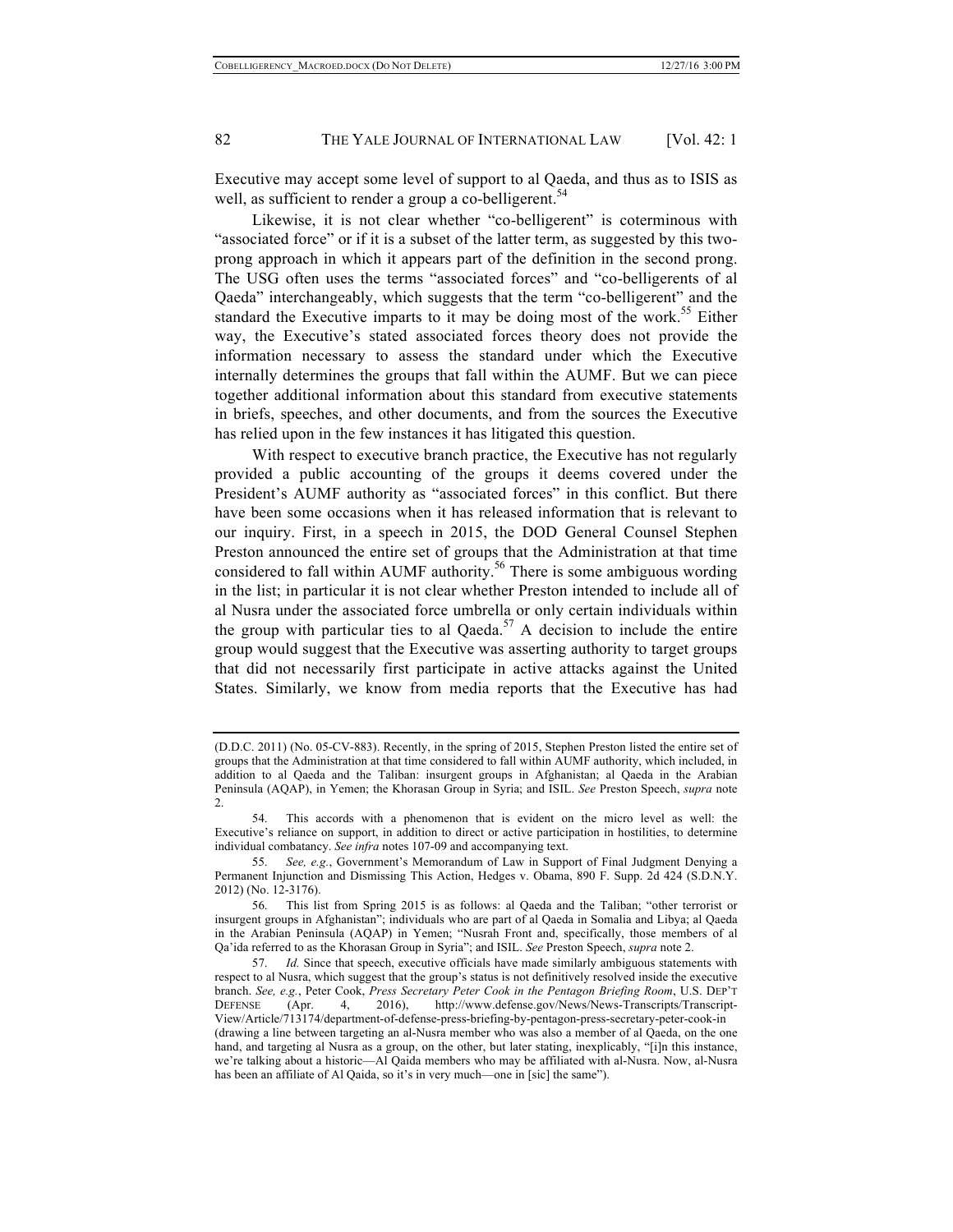longstanding internal debates about the status of groups that are somewhat more attenuated from the direct conflict with the United States: in particular groups like al-Shabaab, whose leaders might have ties with al Qaeda but whose foot soldiers may be more focused on a particular regional struggle.<sup>58</sup> These pieces of evidence suggest that the Executive's theory does not contain a hard and fast rule that a group must first directly attack the United States before coming within the orbit of the Executive's associated forces theory. These data points are useful for trying to glean the parameters of the Executive's asserted authority—at least for these particular points in time—but do not provide sufficient content to establish an underlying legal theory or understand how that theory would apply in specific cases going forward.

For this we must look elsewhere. The most specific publicly available content for the theoretical background for this theory comes from legal briefs the U.S. Government has filed in the context of the Guantanamo habeas litigation. These briefs suggest the Executive has looked, at least in part, to concepts drawn from neutrality law in understanding its modern cobelligerency approach. Some of these briefs directly reference neutrality law as a background source for the Executive's theory; more often they cite sources that themselves rely on neutrality law.<sup>59</sup> Taken together, these briefs and the Executive's known practice suggest that origins of the Executive's cobelligerency approach trace to a theory—or a modified form of a theory<sup>60</sup>—that Jack Goldsmith and Curt Bradley publicly debuted in their seminal piece on the AUMF in the *Harvard Law Review* in 2005.<sup>61</sup> This article is one of the few sources cited when the government raises the matter in briefs, and it is the only source cited that justifies the use of the co-belligerency concept to interpret the reach of the  $\text{AUMF.}^{62}$ 

I will return to a thorough discussion of the Bradley/Goldsmith theory in Part II, in which I attempt to excavate the origin story of the Executive's cobelligerency theory. But for the purposes of this section it is critical to know the following: first, the Bradley/Goldsmith test proposes that an armed group can become a co-belligerent of al Qaeda, and thus fall within the President's

<sup>58.</sup> *See, e.g.*, JAMES R. CLAPPER, SENATE SELECT COMM. ON INTELLIGENCE, STATEMENT FOR THE RECORD: WORLDWIDE THREAT ASSESSMENT OF THE U.S. INTELLIGENCE COMMUNITY 4 (2013) (calling al-Shabaab an "al-Qa'ida-affiliated insurgency" but stating that al-Shabaab "will remain focused on local and regional challenges"); CHARLIE SAVAGE, POWER WARS: INSIDE OBAMA'S POST-9/11 PRESIDENCY 274-79 (2015) (reporting on ongoing internal debates between executive branch legal advisers over whether to brand al-Shabaab an associated force of al Qaeda); Letter From The President to Congress (Dec. 11, 2015), https://www.whitehouse.gov/the-press-office/2015/12/11/war-powersresolution (noting a U.S. strike against "an al-Shabaab senior leader who is part of al-Qa'ida"). For additional discussion on nuances in the Executive's legal theory on al-Shabaab, see *infra* note 75 and accompanying text.

<sup>59.</sup> *See, e.g.*, Brief for Appellees at 31, Al-Bihani v. Obama, 590 F.3d 866 (D.C. Cir. 2010) (No. 09-5051) [hereinafter Al-Bihani Brief] ("The international law concepts of *neutrality and cobelligerency* . . . confirm that the 'enemy' in an armed conflict can include the enemy's affiliates.") (emphasis added).

<sup>60.</sup> *See* Sinnar, *supra* note 14 (arguing that the Executive often creates secret modifications to terms of art it employs, despite the public's assumption of the terms' meaning under standard usage).

<sup>61.</sup> Bradley & Goldsmith, *supra* note 43.

<sup>62.</sup> *See, e.g.*, Al-Bihani Brief*, supra* note 59, at 31 (citing Bradley and Goldsmith for its reliance on neutrality law and co-belligerency in informing the AUMF); Parhat Brief, *supra* note 29.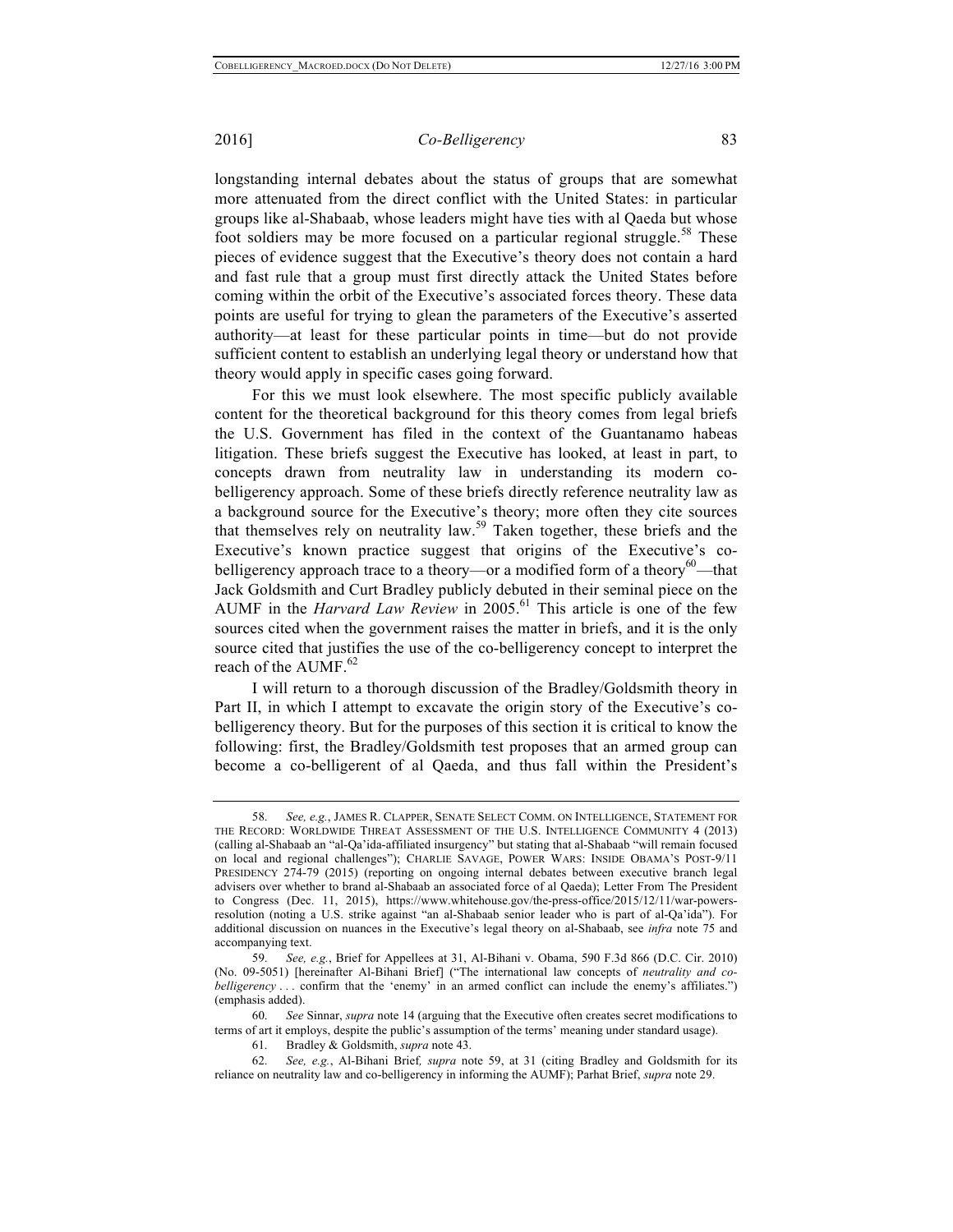AUMF authority, by providing "systematic or significant" support to al Qaeda. Second, Goldsmith and Bradley point to the historic body of international law known as neutrality law for support for this theory, analogizing from the repercussions that flow from a state violating its neutrality to how we should treat a non-state armed group that provides a similar level of wartime support to a group like al Qaeda. The third point is less relevant for understanding the Executive's theory but leaving it until later would too significantly risk burying the lede, so I note it here only briefly: I argue that there is a small flaw in the Bradley/Goldsmith description of the relationship between neutrality law violations and the implications for co-belligerent status, and that this has significant repercussions for the domestic law purpose for which it is used today.<sup>63</sup> In essence, I argue that the neutrality-based test does not define the parties to the conflict as a matter of either international or domestic law. Therefore, this international law-derived test does not fit the domestic law purpose.

The Obama Administration has not exactly embraced the Bradley/Goldsmith test with consistency. Aside from citing the article in some early briefs, executive officials have not generally referenced the test when discussing the associated forces or "co-belligerency" theory. This may be due to a combination of factors I will dissect further in Part II, including political reasons, such as the fact that both Goldsmith and Bradley had served under the prior Administration. But Executive distancing from this particular source may also be substantive, and may evince an intent to move away from the specific neutrality-law based theory espoused within the Bradley/Goldsmith law review article. This distancing, combined with the Executive's production of a new two-pronged approach that includes an "entered the fight" criterion, suggests that the Executive's position has either evolved some distance from the Bradley/Goldsmith theory of 2005, or that the Executive has taken great pains to suggest that its position has evolved from that period.

Taken together, we have the following data points on how the Executive interprets the scope of its AUMF authority: 1) the appearance of a strict approach, announced in speeches, which requires that a group must have "entered the fight" and must be a "co-belligerent of al Qaeda"; 2) some residual reliance in litigation on a theory first espoused by Goldsmith and Bradley, which suggests a neutrality law-derived, support-based test for associated forces; 3) ambiguous wording in executive speeches and press statements that suggests the Executive may be targeting groups that have provided support but have not necessarily first engaged in attacks against the United States;  $64$  4) reports, practice, and ambiguous statements by executive officials, which together suggest that internal executive actors continue to debate the contours of which groups come under the AUMF umbrella, including groups, such as al-

<sup>63.</sup> *See infra* Part II(B).

<sup>64.</sup> *See* Preston Speech, *supra* note 2 (using ambiguous language about al Nusra and Khorasan group); *see also* Cook, *supra* note 57 (suggesting ambiguity surrounding classification of al Nusra members).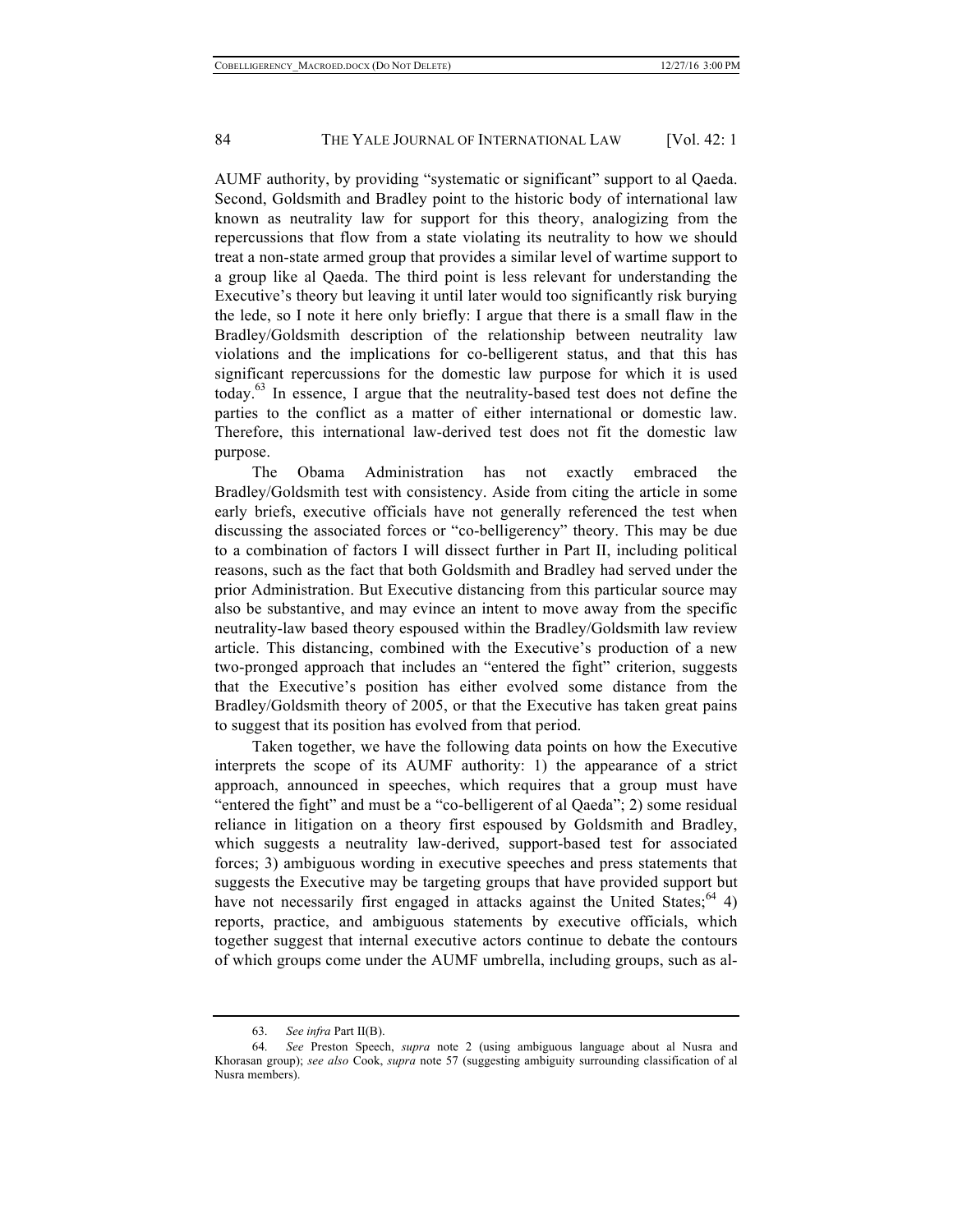Shabaab, which are engaged in regional struggles but whose leaders may have strong ties with or support al Qaeda.

This constellation of data points is less complicated than it appears. In fact, we have narrowed our inquiry over the Executive's co-belligerency theory quite a bit. We can glean from this information that the Executive's internal position on which groups can be considered "associated forces" or "cobelligerents" is somewhere between the two following poles: 1) a more stringent rule that would cover only groups that directly engage in active hostilities against the United States, on the one hand, and 2) a lower threshold that would include groups that provide support to al Qaeda—through training, weapons, sharing of training camps, or even shared ideology or fighting against *some* common enemy—but have not necessarily as yet engaged in active hostilities against the United States. We can call these, respectively, the active hostilities test and the support test. As I will demonstrate in Part II, each of these legal theories can be traced to a specific source, as well as to distinct sides in policy debates, and these policy debates help explain why officials within the Executive may be inclined toward one position or the other.

The outward ambiguity in the Executive's approach is likely the result of continued internal uncertainty and tension over what the Executive's test should be. Decision makers at times employ "constructive ambiguity" to paper over real substantive disagreement with careful drafting, thus permitting the debate to continue for as long as feasible, to be decided only when absolutely necessary. <sup>65</sup> This ambiguity may account for the Administration's continuing internal arguments over the extent to which a group like al Shabaab falls within the AUMF (or may be the result of that debate), and may also account for the odd and ambiguous wording in the Preston speech on al Nusrah.<sup>66</sup> Perhaps internal actors were arguing about the Executive's position right up until the moment of the speech.<sup>6</sup>

All of this suggests that while the Executive has publicly announced a strict-sounding test to cabin its expansive AUMF interpretation, that announced test may mask significant continued ambiguity and fluidity in the test under the surface. Internal strife continues over the precise contours of the underlying

<sup>65.</sup> *See* Susan Biniaz, Comma But Differentiated Responsibilities: Punctuation and 30 Other Ways Negotiators Have Resolved Issues in the International Climate Change Regime 2-3 (June 2016) (unpublished manuscript), https://web.law.columbia.edu/sites/default/files/microsites/climatechange/files/Publications/biniaz\_2016\_june\_comma\_diff\_responsibilities.pdf (discussing the use of "constructive ambiguity" in multilateral treaty negotiation and drafting in order to reach agreement on matters still contested); Rebecca Ingber, *The Obama War Powers Legacy and the Internal Forces that Entrench Executive Power*, AM. J. INT'L L. (forthcoming 2016).

<sup>66.</sup> Preston Speech, *supra* note 2 (identifying the "Nusrah Front and, specifically, those members of al-Qa'ida referred to as the Khorasan Group in Syria" as an associated force). For an example of executive officials using ambiguous language to paper over internal disputes on a legal position, see SAVAGE, POWER WARS, *supra* note 58, at 341-42 (stating that executive officials remained "studiously ambiguous" on the legal theory for detaining a Somali prisoner, Ahmed Warsame, because different officials held different positions, but agreed that, at a minimum, he was detainable under either theory).

<sup>67.</sup> For a discussion of how speechmaking prompts the executive branch to congeal internal legal positions, see Rebecca Ingber, *Interpretation Catalysts and Executive Branch Legal Decisionmaking*, 38 YALE J. INT'L L. 359, 397-403 (2013).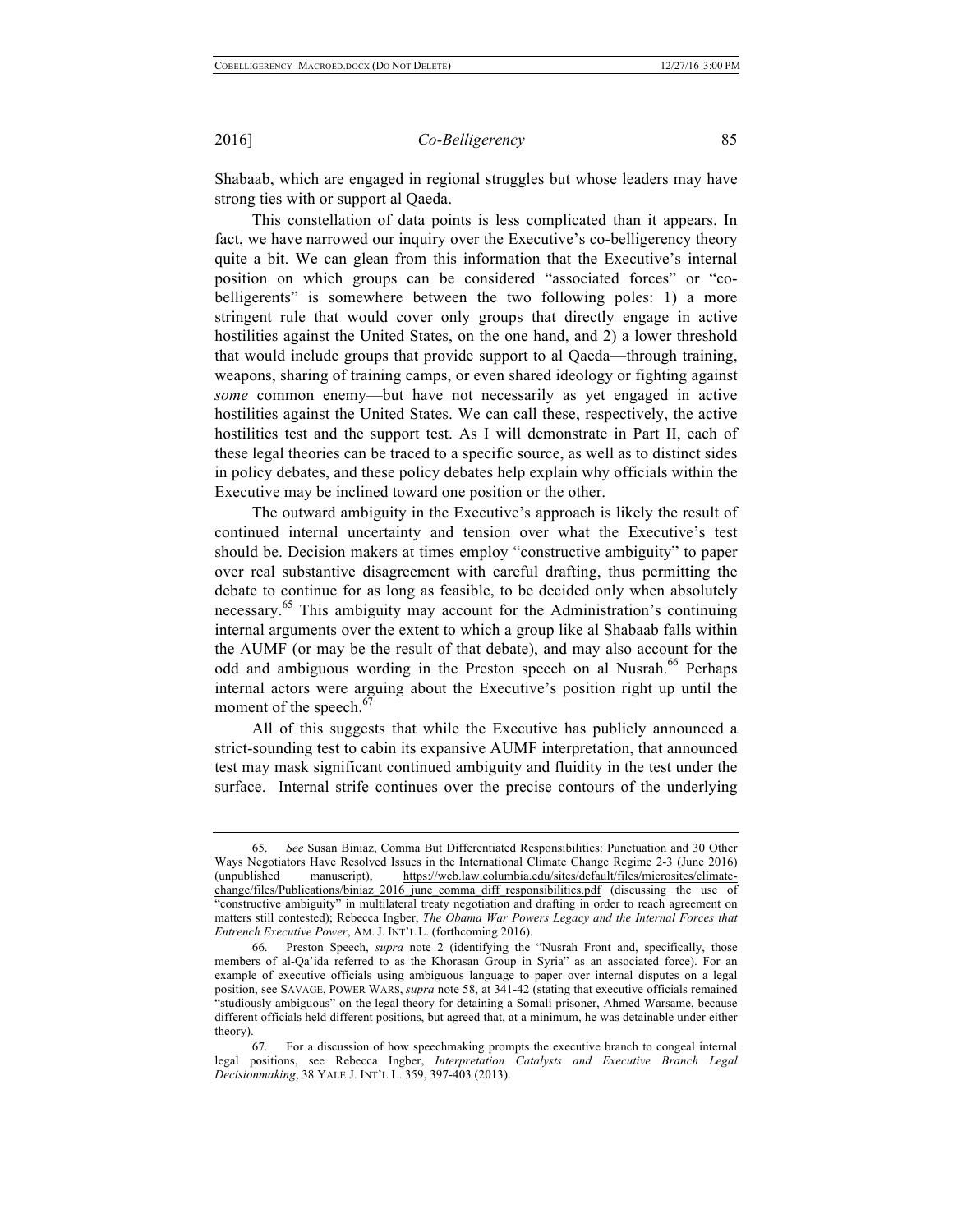legal theory. Among the options executive officials are debating—and possibly relying upon—is a different and potentially lower threshold for finding a group targetable under the AUMF other than the one that the announced approach suggests. In the meantime, the constructive ambiguity that permits the continued existence of multiple legal theories preserves discretion for executive officials to act on either basis.<sup>68</sup> In other words, this continued tension over which legal theory will ultimately prevail preserves even more flexibility for executive officials to act than they would have if they were to choose one theory or the other.

Despite this ambiguity over its underlying legal theory, the Executive has, to date, entrenched the principle of expanding the AUMF to include associated forces in both the courts and Congress. And it has done so largely by asserting compliance with this limiting principle, a test that it has presented as clearly established, pedigreed, and constraining of executive action.<sup>69</sup> Ultimately, by asserting adherence to a legal principle—even one that has evidently been poorly understood or misjudged—the Executive has reserved for itself the ability to continue its internal arguments about what the precise contours of its theory will be, and perhaps also to continue pushing on the outer boundaries of that theory as facts on the ground evolve. And those evolving facts include not only the nature of the armed conflict but also the President's fraught relationship with Congress.

### II. SOURCING THE MODERN TEST(S)

Now that we have established the competing executive branch legal theories over the concept of co-belligerency, this Part will dissect them, unearth the sources on which they rely, and identify the concerns, policy motivations, and practical implications associated with each.

#### A. *The Support Test*

The support test, under which the AUMF extends to groups that provide significant support, but do not necessarily directly attack, the United States, made its public debut in Goldsmith and Bradley's seminal Harvard Law Review piece in 2005.<sup>70</sup> As I will discuss in Part III, the support test likely traces to slightly earlier origins within the Bush Administration itself, but the law review article nevertheless was the first and remains the most detailed public exposition of that theory. Through two administrations it has been the Executive's key source for this support-based version of the co-belligerency  $concept.'$ 

<sup>68.</sup> *See* Ingber, *supra* note 65.

<sup>69.</sup> For a discussion of the Executive's explicit reliance on strictly stated legal tests that do not necessarily accord with the looser interpretation it may take internally, see Sinnar, *supra* note 14.

<sup>70.</sup> Bradley & Goldsmith, *supra* note 43.

<sup>71.</sup> *See, e.g*., Al-Bihani Brief, *supra* note 59, at 31 (citing Bradley and Goldsmith for its reliance on neutrality law and co-belligerency in informing the AUMF); Parhat Brief, *supra* note 29, at 28, 29, 33, 34.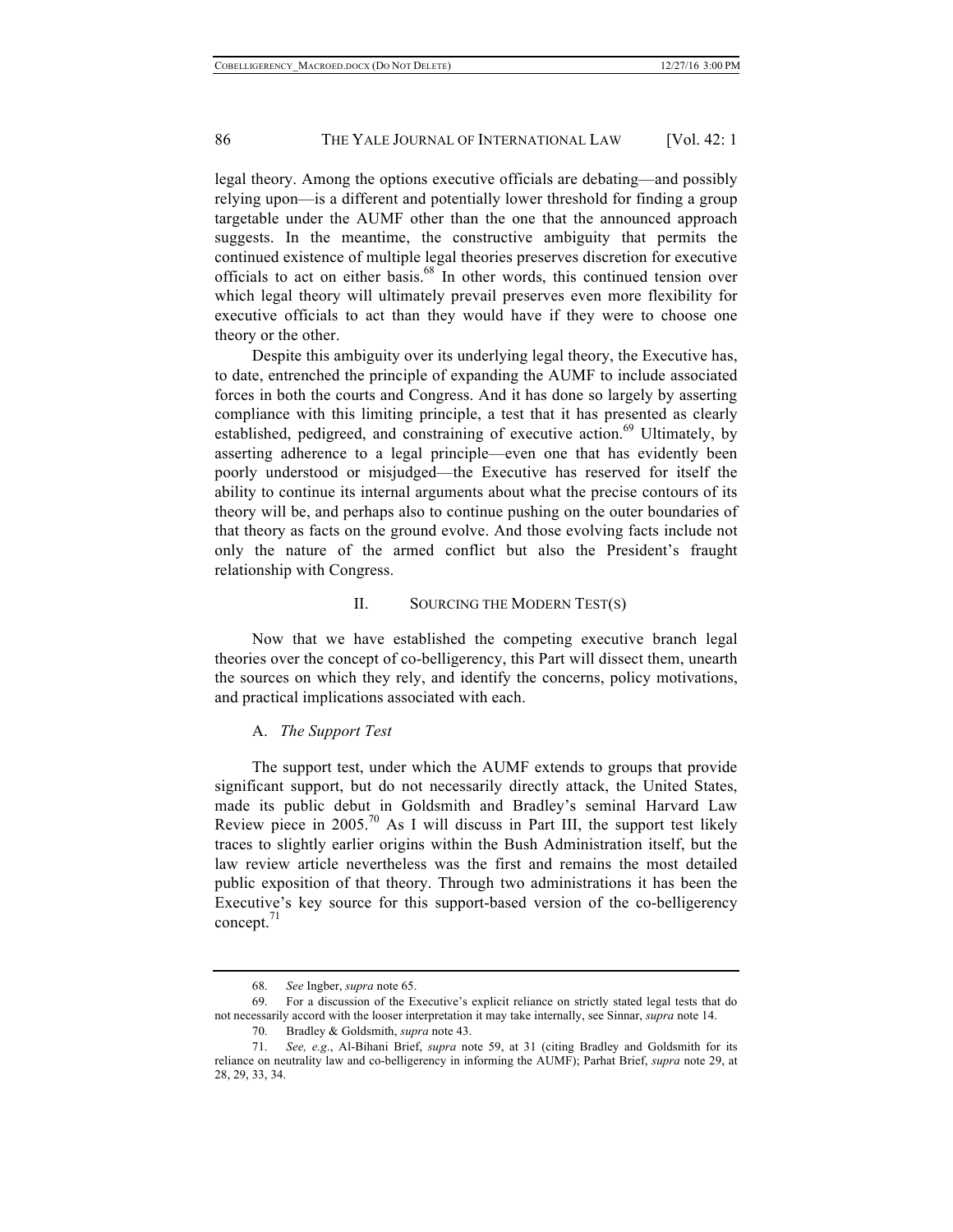At the time of their 2005 piece, Bradley and Goldsmith had both recently completed service in the executive branch. Bradley had left a position as counselor to the Legal Adviser at the State Department and Goldsmith had left his post as the head of the Office of Legal Counsel at the Department of Justice. Shortly after leaving the government they co-wrote the highly influential article that presented a theory for a flexible interpretation of the President's statutory war powers in the conflict with al Qaeda, which continues to guide interpretation of the AUMF today. As one small component of that theory, Bradley and Goldsmith proposed a reading of the 2001 AUMF that would extend to groups that supported al Qaeda in its fight against the United States, arguing that Presidents have historically read congressional authorizations broadly to include force against additional "entities [that] had a nexus to the named enemy."<sup>72</sup>

Bradley and Goldsmith termed these groups beyond core-al Qaeda that should be covered under the AUMF al Qaeda "co-belligerents." In seeking content for determining the scope of application of that concept, they suggested looking to principles in neutrality law, under which a state at war was historically permitted to respond—at times with force—to neutral states that violated their neutrality by supporting the state's enemies.<sup>73</sup> In particular, they pointed to the requirements "that the neutral state must not participate in acts of war by the belligerent, must not supply war materials to a belligerent, and must not permit belligerents to use its territory to move troops or munitions, or to establish wartime communication channels." According to Bradley and Goldsmith, "a state can become a co-belligerent . . . through systematic or significant violations of its duties under the law of neutrality," thus making it a lawful target of military force by the opposing party.<sup>74</sup>

Drawing on this test for modern purposes, the argument is that, just as historically under principles of neutrality law a nation might have responded with force to other states that systematically violated their neutrality obligations in supporting that nation's enemies, today the United States may use force against new entities that provide a certain level of support to its enemy, al Qaeda. Incorporating this argument into the domestic statute, in accordance with their view that domestic war authorizations should be read expansively, the authors suggest that the AUMF should be interpreted to provide the President with authority to use force against such supporting actors and groups in addition to the core groups explicitly contemplated by the 2001 AUMF, namely al Qaeda and Taliban forces.

<sup>72.</sup> Bradley & Goldsmith, *supra* note 43, at 2111-12. As evidence, they pointed to U.S. operations against Vichy France in World War II. In that conflict, their argument went, the U.S. President did not seek additional congressional authorization before attacking the Vichy forces in French North Africa, based in part upon their loose alliance with Germany. *But see* Ryan Goodman, *Debunking the "Vichy France" Argument on Authorization To Use Force against Co-Belligerents*, JUST SECURITY (Nov. 17, 2014, 10:37 AM), http://justsecurity.org/17516/debunking-vichy-france-argumentauthorization-force-co-belligerents/ ("Vichy France should not count as a case of the President waging war against a co-belligerent without specific congressional authorization" because, *inter alia*, "the United States considered Vichy a "neutral" not a co-belligerent of Germany.").

<sup>73.</sup> *See, e.g.*, Bradley & Goldsmith, *supra* note 43, at 2111-12.

<sup>74.</sup> *Id*. at 2112.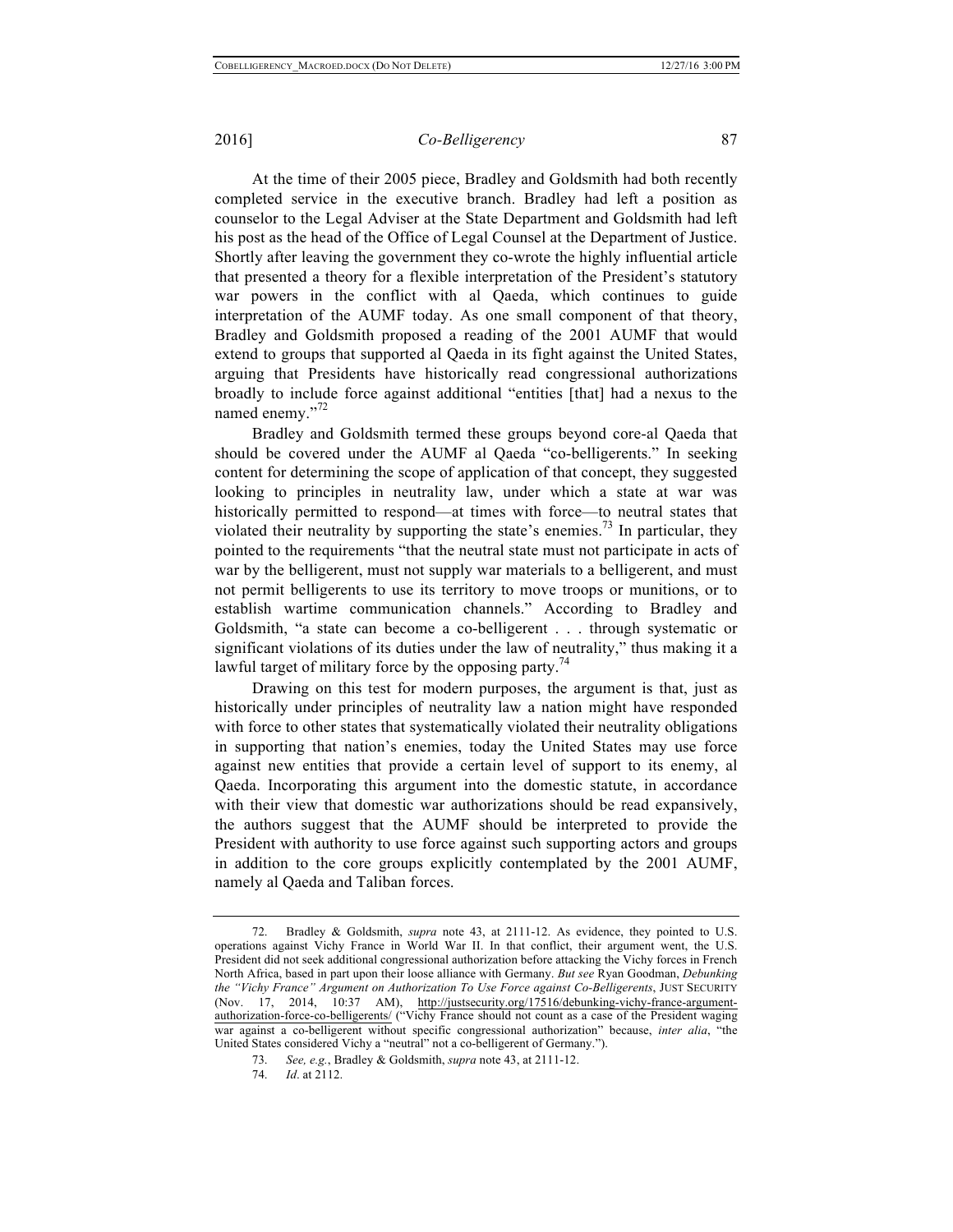# 1. *Practical Implications of a Support Test*

Under a support test for interpreting the AUMF, the Executive would be authorized to use force against groups that provide a certain level of support to al Qaeda, even if they do not first initiate direct attacks on the United States. Al Qaeda has a web of affiliates with different levels of connection to the specific conflict with the United States. Regional groups like al Shabaab, in Somalia, or the Libyan Islamic Fighting Group (LIFG), may have at various points in the last 15 years shared resources, or even ideology, with al Qaeda, but may nevertheless be focused primarily on a localized fight and not on attacking the United States. Members of these groups may *individually* join al Qaeda; reports suggest, for example, that internal disagreement within the executive branch over the use of force against al Shabaab have at times been resolved practically through a decision to use force against only particular actors in leadership roles who were also members of al Qaeda, in contrast to using force against the group as a whole, which would include foot soldiers who may have had no interest in fighting the United States.<sup>75</sup>

I noted in Part I reports of internal debates within the Executive regarding the scope of the associated forces theory. The Support Test bolsters the argument for using force against groups like al Shabaab and others who may not have directly initiated hostilities against the United States, but who are nevertheless engaged in the sharing of resources with al Qaeda. The extent to which such a group would fall within the original Bradley/Goldsmith model of this theory depends on the extent to which such a group engages in behavior that would be analogous, in a state-to-state conflict, to "systematic or significant violations of its duties under the law of neutrality."<sup>76</sup>

### 2. *Problems with the Support Test*

The neutrality-derived support test has some fairly significant doctrinal problems. Some concerns over a neutrality law-based approach to interpretation

<sup>75.</sup> *See, e.g.*, SAVAGE, POWER WARS, *supra* note 58, at 274-79. The legal theory governing force against al Shabaab has been complicated even further in recent strikes. In March 2016, an American airstrike on an al Shabaab camp killed about 150 low-level fighters, but U.S. sources attributed this not to a decision to label al Shabaab an associated force, but rather to a "tactical defense of U.S. and partner nation ground force units," based on the "imminent threat to U.S. and African Union Mission in Somalia (AMISON) forces" posed by those fighters. *See* Letter from Joe Sowers, Dep't of State, to Charlie Savage, N.Y. Times (Mar. 10, 2016), https://www.documentcloud.org/documents/2757459-shabab-dod- [hereinafter Sowers letter]; *see also* Letter from Barack Obama, President, U.S., to Speaker of the House of Representatives and President Pro Tempore of the Senate, (Jun. 13, 2016), https://www.whitehouse.gov/the-pressoffice/2016/06/13/letter-president-war-powers-resolution (reporting strikes in Somalia on "al-Qa'ida and associated elements of al-Shabaab" and specifically on members of al-Shabaab who are "part of al-Qa'ida," and other strikes in defense of the United States and AMISON forces). Sowers's letter carefully parsed that, while the U.S. forces were not at this time labeling al Shabaab an "associated force," they were also not saying that al Shabaab was *not* an associated force. Sowers letter, *supra* ("The fact that an al-Qa'ida-affiliated group has not been identified as an 'associated force' for purposes of the AUMF does not mean that the United States has made a final determination that the group is not an 'associated force.' We are prepared to review this question whenever a situation arises in which it may be necessary to take direct action against a terrorist group.").

<sup>76.</sup> Bradley & Goldsmith, *supra* note 43, at 2112.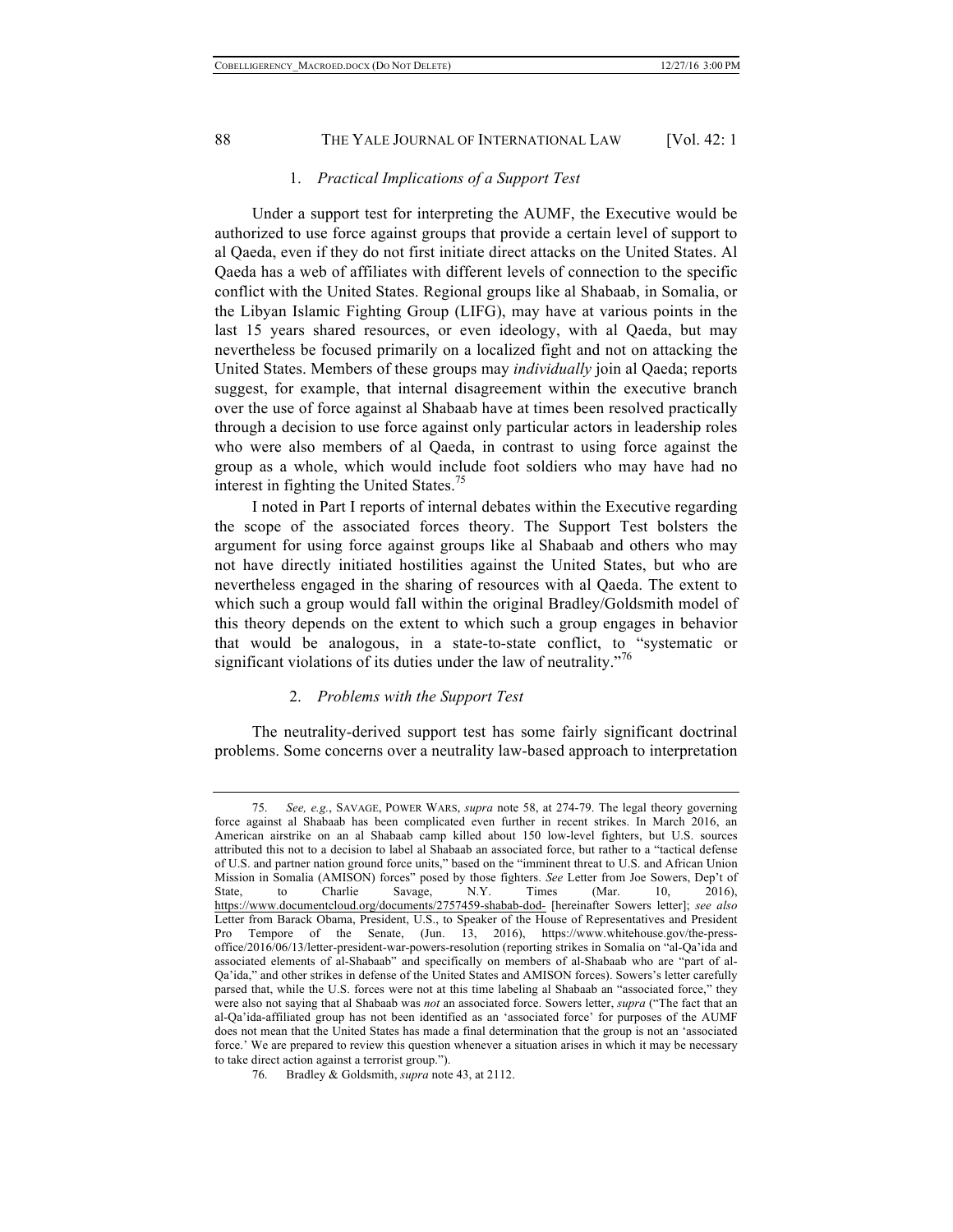of the AUMF—such as the incongruity of applying old concepts developed for conflicts between states to conflicts with non-state groups such as al Qaeda have by now been thoroughly ventilated, though only in recent years and possibly too late to gain much traction in curtailing reliance on the test.<sup>77</sup> These are legitimate concerns, but they almost prove too much. Much of the Executive's legal theories regarding the conflict with al Qaeda look to principles from bodies of law that may not have been designed with the current circumstances in mind. Jettisoning reliance on analogy as a means of understanding the legal rules for the conflict would mean dismantling the United States' entire legal architecture for the conflict with al Qaeda—in many cases the constraints along with the powers. It is hard to imagine the Supreme Court, Congress, and the President all suddenly reversing course on the overarching legal structure governing the conflict. That said, there are deeper flaws in the support test that have been overlooked in the scholarship and in other critiques of the test, and which there is reason to believe neither Congress nor the courts have generally considered.

#### 3. *The Neutrality Law Problem*

Before taking on the neutrality-derived support test on its own terms, it is worth first pausing to flesh out the myriad problems inherent in the extension of neutrality law principles to a modern conflict between a state and a non-state actor such as the conflict with al Qaeda, which alone might be fatal to reliance on the test.

First, neutrality law as a general framework simply does not map onto the conflict between the United States and ISIS or al Qaeda, neither as a formal matter nor as a functional one. There is a reason that neutrality law does not tend to enter modern discourse with great frequency, unless one is chatting with a history buff. Many view neutrality law as generally obsolete in the modern era; at a minimum any right to use force in response to a violation of neutrality falling below an armed attack does not survive the U.N. Charter's regulation of the use of force.<sup>78</sup> Historically, in the pre-Charter era, neutrality law developed

<sup>77.</sup> *See, e.g.*, JENS DAVID OHLIN, THE ASSAULT ON INTERNATIONAL LAW 40-41 (2015); Rebecca Ingber, *Untangling Belligerency from Neutrality in the Conflict with Al-Qaeda*, 47 TEX. INT'L L.J. 75, 78, 81, 88-89, 96, 104 (2011); Jens David Ohlin, *Targeting Co-Belligerents*, *in* TARGETED KILLINGS: LAW & MORALITY IN AN ASYMMETRICAL WORLD 60, 70-72 (Finkelstein et al. eds., 2011) (questioning whether the concept of co-belligerency can be translated to apply to conflicts with non-state actors); Remarks by Hina Shamsi, 104 ASIL PROC. 165, 167 (2010).

<sup>78.</sup> The U.N. Charter contains exceptions to this prohibition—e.g. for a response in selfdefense to an armed attack—but reprisals for neutrality law violations are not included among the exceptions. U.N. Charter arts. 2(4) & 51; *see also* Michael Bothe, *The Law of Neutrality*, *in* THE HANDBOOK OF HUMANITARIAN LAW IN ARMED CONFLICTS 487-93 (Fleck ed., 1995) (recognizing that the U.N. Charter and the practice of states have "modif[ied] the traditional law of neutrality" and in particular noting that the U.N. Charter now prohibits reprisals against violations of neutrality); *c.f*. GREENSPAN, *supra* note 47, at 531 (stating that "[t]he traditional rules of neutrality continue to apply in international conflicts which are not subject to collective action under the United Nations Charter" though failing to elaborate on what that might mean for the prohibition on using force except under the circumstances provided by the Charter). Some elements of neutrality law appear to continue post-Charter. *See, e.g.*, Geneva Convention Relative to the Treatment of Prisoners of War art. 118, Aug. 12, 1949, 6 U.S.T. 3316, 75 U.N.T.S. 135 (recognizing the existence of neutral powers, several years after the negotiation and signing of the UN Charter).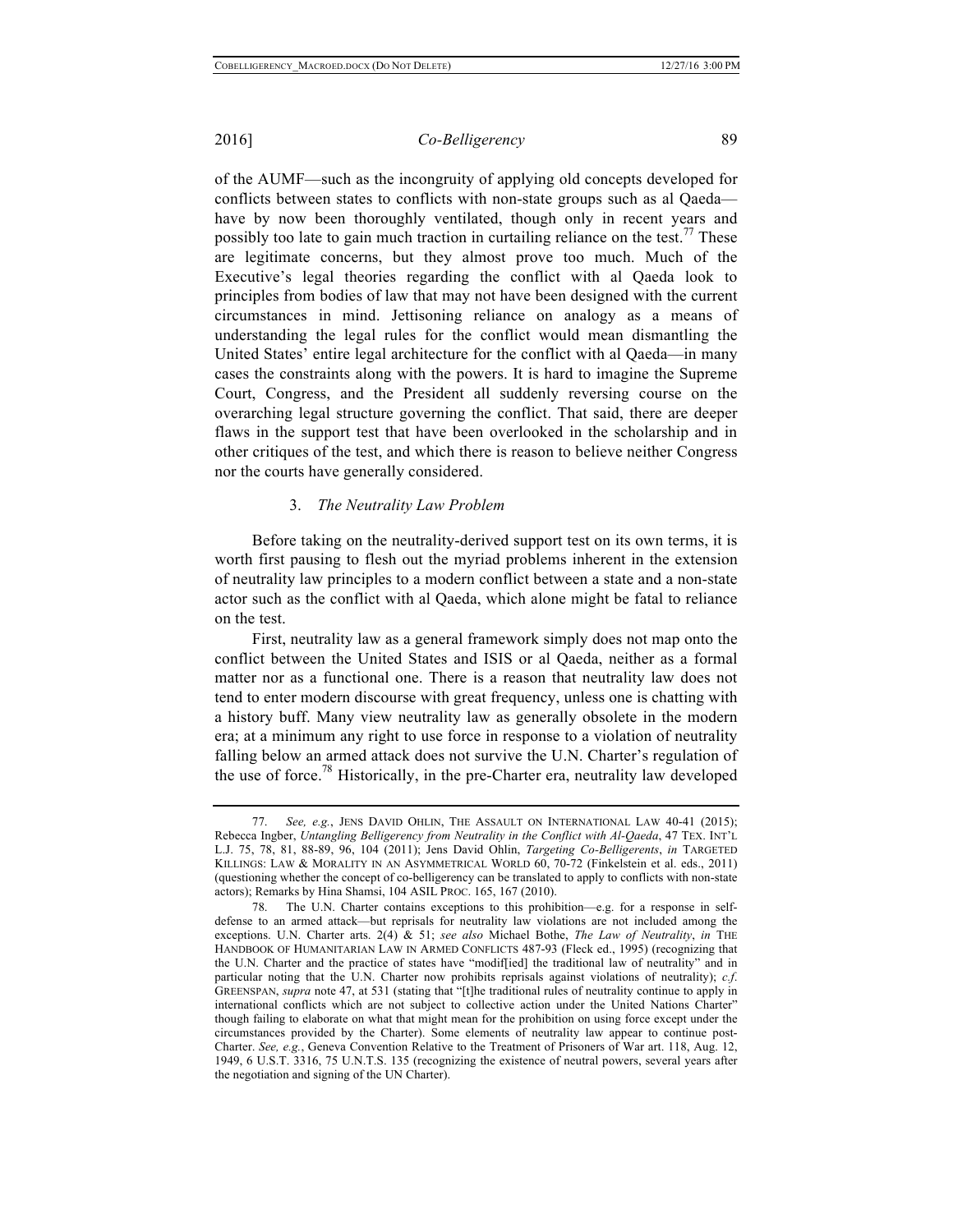to regulate the relationship between states not at war (neutrals) and warring states (belligerents).<sup>79</sup> States that wished to avoid being drawn into the war could adopt "neutral" status. Neutral states were generally required to comport with the twin duties of non-participation in the conflict and impartiality as between the belligerent parties.

Neutrality law also governed the remedies for belligerent states to retaliate against violations of neutrality by neutral states. Such recourse ran the gamut from protest to financial compensation to reprisals to declarations of war.<sup>80</sup> A violation of neutrality did not by itself spell the end of neutrality.<sup>81</sup> And not every violation of neutrality brought about a right of reprisal by force in return.<sup>82</sup> Moreover, even violations of neutrality that were sufficiently extreme to warrant a use of force in return did not themselves bring about an end to neutrality. $83$  Rather the choice was the victim state's; after a sufficiently extreme breach of neutrality, the victim state could then choose whether to use force or declare war in retaliation against the violator, or choose another remedy for the breach of neutrality.<sup>84</sup>

Today, scholars disagree over the extent to which any principles of neutrality law survive the U.N. Charter, $85$  which prohibits the use of force outside of certain narrow exceptions.<sup>86</sup> Those codified exceptions include Security Council authorizations and self-defense in response to an armed attack. Not included are reprisals for neutrality law violations.<sup>87</sup> Even if some principles from the neutrality law era continue today, it is unlikely that the use of force against non-belligerent states in retaliation for purported neutrality law violations survives the Charter, if such acts would not otherwise qualify under the recognized exceptions like self-defense.

If the general obsolescence of neutrality law were not sufficient to render it inapplicable to today's conflict with al Qaeda, there are a few additional hurdles. One obvious distinction is that neutrality law developed to regulate the relationship between *states*, and as such did not apply—certainly as a formal

For a discussion of neutrality law and its relevance to the conflict with al Qaeda, see generally Ingber, *supra* note 77.

<sup>80.</sup> *Id.* at 88; *see, e.g*., GREENSPAN, *supra* note 47, at 584 (discussing a range of remedies for breach of neutrality from protest to compensation to reprisals and declaration of war).

<sup>81.</sup> *See* Ingber, *supra* note 77, at 87-88*; see also* EMER DE VATTEL, THE LAW OF NATIONS BOOK III: OF WAR §§ 95-97 (1758) (States have a "right" to respond with force against those who assist their enemies in war, but that a state of war is not automatic; rather states may "overlook" such actions rather than "always coming to an open rupture with those who give such assistance to [their] enemy." The opposite result would be "highly inimical to the peace of nations!")

<sup>82</sup>*. See* Ingber, *supra* note 77, at 87-88.

<sup>83.</sup> *Id*.

<sup>84.</sup> *Id*.

<sup>85.</sup> Many scholars trace the "unwilling unable" test to neutrality law. Under that test, a state may use force to address a threat on a neutral state's territory when that latter state is "unwilling or unable" to mitigate the threat itself. The unwilling unable test is itself not without controversy, but many scholars and states consider it a norm of customary international law, or at least a "well-entrenched norm." *See* Ashley S. Deeks, *Unwilling or Unable: Toward a Normative Framework for Extraterritorial Self-Defense*, 52 VA. J. INT'L L. 483, 499-501 (2012).

<sup>86.</sup> *See* U.N. Charter arts. 2(4) & 51.

<sup>87.</sup> *Id.*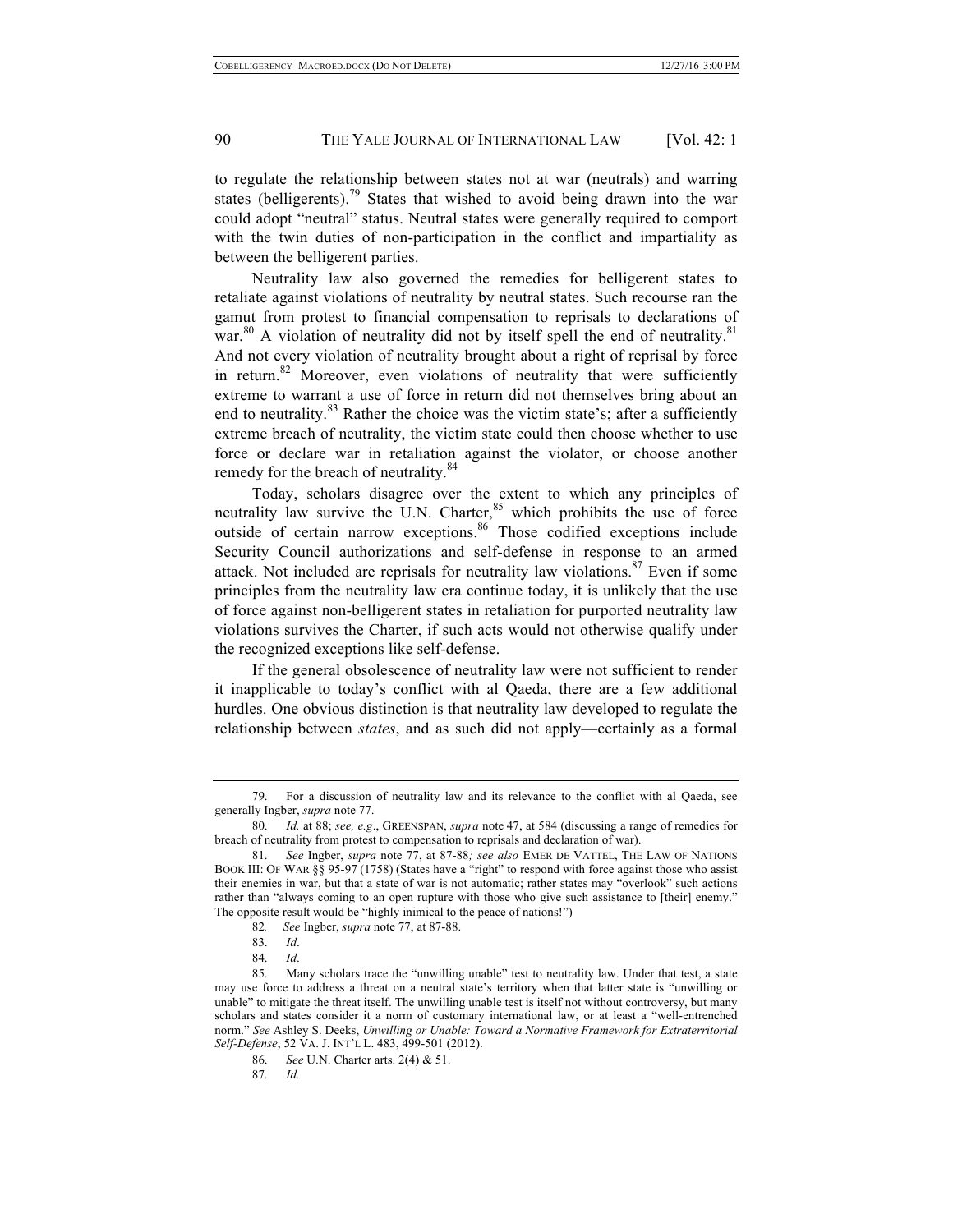matter—to conflicts between a state and a non-state actor.<sup>88</sup> Even putting formalities aside, the *purpose* of neutrality law is to impose impartiality on neutral states as between the warring parties. No responsible party today would argue that states must remain *impartial* as between a legitimate state and a terrorist organization bent on destroying it and killing civilians in order to do so.

It is quite likely that actors within the executive branch have today recognized some of these criticisms of the support test. Executive officials seem to be at pains to suggest that the co-belligerency theory requires some measure of "join[ing] the fight" against the United States, which may suggest a test that is higher than "systematic violations of neutrality," but it is impossible to know without further explanation from executive officials. But if these arguments against the applicability of a concept developed for relations between states have not had much traction, this may be due in part to the fact that such arguments could well be levied against every component of the U.S. Government's legal theory for the conflict with al Qaeda. In fact, the entire legal architecture of the conflict, from detention to use of force, rests largely on analogy to the laws that developed to govern conflicts between states.<sup>89</sup>

Moreover, the neutrality law argument has some resonance; if states historically viewed certain acts and not others as amounting to acts sufficient to trigger a use of force in response, then that might be helpful in thinking about how to understand and define modern belligerent acts outside of clearly delineated or codified areas like the U.N. Charter. The Charter by its terms clearly regulates uses of force against the territory of sovereign states. It does not therefore formally regulate the use of force against non-state actors per se. Such uses of force raise sovereignty issues when non-state actors act from the territory of a sovereign state, and thus implicate the U.N. Charter on those grounds, but how to overcome that sovereignty hurdle is distinct from the question of force against the non-state armed group itself. The sovereignty question can be answered separately: for example, when the territorial state provides consent to the use of force in its territory in a way that does not provide an answer to what law governs the use of force against that non-state actor itself.

<sup>88.</sup> *See* Ohlin, *Targeting Co-Belligerents*, *supra* note 77, at 71. There are some notable exceptions to this general rule. During the U.S. Civil War, for example, states recognized the state of belligerency between the north and south and undertook obligations of neutrality toward the parties. *See* GREENSPAN, *supra* note 47, at 584. It is exceptionally unlikely, however, that states today will take a similar approach to the conflict between states and al Qaeda or ISIS.

<sup>89.</sup> *See, e.g.*, March 13 Brief, *supra* note 39; Memorandum from the Off. of Legal Counsel to the Att'y Gen. (Feb. 19, 2010), *Lethal Operation Against Shaykh Anwar al-Aulaqi*; Memorandum from the Off. of Legal Counsel to the Att'y Gen. (Jul. 16, 2010), *Applicability of Federal Criminal Laws and the Constitution to Contemplated Lethal Operations Against Shaykh Anwar al-Aulaqi* [hereinafter OLC Memorandum on al Aulaki, July 2010].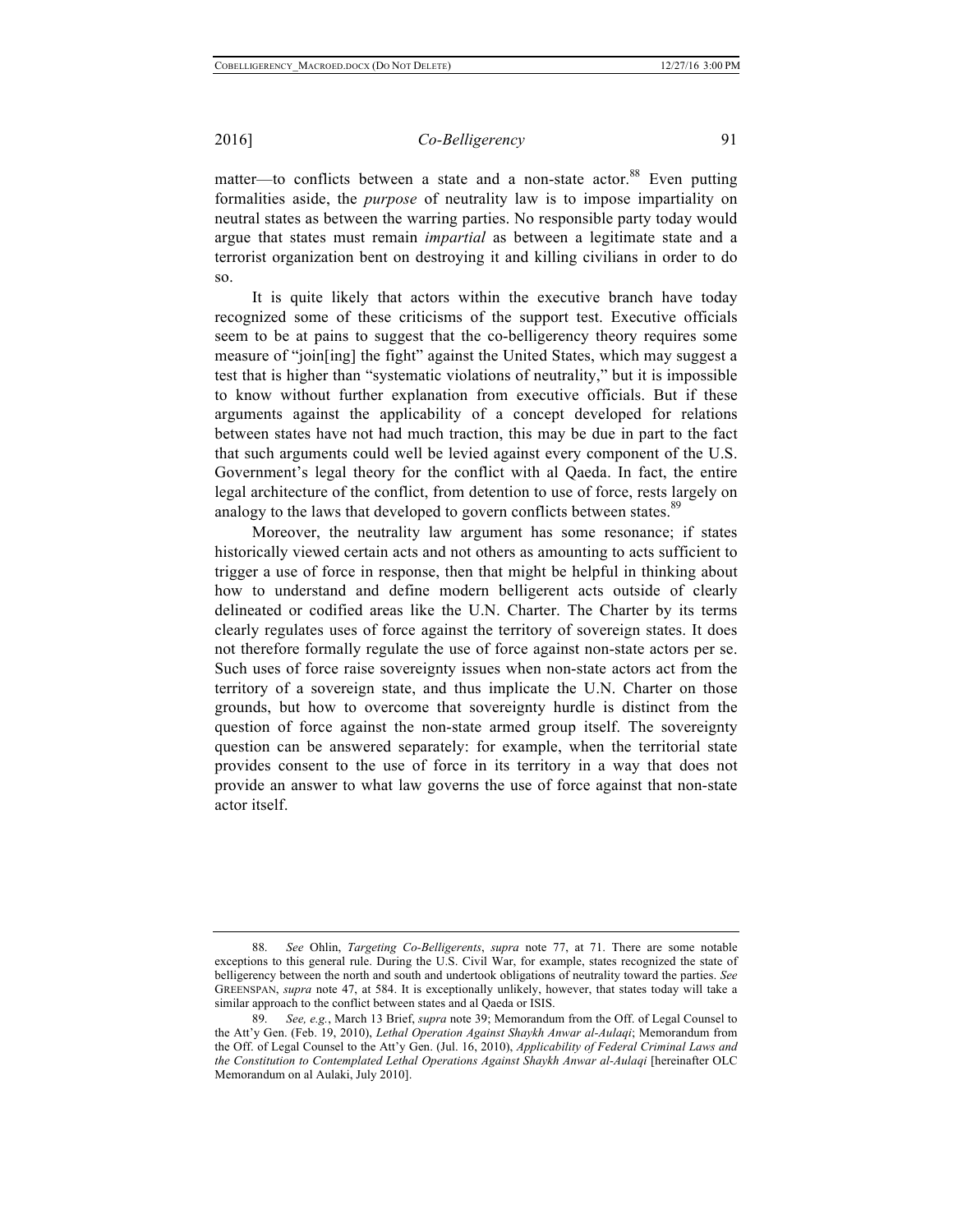# 4. *The Wrong International Law Test for The Domestic Law Purpose*

Let us then take the neutrality law theory behind the support test on its face. Even assuming that neutrality law in some way informs modern understandings of the use of force, and assuming arguendo any applicability to a conflict with a non-state actor (a big lift, considering the foregoing), it is nevertheless the wrong international law test for this domestic purpose.

Recall for a moment that domestic law purpose: the interpretation of the appropriate outer parameters of a 2001 congressional force authorization to the President. The argument by those seeking to read the statute to extend beyond core al Qaeda is that congressional intent and common sense mandate it extend to groups that "join[] with the Taliban or al Qaida in its fight against the United States."<sup>90</sup> In other words, the argument goes, we should read the AUMF as extending to groups that become parties to this conflict.

The neutrality law-based support test does not answer this question, even if we accept some application of neutrality law principles to the current conflict today. Under neutrality law, a state that violated neutrality *could* in some instances become subject to attack in response, but did not automatically become a party to the conflict. The victim state had a choice of response, war being only one of the options. Violations of neutrality thus did not themselves end neutrality; only a subsequent declaration of war or direct attacks would bring neutrality to an end and turn the parties into belligerents.<sup>91</sup> Thus international law in the pre-Charter era may have made a significant violator of neutrality a *potential* target, but it did not make the violator an automatic party to the conflict. Put another way, the difference is analogous to the distinction in contract law between a contract that is merely *voidable* and one that is in fact *void.* A contrary rule—one that would immediately deem the neutrality violator a belligerent party to the conflict—would result in more war, or at least the inevitable expansion and perpetuation of existing wars. Instead, neutrality law created avenues for states to avoid war through recourse to alternative reparations.<sup>92</sup>

Recognizing that historic right of belligerents to respond with force to certain violations of neutrality, Goldsmith and Bradley make a seemingly small leap: they argue that under neutrality law, a neutral state was not merely *potentially* subject to attack, but indeed would "become a co-belligerent ...

<sup>90.</sup> Parhat Brief, *supra* note 29, at 30; *see also* Jeh Johnson Speech, *supra* note 26.

<sup>91.</sup> 2 L. OPPENHEIM, INTERNATIONAL LAW: A TREATISE § 358, at 752 (H. Lauterpacht ed., 7th ed. 1952). Similar rules governed and continue to govern neutral merchant vessels, which are understood to take on "enemy character" only when they are "owned or controlled by a belligerent," or take a "direct part in the hostilities on the side of the enemy." DEP'T OF THE NAVY & DEP'T OF HOMELAND SEC., THE COMMANDER'S HANDBOOK ON THE LAW OF NAVAL OPERATIONS §§ 7.5-7.5.1 (2007) [hereinafter 2007 COMMANDER'S HANDBOOK].

<sup>92.</sup> *See* VATTEL, *supra* note 81, § 95 ("Some authors decide in general, that whoever joins our enemy, or assists him against us with money, troops, or in any other manner whatever, becomes thereby our enemy, and gives us a right to make war against him: - a cruel decision, and highly inimical to the peace of nations! It cannot be supported by principles; and happily the practice of Europe stands in opposition to it.").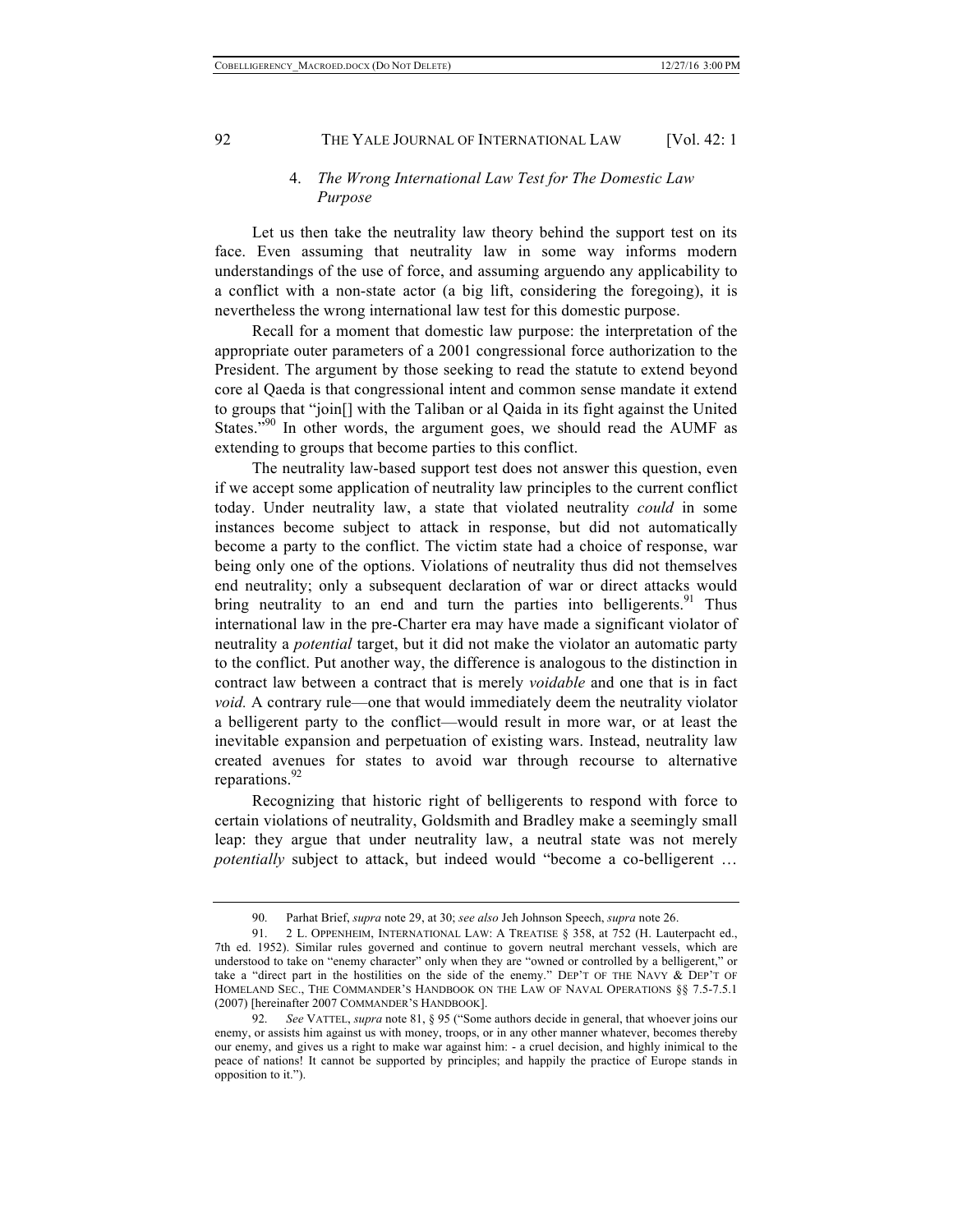through systematic or significant violations of its duties under the law of neutrality."<sup>93</sup> This is incorrect, however, and overstates the consequences of a neutrality breach. In fact, such a violator might *risk* becoming a target and ultimately a party to the conflict, a co-belligerent, but this result was far from inevitable. While it might seem like a small distinction, it is a distinction backed by a laudable goal: a historic desire to constrain war, rather than to amplify it, to the extent feasible.<sup>94</sup> And in fact, that desire to limit expansion of the war is the precise policy reason for pushback on the support approach today.<sup>95</sup>

If the Bradley/Goldsmith approach is a slight overstating of the international law effects of a neutrality breach, it is one with significant consequences for the *domestic* law argument. For under the Bradley/Goldsmith approach, once that support passes a certain threshold, the group is *automatically* a party to the conflict and covered by the congressional authorization. Yet the neutrality law does not answer that question; rather, were it to apply here, it would leave the decision of whether to declare war on a particular group to the victim state and its domestic processes. And who within the state makes the decision whether to declare war on a given entity? International law does not answer that question. Rather, that is a matter for a state's domestic processes. And thus we are right back where we started: trying to interpret the extent to which Congress has authorized the President to use force.

As a matter of *international* law, by contrast, neutrality law might shed light on which kinds of actions in the pre-Charter era might have rendered a state a potential target as a matter of international law. But it does not define which groups have already joined the fight. And thus, if we are to read the AUMF as covering groups that have joined the fight, neutrality law does not answer that question. Rather, the neutrality-derived support test might be relevant if the theory were that Congress intended to authorize the President not only to use force against existing parties to the conflict, but also against any parties that could *potentially* be subject to force under international law, even if international law itself would not consider them already to be parties to the conflict. This is neither a plausible reading of the statute, nor is it the government's position, upon which the courts and Congress have relied in ratifying or acquiescing to the Executive's interpretation of the statute to extend to associated forces. That position is that the AUMF should be read to apply to groups that have joined the fight alongside al Qaeda against the United States. International law does provide some content that may be useful in understanding that question, but it stems from a different source, and it is not a perfect fit, as I will explain in the section that follows.  $96$ 

<sup>93.</sup> Bradley & Goldsmith, *supra* note 43, at 2112.

<sup>94.</sup> *See* VATTEL, *supra* note 81,§§ 95-97.

<sup>95.</sup> Harold Hongju Koh, *How to End the Forever War*, YALE GLOB. ONLINE MAG. (May 14, 2013), http://yaleglobal.yale.edu/content/how-end-forever-war (discussing the risk that an overly flexible "associated forces" theory could extend the war indefinitely).

<sup>96.</sup> *See* Part II.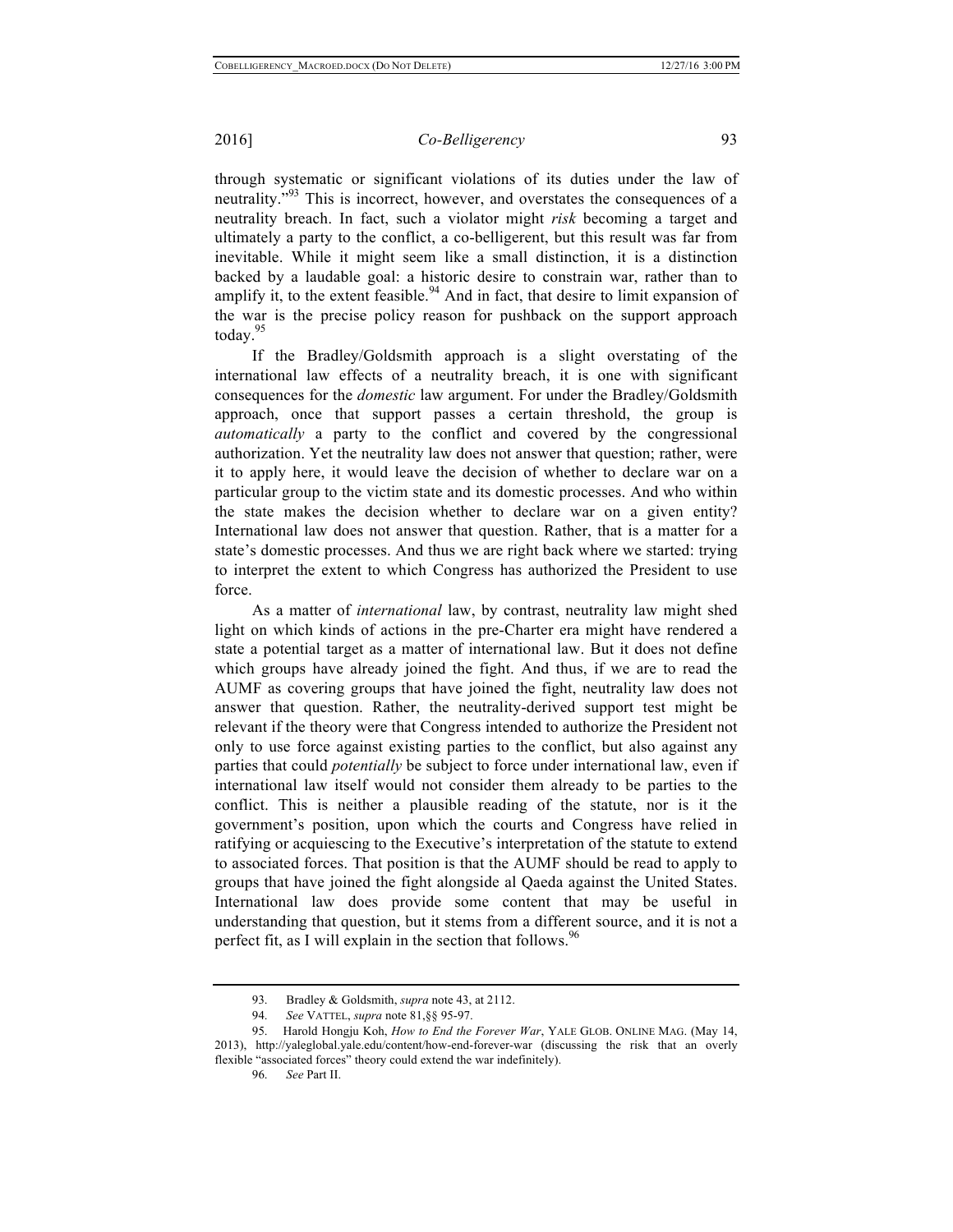# B. *The Active Hostilities Test*

The Executive's "active hostilities test"—in contrast to the support test requires that a group have engaged in active hostilities against the United States, alongside al Qaeda, or now presumably ISIS, before it may be labeled a "co-belligerent" or "associated force." We can derive the Executive's reliance on this test primarily from two of the data points I describe in Part I: 1) the language of the Obama Administration's professed "associated forces" standard, which includes a requirement that a group have "entered the fight alongside al Qaeda" and is "in hostilities against the United States"; and 2) media reports and practice that suggest that, despite internal debate and pressure, the Executive has not to date labeled as associated forces or targeted under that theory groups like al Shabaab that are engaged in regional struggles and not, as a whole, directly operating against the United States.  $97$  These data points—even the Executive's professed approach—are not dispositive. As discussed, it is not entirely clear that the Executive interprets the "entered the fight" language strictly to require real violence. And the reticence to label al Shabaab or others as associated forces may be as much related to policy as it is to law, though this is an area where policy and law are so intertwined that it is simply not possible to distinguish which is playing the constraining role.<sup>98</sup>

The Executive has never cited a specific foundation for its active hostilities test, yet there is good reason to think that it has derived this test from a different source in international law. The two prongs of the associated forces theory—the requirement that the group be "an organized, armed group" and that it has "entered the fight alongside al Qaeda" "in hostilities against the United States" —happen to map almost perfectly onto a different international law test, and one that more accurately fits the domestic law purpose the Administration relies upon for its AUMF interpretation. This is the twopronged test that the International Criminal Tribunal for Yugoslavia put forward in the 1995 *Tadić* case for determining the existence of a conflict with a non-state actor, which I will discuss below.

While the Executive has never, to my knowledge, explicitly stated that it looks to the *Tadić* test in interpreting the "associated forces" covered by the AUMF, this test's relevance to the Executive's stated purpose here determining whether particular entities have "entered the fight," or in other words, are party to an armed conflict with the United States—as well as the striking similarity between the language in the two tests, suggests that it is quite likely that the Executive officials who crafted and endorse the "active hostilities" approach have *Tadić* in mind.

<sup>97.</sup> *See supra* notes 58, 75. It is less clear what the Executive's position is toward groups like al Nusra that occupy a middle ground between initiating direct action against the United States and focusing on a regional struggle. *See supra* notes 56, 57 and accompanying text for a discussion of the ambiguous language in the Preston Speech.

<sup>98.</sup> *See, e.g.*, Naz K. Modirzadeh, *Folk International Law: 9/11 Lawyering and the Transformation of the Law of Armed Conflict to Human Rights Policy and Human Rights Law to War Governance*, 5 HARV. NAT'L SECURITY J. 225, 229 (2014).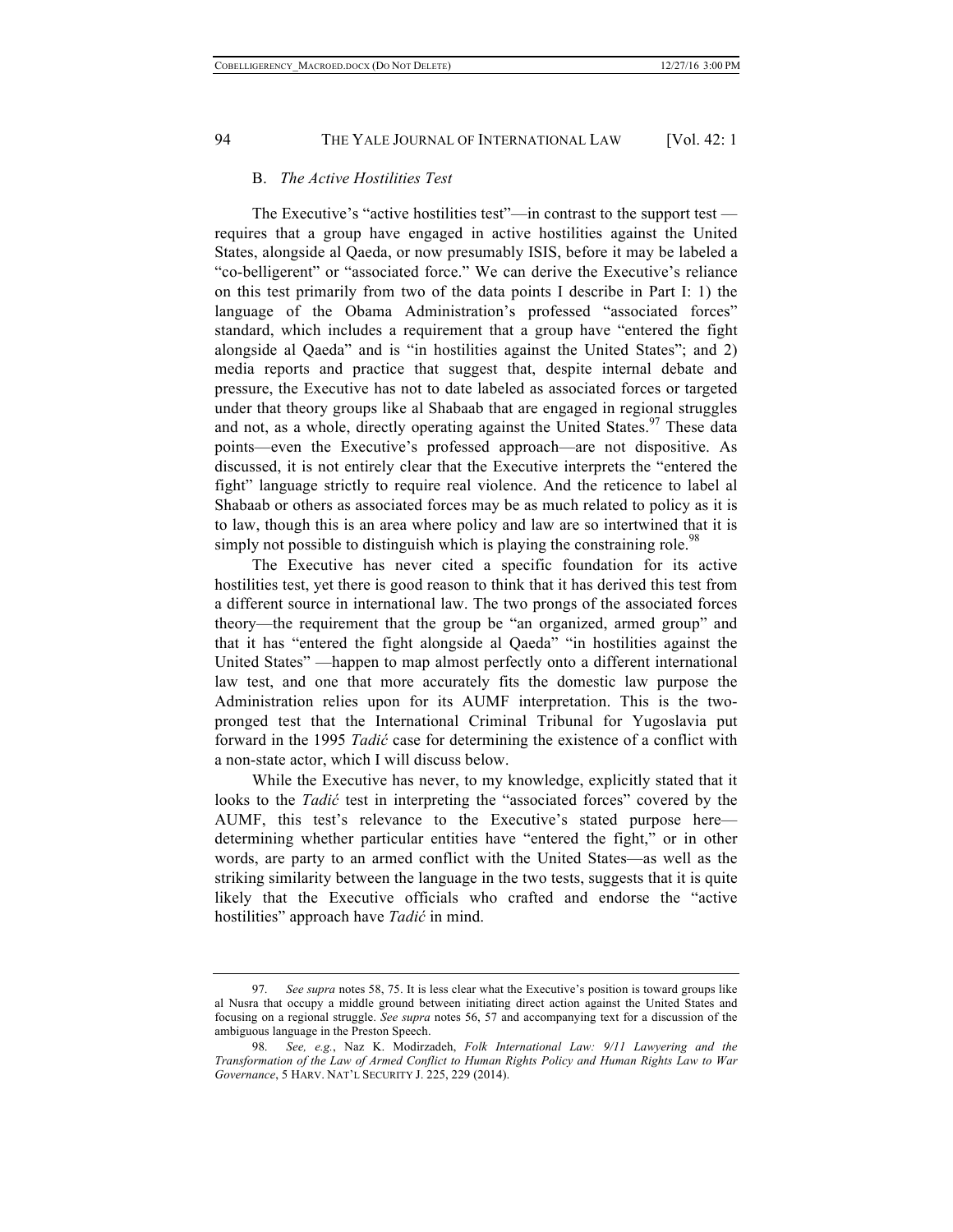# 1. *The Tadić Test*

In 1995, in the admittedly very different international criminal law context, the International Criminal Tribunal for the Former Yugoslavia (ICTY) put forward in the *Tadić* case a standard for determining the existence of a noninternational armed conflict (NIAC), in other words, a conflict with a non-state actor such as al Qaeda, which is today the most well-established test for that purpose. <sup>99</sup> This *Tadić* test has two prongs for establishing the existence of a NIAC: (a) "protracted armed violence," (b) between the state and "organized armed groups."<sup>100</sup> The ICTY's purpose in employing this test was in finding the existence of an armed conflict in order to determine the applicability of international humanitarian law. But the test's requirement that an armed conflict can only exist when a specified level of violence exists with parties that meet a certain threshold of organization means that it is also a test for determining the parties to a NIAC.

As noted above, the two prongs of the Government's stated "associated forces" theory share conspicuous similarities to the two prongs of the *Tadić* test. There is good reason, therefore, to think that the Administration—or the forces within the Administration that wanted to push the Executive's standard toward an active hostilities approach—had this test in mind when crafting the associated forces language. Recall that the Government's approach requires that an associated force be "an organized, armed group that has entered the fight alongside al Qaeda" and is "in hostilities against the United States."<sup>101</sup> That statement is strikingly similar to the *Tadić* requirements of "an organized armed group" and "protracted armed violence" between the parties.

One of many open questions—even if the Executive is relying on this and not the support test—is the extent to which the Executive's practice as well as its internal definitions of "entered the fight alongside al Qaeda" and "in hostilities against the United States" map directly onto the *Tadić* standard for "protracted armed violence."<sup>102</sup> Even if *Tadić* is the original source for this test,

<sup>99.</sup> Prosecutor v. Tadić, Case No. IT-94-1-AR72, Decision on the Defence Motion for Interlocutory Appeal on Jurisdiction (Int'l Crim. Trib. for the Former Yugoslavia, Oct. 2, 1995).

<sup>100.</sup> *See Tadić*, *supra* note 99, ¶ 70.

<sup>101.</sup> Jeh Johnson Speech, *supra* note 26.

<sup>102.</sup> Subsequent ICTY jurisprudence has further fleshed out the meaning of the organization and protracted violence prongs, and what would be sufficient to meet each. *See, e.g.*, Prosecutor v. Haradinaj, Case No. IT-04-84-T, Judgment, ¶¶ 40-49 (Int'l Crim. Trib. for the Former Yugoslavia Apr. 3, 2008), http://www.icty.org/x/cases/haradinaj/tjug/en/080403.pdf (discussing ICTY jurisprudence on the meaning of "protracted armed violence" and noting "indicative factors include the number, duration and intensity of individual confrontations; the type of weapons and other military equipment used; the number and calibre of munitions fired; the number of persons and type of forces partaking in the fighting; the number of casualties; the extent of material destruction; and the number of civilians fleeing combat zones," as well as the "involvement of the UN Security Council"); *id*.  $\sqrt{ }$  60 (stating that "an armed conflict can exist only between parties that are sufficiently organized to confront each other with military means" and citing factors such as "command structure and disciplinary rules and mechanisms within the group; the existence of a headquarters; the fact that the group controls a certain territory; the ability of the group to gain access to weapons, other military equipment, recruits and military training; its ability to plan, coordinate and carry out military operations, including troop movements and logistics; its ability to define a unified military strategy and use military tactics; and its ability to speak with one voice and negotiate and conclude agreements such as cease-fire or peace accord"); *see also* Prosecutor v. Hadžihasanović, Case No. IT-01-47-T, Judgment, ¶¶ 14, 20, 23 (Int'l Crim. Trib. for the Former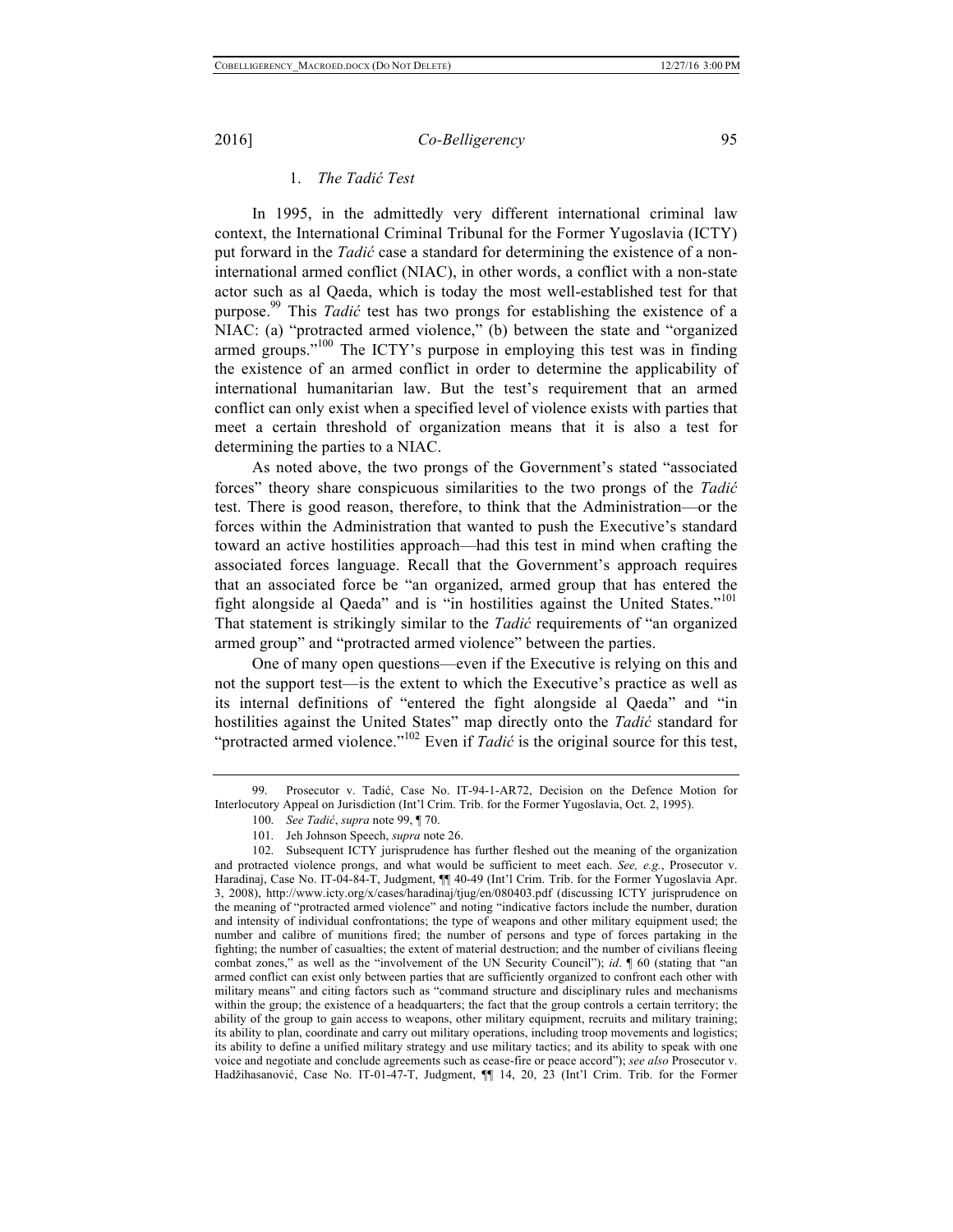it is unlikely that the Executive feels bound by these strictures.<sup>103</sup> Regardless, there is good reason to believe, based on the mixed data discussed in Part I, that the appropriate source and legal theory behind the co-belligerency concept is a continuous fount of debate within the current Administration. The existence of that debate likely explains some potential for mixed practice, ambiguous statements, statements that sound in a *Tadić* test while separately making sporadic references to other sources such as the Bradley/Goldsmith test, as well as the lack of any explicit reference to *Tadić* in the Executive's discussions of co-belligerency.

#### 2. *Practical Implications of an Active Hostilities Test*

Under an Active Hostilities test, only a group that initiated and directly participated in real violence against the United States could fall within the President's authority under the AUMF. And were the Executive to conform strictly to a *Tadić* /parties test, only an organized armed group engaged in protracted hostilities against the United States might be presumed covered, though there is no evidence that Executive officials read the test that strictly. Certainly a strict *Tadić* test, and even the modified version the Executive seems to be espousing, likely casts a narrower net than the neutrality-derived support test, which, as discussed above, includes groups that might not themselves be engaged in active or protracted hostilities, but which provide more indirect support to the war effort. A group like al Shabaab, which has not directly attacked the United States, would not come within this definition. A group like al Qaeda in the Arabian Peninsula (AQAP), however, that has launched multiple attempted attacks on the United States and U.S. interests abroad, such as U.S. embassies, would come within either definition of an "associated force" or "co-belligerent" of al Qaeda, though that group might not come within a strict textual approach to the AUMF if it were read to cover only core al Qaeda.<sup>104</sup>

# 3. *Problems with the Active Hostilities Test*

There are several potential problems with employing the *Tadić* test to interpret the President's domestic authority under the AUMF. First, the test has its origins not in *jus ad bellum* but in international criminal law, in the context of a judicial decision regarding the reach of its jurisdiction over alleged war crimes. The *Tadić* tribunal's ability to determine the commission of war crimes extended only so far as it determined the groups were parties to an armed

Yugoslavia Mar. 15, 2006), http://www.icty.org/x/cases/hadzihasanovic\_kubura/tjug/en/hadjudg060315.pdf; Prosecutor v. Martić, Case No. IT-95-11-T, Judgment, ¶¶ 41, 343 (Int'l Crim. Trib. for the Former Yugoslavia June 12, 2007), http://www.icty.org/x/cases/martic/tjug/en/070612.pdf; Prosecutor v. Mrkšić, Case No. IT-95-13/I-T, Judgment, ¶¶ 39, 40, 407, 408 (Int'l Crim. Trib. for the Former Yugoslavia Sept. 27, 2007), http://www.icty.org/x/cases/mrksic/tjug/en/070927.pdf.

<sup>103.</sup> *See* Modirzadeh, *supra* note 98 (discussing how the Executive borrows from different bodies of law, mixing law and policy, without necessarily strictly following any given body to the letter).

<sup>104.</sup> *al Qaeda in the Arabian Peninsula*, U.S. NAT'L COUNTERTERRORISM CTR., http://www.nctc.gov/site/groups/aqap.html (last visited Oct. 23, 2016).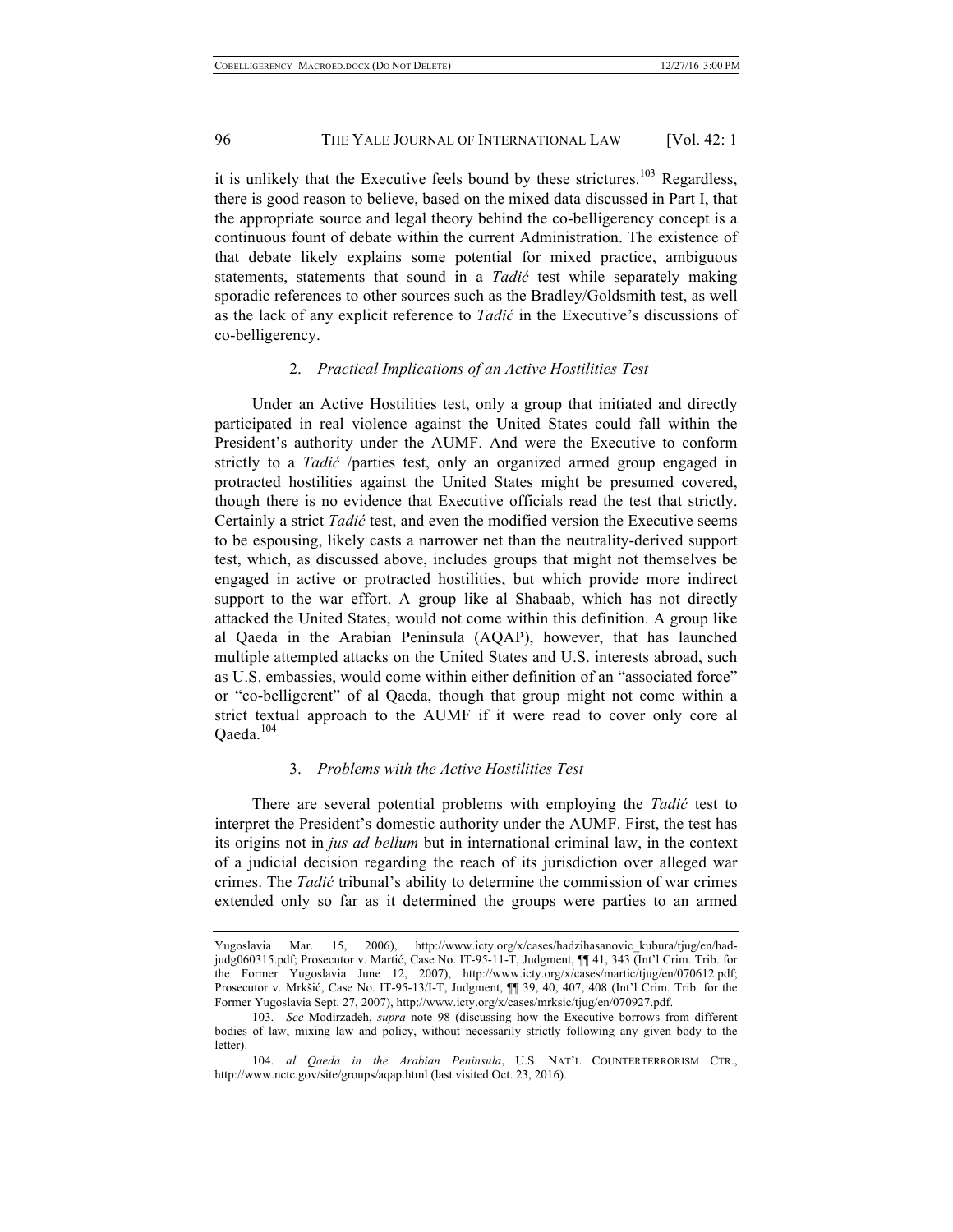conflict;  $^{105}$  thus there is a reasonable argument to be made that its test for determining the existence of such a conflict was looser than it might have been in a different context, were its determination to be employed for the purposes of extending a war, rather than to extend its own ability to judge malfeasance.<sup>106</sup>

Second, the Executive has not to my knowledge explicitly endorsed the *Tadić* test as a limit on the parties to the conflict, though that is not fatal to its usefulness here. The Executive has referenced *Tadić* favorably in similar contexts.<sup>107</sup> And there is good reason to believe that the Executive would accept that a NIAC exists *at a minimum* under the conditions put forward by the ICTY in *Tadić*, and that if the U.S. Government departs at all from the test it is on the grounds that it is too narrow.<sup>108</sup> It is thus a reasonable read of both a widely accepted international law standard and the U.S. approach to that standard that a NIAC exists at a minimum when there is protracted armed violence between the state and an organized armed group.

Finally, there is an additional problem with the *Tadić* test that might suggest that it is too stringent for our purposes. *Tadić* is a test for determining the threshold for when hostilities have risen from mere acts of violence to the level of armed conflict, as a matter of international law. Once there is already a pre-existing armed conflict, however, some might argue that the threshold for determining whether new parties have entered this conflict should be lower. In other words, the "protracted violence" prong might not need to be met for each additional group entering the conflict, as long as the level of violence in the conflict overall met that threshold.

As a matter of considering congressional intent, the U.S. approach to *Tadić* is the most relevant, and thus the latter two points are most problematic. But neither of these caveats is fatal to employing the *Tadić* standard as a floor. Under each of these understandings, the parties to a conflict include *at a minimum* states and organized armed groups engaged in protracted armed violence. Thus, if the AUMF covers all existing parties to the conflict as that concept is understood under international law, then at a minimum it should be understood to cover those groups that would meet the *Tadić* threshold: organized armed groups engaged in protracted armed violence with the United States. Going beyond that minimum floor set by *Tadić*, I would argue, would require new statutory language, because while international law might *permit* use of force in such circumstances, there is no sufficiently well-established line to suggest congressional intent to incorporate.<sup>109</sup>

<sup>105.</sup> Prosecutor v. Tadić, Case No. IT-94-1-AR72, Decision on the Defence Motion for Interlocutory Appeal on Jurisdiction,  $\P$  66-70 (Int'l Crim. Trib. for the Former Yugoslavia, Oct. 2, 1995).

<sup>106.</sup> *Id*.

<sup>107.</sup> *See, e.g.*, OLC Memorandum on al Aulaki, July 2010, *supra* note 89, at 25-26 (looking to international law sources including jurisprudence from the International Criminal Tribunal for the former Yugoslavia for guidance on the existence and geographic scope of an armed conflict) (citing Prosecutor v. Tadić*,* Case No. IT-94-1AR72, Decision on the Defence Motion for Interlocutory Appeal on Jurisdiction, ¶ 70 (Int'l Crim. Trib. for the Former Yugoslavia, Oct. 2, 1995)).

<sup>108.</sup> *See id.* at 25, 26, 28.

<sup>109.</sup> *See supra*, Part I(A)(2).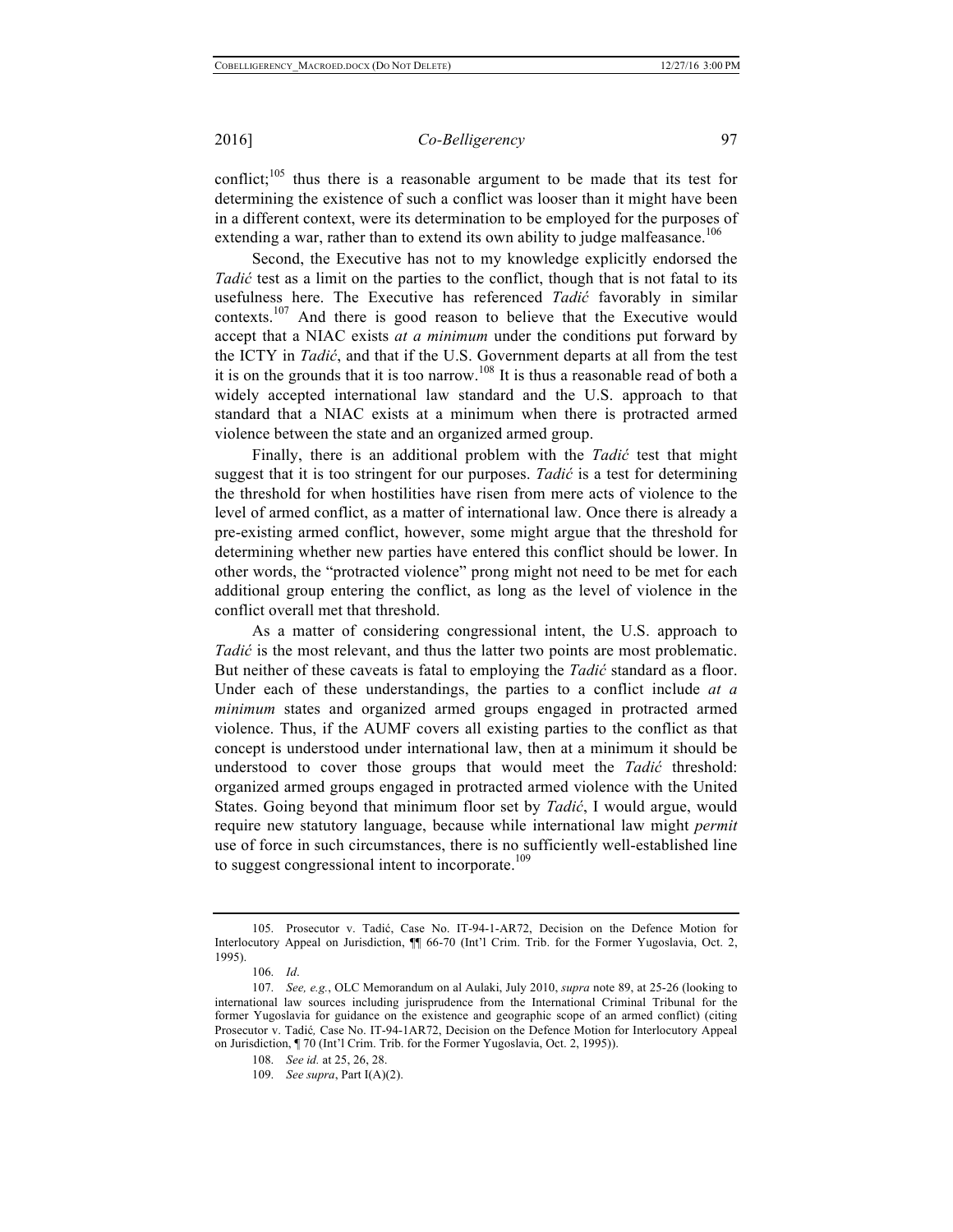# III. THE CO-BELLIGERENCY STORY: FROM INTENDED CONSTRAINT TO GREYISH LEGAL SPACE

At this point I have attempted to demonstrate both that the Executive's position is not precisely what it suggests, and that it is not as clearly constraining as Executive officials have held it out to be. Parts I and II deduced the likely legal range within which the Executive is operating, the internal tension that lends itself toward continuing ambiguity and vacillation between legal theories, and the likely sources for each of the Executive's potential approaches. While all of the options for interpreting the AUMF are imperfect, Part II demonstrated that some are more doctrinally sound than others, and each advances different policy goals.

It is also evident, as I will discuss further in this Part, that the courts and Congress, many within civil society, and even some critical actors within the executive branch—in short, those responsible for overseeing and checking executive assertions of power—have not sufficiently scrutinized, or do not sufficiently understand, the Executive's actual approach or range of approaches to interpreting the President's AUMF authority.

So, the theory is ambiguous, the sources are flawed, and yet the Executive has not faced real pushback in this realm. How did this co-belligerency theory come to be, why does it continue to play such a prominent role in executive articulations of authority, and why have the courts and Congress not adequately questioned it?

### A. *Executive Reliance on a Flawed Test*

Potential executive reasons for relying on an ambiguous or flexible theory to understand the scope of the President's AUMF authority are manifold. One simple answer is a purely instrumental one: executive officials may not want to foreclose options and thus prefer an approach that gives them as much discretion as possible. The neutrality-derived support test likely suggests broader authority for the President than an active hostilities test, as it does not require that a group actively attack, or participate in active hostilities against, the United States before the Executive may take action. Executive officials need only determine that the group has provided some level of "support" maybe even a significant level of support but still not necessarily rising to active hostilities—to al Qaeda or  $ISIS$ <sup>110</sup>. The combination of these two approaches might provide greater discretion yet. Thus, a simple instrumentalist explanation for the current state of affairs is that the Executive declares itself constrained by a strict "active hostilities" test in order to stave off interference and project legitimacy, but that internally, it relies upon whichever test supports the action it seeks to take.

That hypothetical rationale intersects intriguingly with a controversial thread in the Executive's legal position on the micro level, in the Executive's

<sup>110.</sup> Whether co-belligerents of co-belligerents are covered raises additional questions.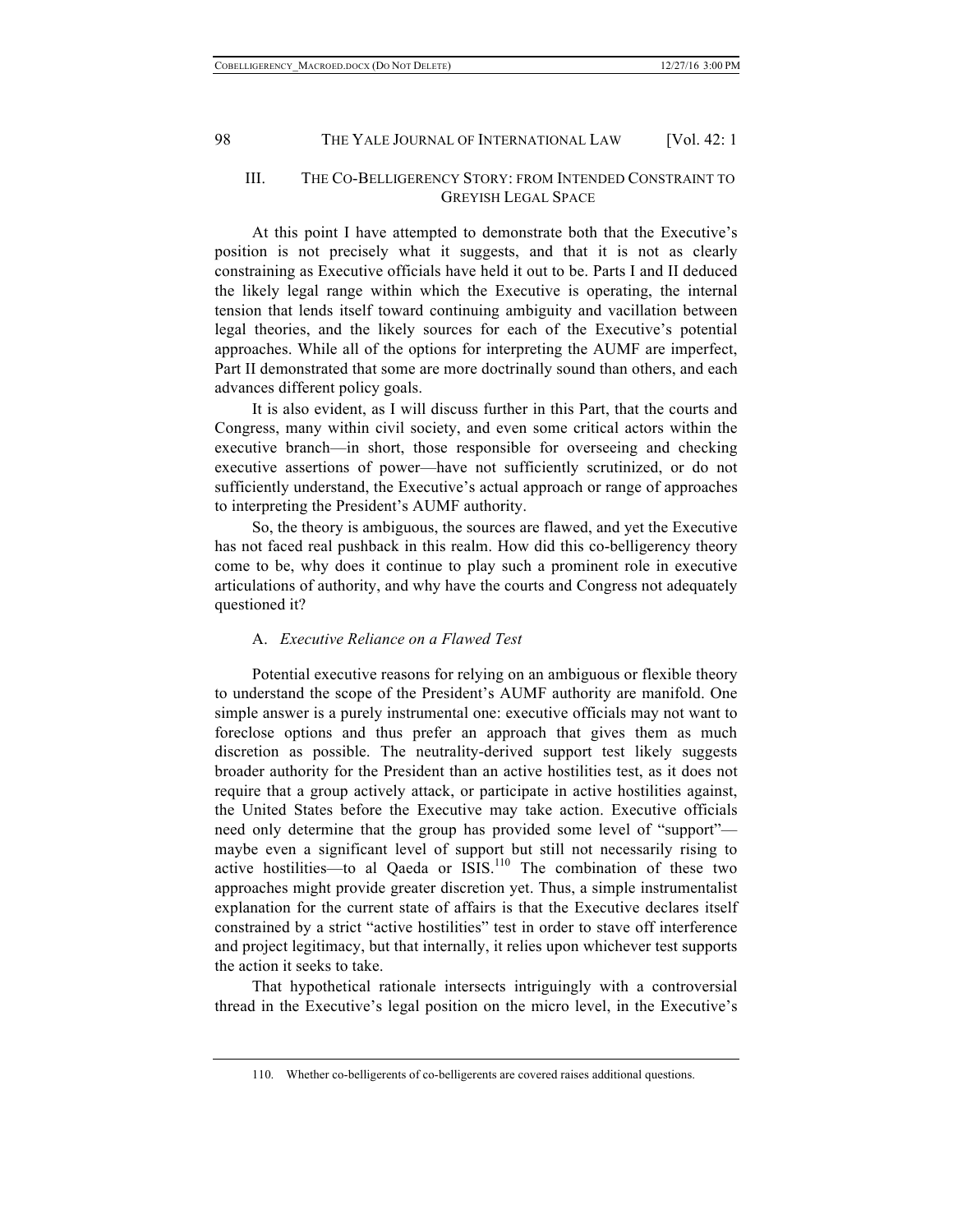approach to individual law of war detention.<sup>111</sup> The Executive's stated position on its detention authority includes a category of individuals who provide "support" for al Qaeda in addition to those who meet traditional conceptions of combatancy.<sup>112</sup> As with the Executive's co-belligerency test, it is not perfectly clear whether the Executive's actual internal position includes support as an independent basis for detention (or, for that matter, for related targeting authority); its litigation positions in Guantanamo habeas cases have suggested that it has attempted to avoid making support the sole basis for authority.<sup>113</sup> Nevertheless, support remains as a basis for detention in the stated position. This suggests that at both the micro and macro levels, internal debates over how much weight to place on provision of support for al Qaeda or ISIS in relation to the Executive's legal authority have resulted in constructive ambiguity in executive branch positions, and ultimately that has meant more flexibility and discretion for the Executive.<sup>114</sup>

There are good policy reasons to want to nip such support in the bud, and a legal argument that would permit the President to use his most aggressive tools against such actors is perhaps tempting. This goes beyond the use of force. The Executive has, through two administrations, relied upon the AUMF for a range of authorities as well as justification for finding exceptions to other domestic rules, in the realms of targeting and detention (including of American citizens),<sup>115</sup> as well as domestic surveillance.<sup>116</sup> Extension of the AUMF to groups beyond al Qaeda or ISIS—and on the individual level, to a broad range of actors providing support to these groups—means extension of all of these authorities more broadly as well. $^{117}$ 

Nevertheless, the Executive's persistent reliance on co-belligerency is more complicated than a simple continuous power grab. Despite an understandable desire to use the maximum extent of his tools to fight these

117. In fact, the legal authority for a controversial drone strike against an American citizen in Yemen, Anwar al Aulaqi, rested in part on a theory of co-belligerency between his group and al Qaeda.

<sup>111.</sup> The extent to which the following description carries over to targeting authority is unclear, but released documents and recent reporting suggests that the Executive's targeting standard relies in part upon the detention standard that evolved through the Guantanamo habeas litigation. *See, e.g.*, OLC Memorandum on al Aulaki, July 2010, *supra* note 89; SAVAGE, POWER WARS, *supra* note 58, at 282-83.

<sup>112.</sup> *See, e.g.*, SAVAGE, POWER WARS, *supra* note 58, at 148-52 (discussing debates over the extent to which "substantial support" for al Qaeda could provide a standalone basis for detention).

<sup>113.</sup> *See* Ingber, *supra* note 65.

<sup>114.</sup> *Id*.

<sup>115.</sup> *See, e.g.*, Hamdi v. Rumsfeld, 542 U.S. 507, 507 (2014); OLC Memorandum on al Aulaki, July 2010, *supra* note 89.

<sup>116</sup>*. See, e.g.*, OFFICE OF INSPECTORS GEN., REPORT ON PRESIDENT'S SURVEILLANCE PROGRAM 505 (2009), https://oig.justice.gov/reports/2015/PSP-09-18-15-full.pdf (quoting this modification as limiting the program to "al Qa'ida, . . . a group affiliated with al Qa'ida, or . . . another group that I determine for the purposes of this Presidential Authorization is in armed conflict with the United States and poses a threat of hostile action within the United States"); Charlie Savage, *George W. Bush Made Retroactive N.S.A. 'Fix' After Hospital Room Showdown*, N.Y. TIMES (Sept. 21, 2015), http://www.nytimes.com/2015/09/21/us/politics/george-w-bush-made-retroactive-nsa-fix-after-hospitalroom-showdown.html (revealing that the Justice Department insisted on limiting the President's surveillance "program to investigations of Al Qaeda, rather than allowing it to be used for other types of international counterterrorism investigations, to make the argument that the program was legally justified as a wartime measure").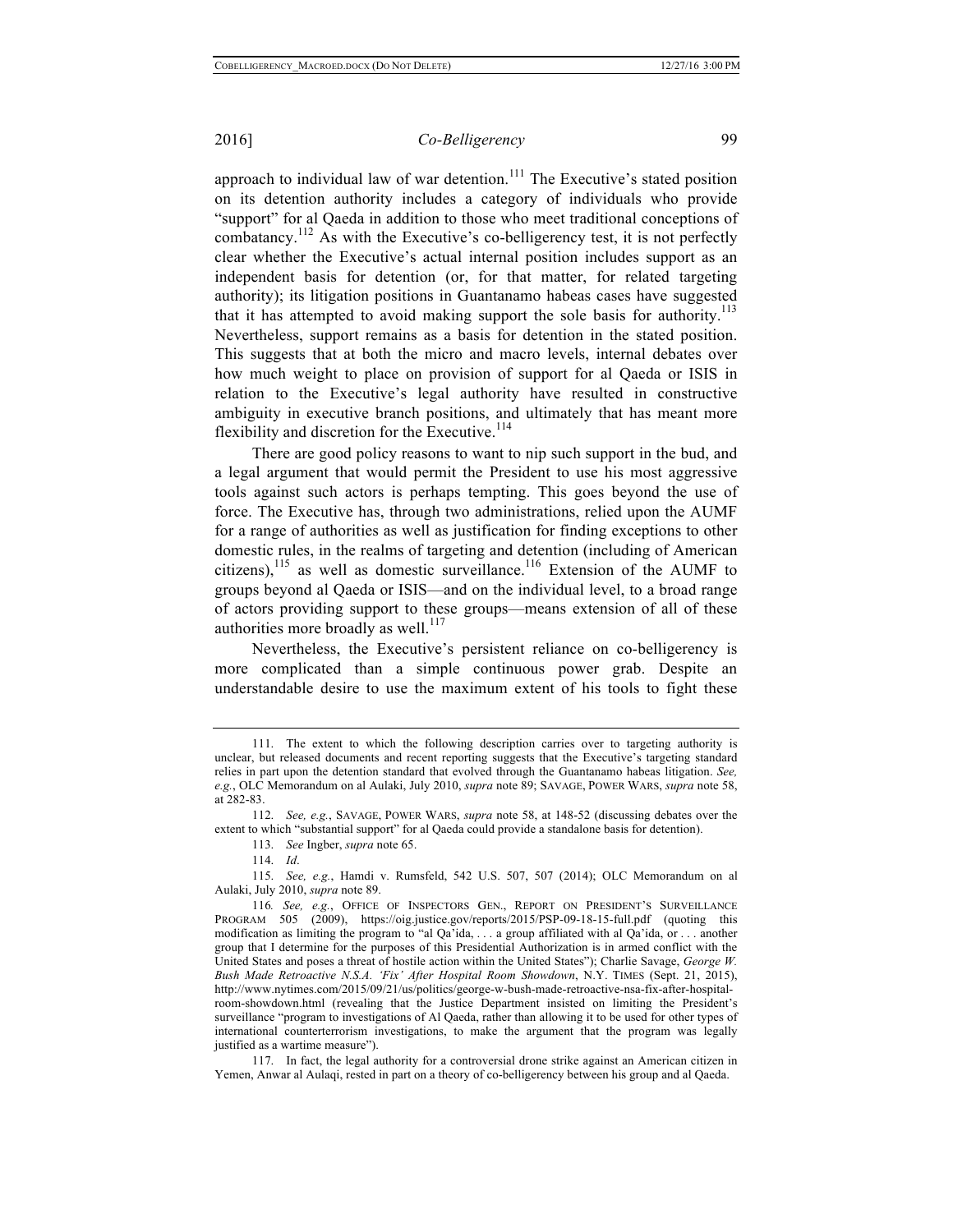threats (particularly in a conflict that does not appear to have an end in sight), the Executive has not since the early years of the Bush Administration generally asserted preclusive authority for the President's wartime actions.<sup>118</sup> Rather, executive officials and lawyers have gone to great pains to couch the President's actions within a statutory framework.

Moreover the concept of co-belligerency first appeared in executive usage (at least as a matter of public record) at a period within the Bush Administration when some executive officials were quite notoriously trying to roll back some of the more egregious assertions of executive power, and working to conform the Administration's actions to more plausible legal bases.<sup>119</sup> Consistent with this context, the turn toward an associated forces concept in its early incarnation was in fact an attempt *to narrow* the Executive's prior assertions of extraordinarily broad power, in order to bring the Executive's actions in line with statutory authority under the AUMF. Later the co-belligerency argument became part of an effort to retain that connection to the AUMF, without ceding authority that the Executive had already cemented *vis-à-vis* the courts and Congress.

Certainly the policy advantages of the current status quo play a role in executive branch decision-making, but this instrumentalist account is far too simplistic. The reality is more complex and ultimately counter-intuitive; it involves attempts to seek to constrain the President's power within realistic boundaries, the complex dynamics of executive bureaucracy, and the stickiness of executive decisions once taken.120 To understand how these dynamics result in the use and persistence of this test, we must trace its origins and continued use by the executive branch over the course of a decade and more.

# 1. *Co-Belligerency: the Origin Story*

Let us first recall the backdrop against which the associated forces and co-belligerency language came into being. In the short days between the 9/11 attacks and the enactment of the AUMF on September 18, 2001, the Bush Administration first asked Congress for significantly broader statutory authority than it ultimately received. The Administration's proposed statute would have permitted the President to use force to "deter and pre-empt any future acts of terrorism or aggression against the United States."<sup>121</sup> The Administration failed to obtain that language, and received instead the more limited authority granted

<sup>118.</sup> For early examples see Memorandum from Jay S. Bybee, Assistant Attorney Gen., Office of Legal Counsel, to William J. Haynes II, Gen. Counsel, Dep't of Defense, at 34 (Mar. 13, 2002) ("We conclude that as Commander in Chief and Chief Executive, the President has the plenary constitutional power to detain and transfer prisoners captured in war."); Memorandum from John C. Yoo, Deputy Assistant Attorney Gen., Office of Legal Counsel, to William J. Haynes II, Gen. Counsel Dep't of Defense, at 19 (Mar. 14, 2003) ("Any effort by Congress to regulate the interrogation of enemy combatants would violate the Constitution's sole vesting of the Commander-in-Chief authority in the President.")

<sup>119.</sup> *See* GOLDSMITH, *supra* note 18, at 141-76; SAVAGE, *supra* note 58, at 538-42 (discussing Goldsmith's overturning of the early torture memos, which were revised and reinstated after his departure); Savage, *supra* note 112.

<sup>120.</sup> Ingber, *supra* note 67.

<sup>121.</sup> *See* Abramowitz, *supra* note 28 and accompanying text.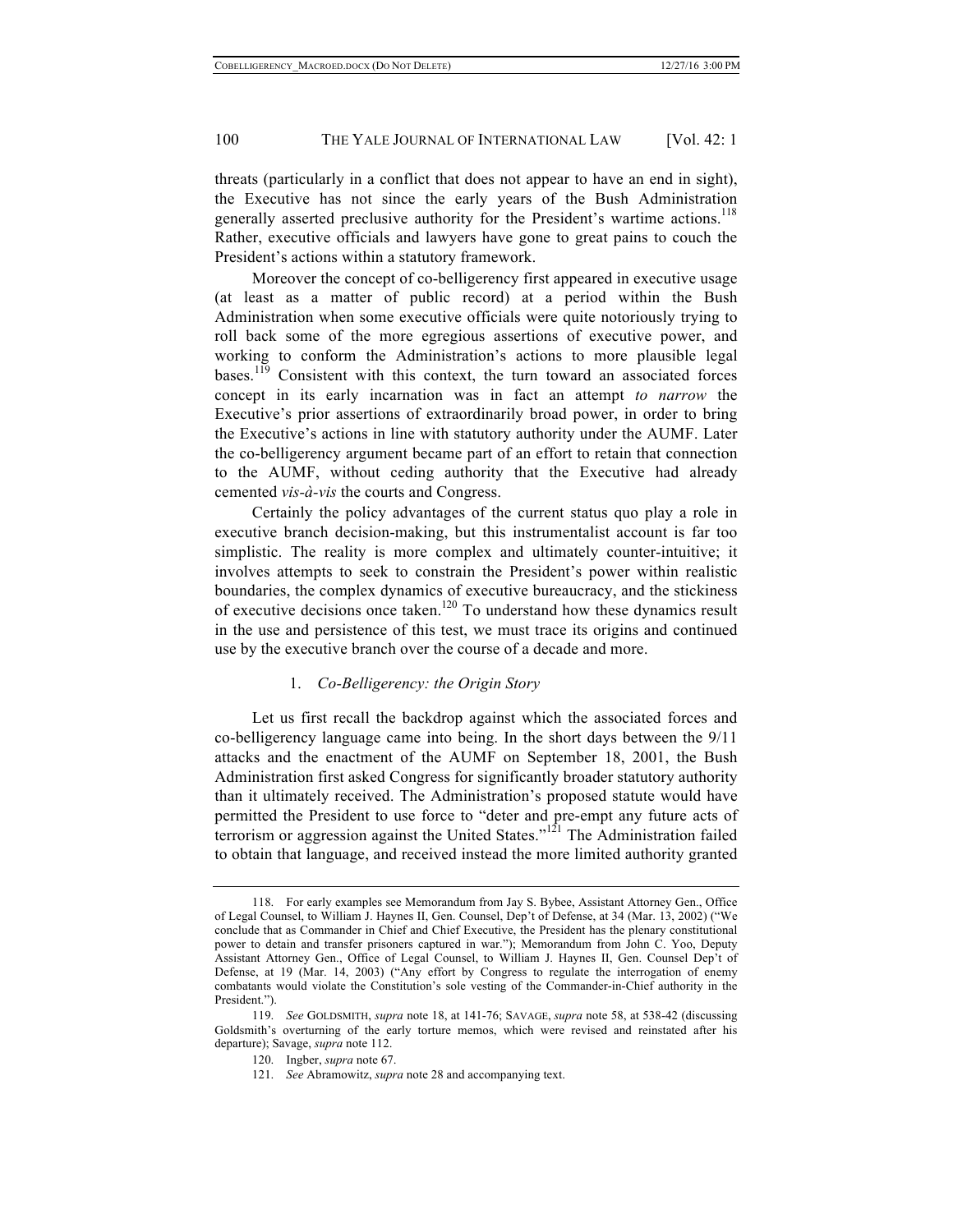by the 2001 AUMF, $^{122}$  tying the use of force clearly to those involved in the 9/11 attacks. Nevertheless, in subsequent months and years executive officials asserted broad authority, in part resting on the President's plenary Article II power. <sup>123</sup> In one early example, in November 2001, the President issued a "Military Order" that asserted extraordinary authority to detain militarily or try in a military commission any alien who "has engaged in, aided or abetted, or conspired to commit, acts of international terrorism" or harbored such an individual.<sup>124</sup> The order contained no required link to al Qaeda, unlike the strictures of the AUMF.

References to "associated forces" or affiliates of al Qaeda came later, and when viewed against this history, they can be seen as attempts not to broaden but to limit the Executive's actions to some plausible connection to statutory authority under the AUMF, in order to move away from preclusive claims of wartime power. Executive officials first referred to "associated forces" publicly in a 2004 order establishing an administrative process to review detentions of military detainees at Guantanamo, issued partly in response to two Supreme Court decisions challenging the Executive's detention processes.<sup>125</sup> References to "associates" or "affiliates" of al Qaeda as a means of explaining the reach of the AUMF beyond core al Qaeda can be found in that 2004 order and in contemporaneous briefs asserting executive detention authority.<sup>126</sup> But they can also be found outside of core military activities like targeting and detention. Recently released language in an internal IG report on President Bush's surveillance program reveals that in March 2004, Department of Justice officials narrowed the reach of a particular component of the program, to tie it more clearly to AUMF authority. The new language restricted the program to "al Qa'ida, . . . a group affiliated with al Qa'ida, or . . . another group that I determine for the purposes of this Presidential Authorization is in armed conflict with the United States and poses a threat of hostile action within the United States."<sup>127</sup> These last two categories look like an early incarnation of

<sup>122.</sup> Many have likewise criticized as "sweeping" the more tailored version of the statute that was passed. *See, e.g.*, Daskal & Vladeck, *supra* note 8.

<sup>123.</sup> *See supra* note 111 and accompanying text.

<sup>124.</sup> Detention, Treatment, and Trial of Certain Non-Citizens in the War Against Terrorism, 66 Fed. Reg. 57,833, 57,833-34 (Nov. 13, 2001). The Military Order relied on both the President's Article II authority, as well as the 2001 AUMF, but it notably did not cabin its scope to only those entities contemplated by the statute.

<sup>125.</sup> Memorandum from Paul Wolfowitz, Dep. Sec'y of Def., to Gordon R. England, Sec'y of the Navy (Jul. 7, 2004) (establishing combatant status review tribunals).

<sup>126.</sup> *See, e.g.*, Respondent's Reply Memorandum in Support of Motion to Dismiss, *In re* Guantanamo Detainee Cases, 355 F. Supp. 2d (Nov. 16, 2004) (defining "enemy combatant," as "an individual who was part of or supporting Taliban or al Qaeda forces, or associated forces that are engaged in hostilities against the United States or its coalition partners").

<sup>127.</sup> *See* IG Report on President's Surveillance Program (2009), *supra* note 116; *see also* Press Briefing by Attorney General Alberto Gonzales and General Michael Hayden, Principal Deputy Director for National Intelligence (Dec. 19, 2005); SAVAGE, *supra* note 58, at 192 (stating that Goldsmith's insistence on narrowing the "Stellarwind" surveillance program to only AUMF-authorized activity "led to the first analysis inside the executive branch of which groups counted as *associated forces* or *cobelligerents* with al Qaeda," whom the NSA could monitor in addition to al Qaeda, under the AUMF).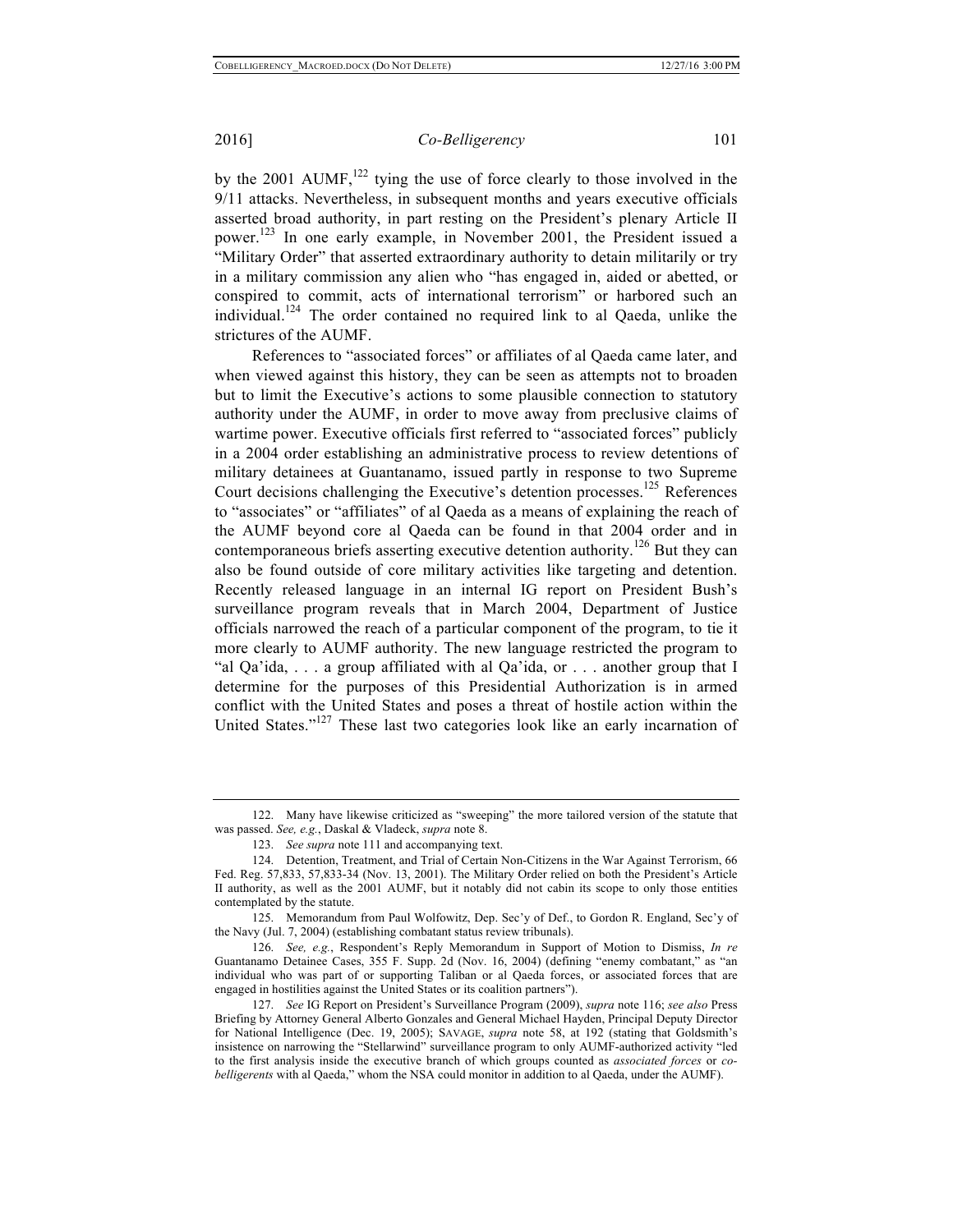what ultimately would become the Obama Administration's two-pronged associated forces approach.<sup>128</sup>

None of these documents suggest what test the Executive was then using to determine which groups might fall within this language. And the term "cobelligerent" itself does not at the time of these documents appear in conjunction with the "associated forces" language. But there is nevertheless publicly available evidence that suggests officials within the Executive were already grappling with the contours of the concept and considering its relevance to the endeavor to tie the President's actions to statutory authority. A published 2004 OLC memo discusses co-belligerency in a more traditional context: as connoting allies of the United States for the purposes of determining the reach of treaty provisions.<sup>129</sup> In seeking to determine which states might be appropriately construed as co-belligerents of the United States, the memo grapples with how to understand this concept.<sup>130</sup> In doing so, it looks to principles of neutrality law and hints at the ideas the Administration may have been considering at that time with respect to its associated forces theory.<sup>131</sup> Indeed, the author of the 2004 OLC memo and head of the office at that time, Jack Goldsmith, co-authored the 2005 law review article proposing the neutrality-derived support test shortly after leaving office. But the Administration itself did not reference co-belligerency publicly to support the associated forces claim until it was forced to defend its theory, in a 2008 brief supporting detention authority over a Uighur detainee at Guantanamo, Hufaiza Parhat.<sup>132</sup> That brief makes an argument that is recognizably similar to the one made by the Executive in briefs and speeches today: the AUMF should be read to cover groups that "join[] forces with al Qaeda or the Taliban" and that this interpretation was supported by the "established laws-of-war concept of 'cobelligerency."<sup>133</sup> The specific theory in that case was that Parhat had engaged in military training at a camp run by the Eastern Turkistan Islamic Movement (ETIM), a militant organization focused on a regional struggle particularly against China, but which had ties to and derived resources from al Qaeda, and which the government argued was a co-belligerent of al Qaeda.<sup>134</sup> As ETIM itself was not clearly contemplated by the AUMF, the Executive's detention

130. *Id*.

<sup>128.</sup> In the latter these are conjunctive; both are required pieces, not alternative sources of authority.

<sup>129.</sup> Office of Legal Counsel, "Protected Person" Status in Occupied Iraq under the Fourth Geneva Convention, 28 Op. O.L.C. 35, 43 (2004) [hereinafter "2004 OLC Memo"].

<sup>131.</sup> Indeed, the predominant source referenced in this section of the memo is the very same later referenced in the Goldsmith and Bradley article suggesting the neutrality-derived co-belligerency test for interpreting the AUMF, and is later referenced in U.S. briefs on the same subject. *See, e.g.*, Hamlily v. Obama, 616 F. Supp. 2d 63, 74 (D.D.C. 2009); 2004 OLC Memo, *supra* note 129 (citing Michael Bothe, *The Law of Neutrality*, *in* THE HANDBOOK OF HUMANITARIAN LAW IN ARMED CONFLICTS 385, 495 (Dieter Fleck ed., 1999)).

<sup>132.</sup> Parhat Brief, *supra* note 29, at 30 (citing the Bradley & Goldsmith article and its sources); *see infra*, Section B. There is also language in the 2006 Military Commissions Act simply referencing "co-belligerents of the enemy." Military Commissions Act of 2006, Pub. L. No. 109-366, 120 Stat. 2600 (2006).

<sup>133.</sup> Parhat Brief, *supra* note 29, at 30.

<sup>134.</sup> *Id*. Parhat himself denied membership in ETIM, in addition to disputing the theory of cobelligerency with al Qaeda.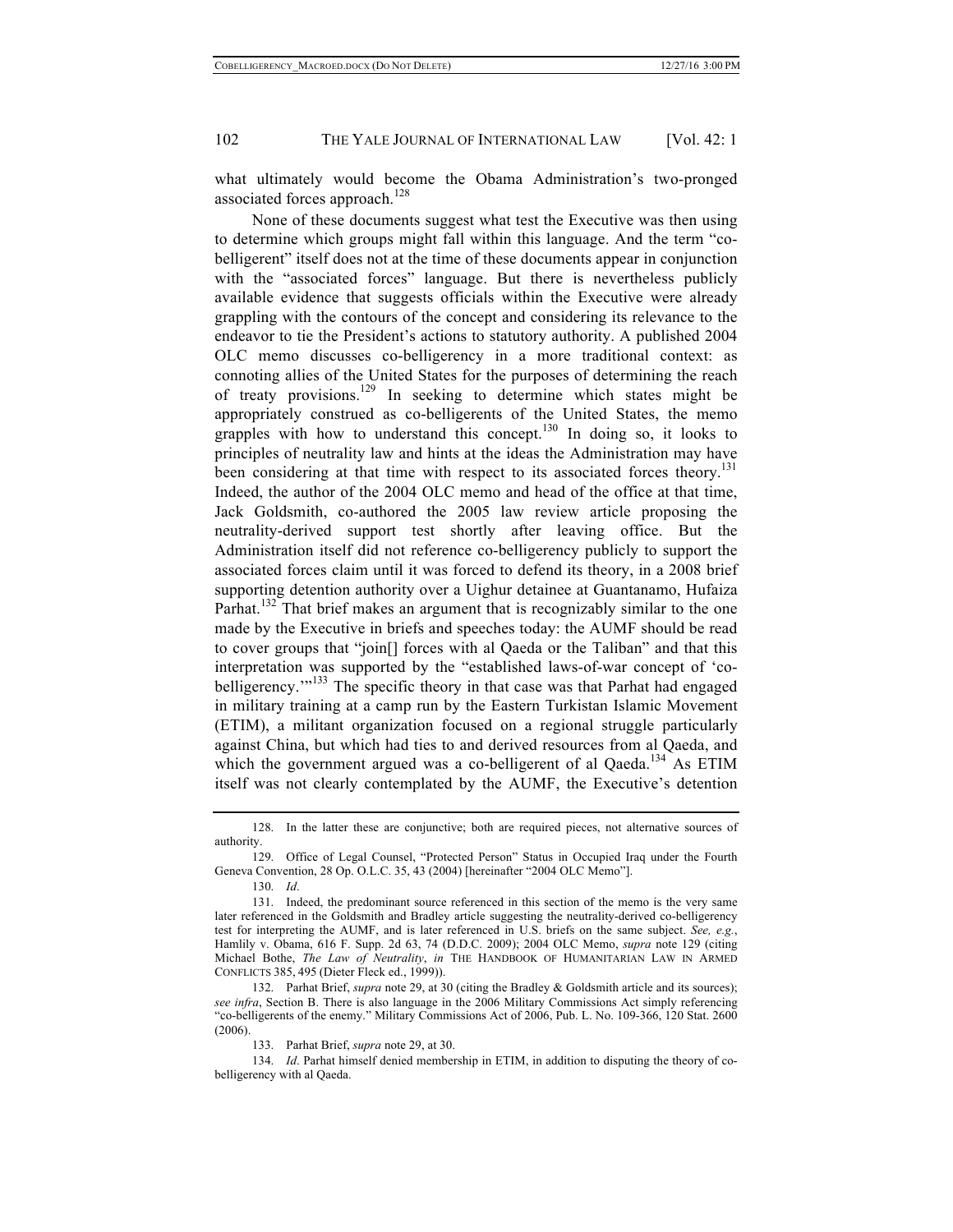theory relied upon an interpretation of the AUMF that would extend to groups sharing resources with al Qaeda. This, and Bradley and Goldsmith's 2005 law review article, was the extent of the public discourse on the test during the course of the Bush Administration.

### 2. *The Test in Transition*

Obama Administration officials came into office prepared to thoroughly reconsider Bush-era practices, in part via a comprehensive review by Executive Order-established task forces.<sup>135</sup> Yet, those planned, deliberative processes were almost immediately overtaken by the urgent press of ongoing litigation in the Guantanamo habeas cases.<sup>136</sup> The new Administration's detention position, including its views on the extension of the AUMF to "associated forces," thus evolved not through the task forces it had established for such purposes, but through the course of litigation over legacy detention policies. As I have written elsewhere, the development of legal views in the course of defensive litigation is a very different process, and is likely to produce very different results, from other executive processes for determining a legal position.<sup>137</sup> In defensive litigation almost all factors—from the actors holding the pen, who are generally career litigators, to the institutional Justice Department biases in favor of protecting executive power and preserving room for senior policymakers to maneuver, to the task at hand, which is zealously defending executive practice—weigh in favor of pushing a legal position that is as protective as possible of prior executive policies and future executive flexibility.<sup>138</sup> This is not the forum in which the Executive is likely to produce its most forward-leaning, executive-constraining legal positions.<sup>139</sup> And it is all the more difficult, as we shall see in the next section, for executive officials in the midst of defense litigation to dial back executive positions that courts or Congress have already seemed to accept.

The Executive's initial 2009 brief—or the "March 13 Brief," as it is widely identified—made a few real<sup>140</sup> and some cosmetic<sup>141</sup> changes to the prior Administration's legal theory. But it continued to rely on the concept of "co-belligerency" as support for the government's argument that it could detain

<sup>135.</sup> *See* Exec. Order No. 13,492, *Review and Disposition of Individuals Detained at the Guantanamo Bay Naval Base and Closure of Detention Facilities* (Jan. 22, 2009); Exec. Order No. 13,493, *Review of Detention Policy Options* (Jan. 22, 2009); Exec. Order 13,491, *Ensuring Lawful Interrogations* (Jan. 22, 2009); *see also* SAVAGE, *supra* note 58, at 101-04.

<sup>136.</sup> *See, e.g.*, March 13 Brief, *supra* note 39.

<sup>137.</sup> *See* Ingber, *supra* note 67, at 378-91.

<sup>138.</sup> *Id*.

<sup>139.</sup> *Id*. at 390-91.

<sup>140.</sup> In particular, it disavowed reliance on sole Article II authority for detention, thus tying the President's detention authority entirely to the 2001 AUMF, and it linked this authority to international law. The Administration also added the adjective "substantial" to the kind of support that would qualify to make someone detainable, but precisely what this change signifies has never been tested. March 13 Brief, *supra* note 39.

<sup>141.</sup> With this brief the Administration ceased use of the term "unlawful enemy combatant" though the legal theory for detention—that these individuals were analogous to regular combatants and thus detainable until the end of hostilities, but unlike privileged combatants did not receive POW status—remained the same. *Id*.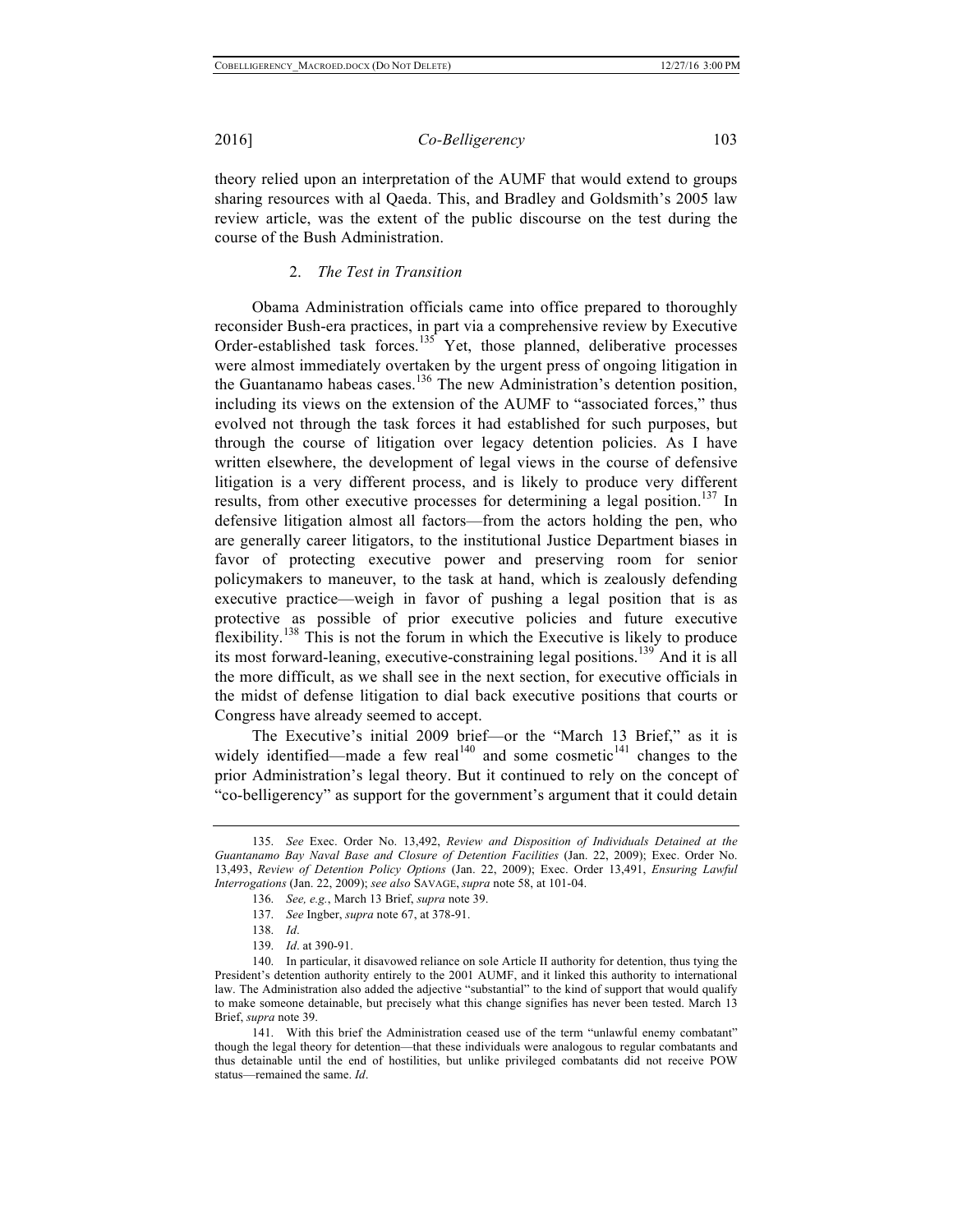associated forces.<sup>142</sup> While the March 13 Brief merely mentioned the term, subsequent briefs sometimes sourced the concept to the Bradley and Goldsmith article and to principles of neutrality law.<sup>143</sup> Disparity between the initial brief and later references to the Bradley and Goldsmith article might be attributable to differences in the level of political or career control over the original and subsequent briefs. Recall that Bradley and Goldsmith had both served within the Bush Administration, and that the new Obama Administration was keen to draw a clear line in the sand from the prior Administration on these matters. Press reports suggest that the March 13 Brief reached the highest-level scrutiny imaginable for a district court filing; the President himself is said to have reviewed it.144 Later briefs would hardly have seen the same level of political scrutiny; rather they would have been drafted and filed almost entirely by career civil servants, many of whom would have worked on these matters and filed similar briefs under the prior Administration. In fact, the top career litigators named on the Parhat brief, which first raised the co-belligerency theory during the Bush Administration, are the very same named on the only two briefs that explicitly cite the Goldsmith and Bradley source under the Obama Administration.<sup>145</sup> Though these career officials would have operated loosely under the supervision of political heads of office, those political appointees may not have noticed or cared about the subtle difference of choosing to cite a source that supported the very legal theory the President himself had previously signed off on espousing.<sup>146</sup>

As press reports and the Obama Administration itself suggested in its initial briefs, the Administration seems to have filed these first briefs in the Guantanamo cases assuming that it would later revisit its policies with the luxury of more time.<sup>147</sup> But as things so often happen in the government, this plan was overtaken by events; the Guantanamo litigation pressed forward as did other crises, and the Administration's detention position ultimately did not change much from that initial March 13 Brief.<sup>148</sup> If anything, the Executive's position hardened into a more permissive standard as the courts accepted everlower evidentiary burdens on the government, and detainee releases became more difficult and politically charged.<sup>149</sup>

147. *See* KLAIDMAN, *supra* note 144, at 58-60; SAVAGE, *supra* note 58, at 117-21.

148. *See, e.g.*, Government's Memorandum of Law in Support of Final Judgment Denying a Permanent Injunction and Dismissing This Action, Hedges v. Obama, 2012 U.S. Dist. Ct. Briefs LEXIS 10884 (arguing that the President "has authority to detain individuals who, in analogous circumstances in a traditional international armed conflict between the armed forces of opposing governments, would be detainable under principles of co-belligerency").

149. *See, e.g.*, Almerfedi v. Obama, 654 F.3d 1 (D.C. Cir. 2011) (upholding detention authority on scant evidence); Latif v. Obama, 677 F.3d 1175 (D.C. Cir. 2012) (upholding detention authority on

<sup>142.</sup> *Id*. at 7.

<sup>143.</sup> *See* Al-Bihani Brief, *supra* note 59, at 31; Brief for Respondents-Appellees at 42 n.10, Khan v. Obama, 655 F.3d 20 (D.C. Cir. 2011) (No. 10-5306) [hereinafter Khan Brief].

<sup>144.</sup> *See* DANIEL KLAIDMAN, KILL OR CAPTURE: THE WAR ON TERROR AND THE SOUL OF THE OBAMA PRESIDENCY 59 (2012).

<sup>145.</sup> Al-Bihani Brief, *supra* note 59, at 31; Khan Brief, *supra* note 143; Parhat Brief, *supra* note 29.

<sup>146.</sup> Ingber, *supra* note 67, at 380-81 (discussing the significant authority wielded by career litigators in crafting legal positions on behalf of the U.S. Government).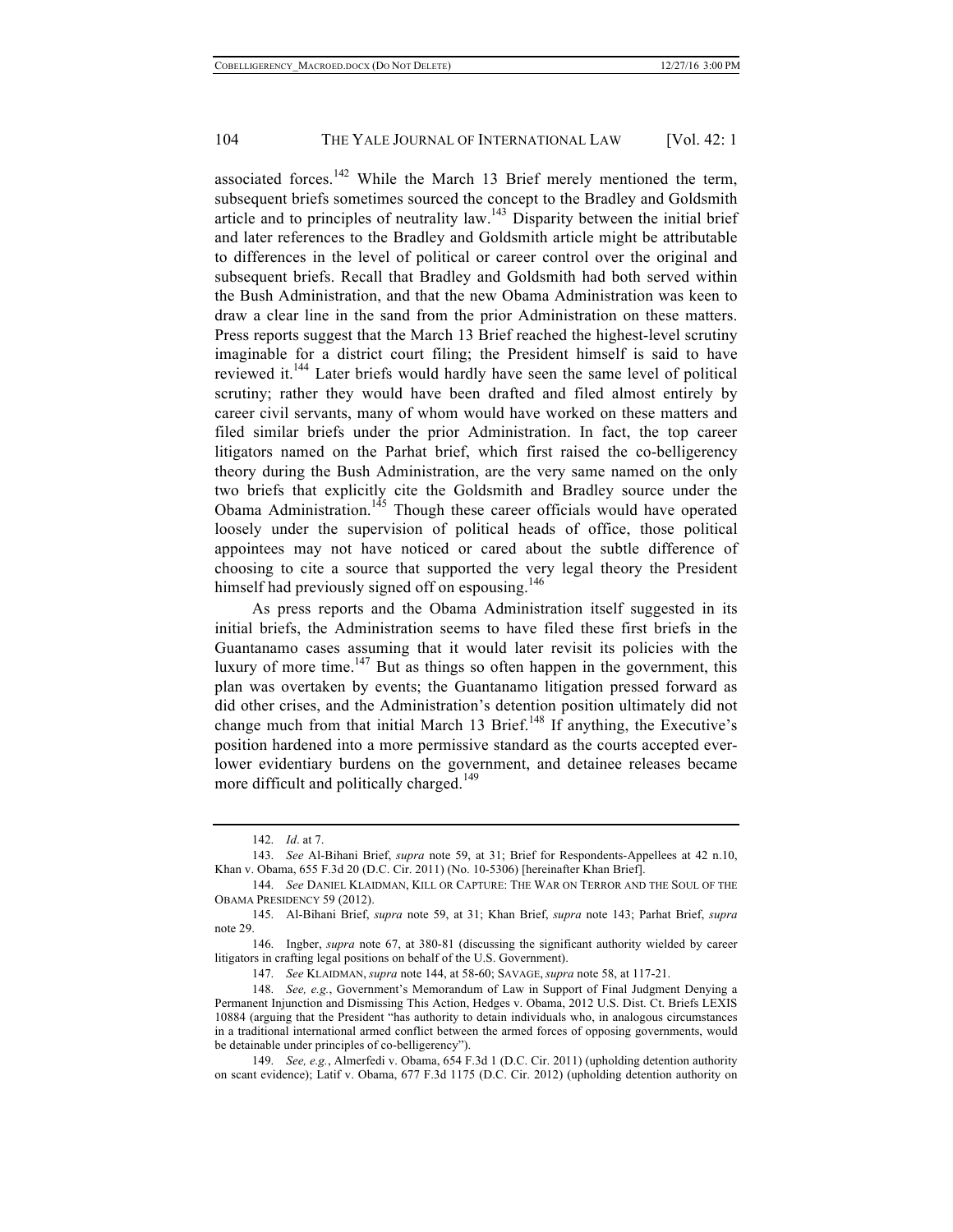The Administration was simultaneously facing decisions over whom it could lawfully target, and heated debate reportedly raged internally over whether to deem certain groups "associated forces" of al Qaeda, which would mean that all of their members, not just those high-level officials who might have operational relationships with al Qaeda, could be targeted.<sup>150</sup> In the midst of this debate, Jeh Johnson gave a speech in which he outlined publicly for the first time the Administration's two-prong test for deeming a group an associated force.<sup>151</sup> As discussed above, that statement left questions open for the public, but it has been reported that questions remained open behind the scenes as well.<sup>152</sup> As the discussion of al Shabaab in Part II indicates, these questions are not yet resolved. Debate over the Executive's position continues, and it remains unclear where the executive branch will land on its view of whether the AUMF applies to groups that merely provide support to al Qaeda and now ISIS, or only to groups that directly initiate hostilities against the United States.

\*\*\*

This narrative suggests, perhaps counterintuitively, that certain Bush Administration officials turned to theories and rhetoric regarding "associated forces" and co-belligerency as a means of limiting what had been the Administration's early extraordinary assertions of executive authority, and of grounding the President's activities in statutory authority as opposed to claims of plenary constitutional power. Obama officials then came into power with these positions already entrenched—through a mixture of internal executive action, judicial involvement, congressional legislation, and otherwise—and thus entered offices that had already expressly linked the President's actions to congressionally-authorized wartime authority. They came into power with the intent, or at least the promise, of further constraining dialing back the Executive's wartime positions; yet, in many respects, they retained the status quo. More than that, the constructive ambiguity in the Administration's current approach may provide the President with even greater flexibility than the Bushera support test, despite its flaws, leaving the Executive operating in this greyish space. $153$ 

scant evidence and ascribing a "presumption of regularity" to intelligence reports); SAVAGE, *supra* note 58, at 300 (noting that after the Christmas Day attack and Obama's moratorium on repatriating Yemeni detainees, "the Administration took increasingly aggressive stances in court").

<sup>150.</sup> *See* SAVAGE, *supra* note 58, at 274-79 (discussing debate regarding whether to label al Shabaab an associated force).

<sup>151.</sup> *See* Jeh Johnson Speech, *supra* note 26.

<sup>152.</sup> *See* SAVAGE, *supra* note 58, at 274-79 (discussing continuing unresolved debate over the status of al Shabaab).

<sup>153.</sup> We cannot ascertain with certainty the differences in the Administrations' *internal* positions, but Bush-era briefs from 2008 suggest the Administration's stated theory relied upon finding a group actually part of the al Qaeda organization, whereas Obama-era language suggests that an entirely distinct group—even one that had parted ways with al Qaeda—could still fall within the definition. *See* Parhat Brief, *supra* note 29. *Contra* Preston speech (arguing that the President's AUMF authority to use force against a group does not cease if there is a "split" or "disagreements between the group and al-Qa'ida's current leadership"). Moreover, it was the Obama Administration, not the Bush Administration, that relied upon this theory (in part) in legal analysis over the targeting and killing of a U.S. citizen abroad.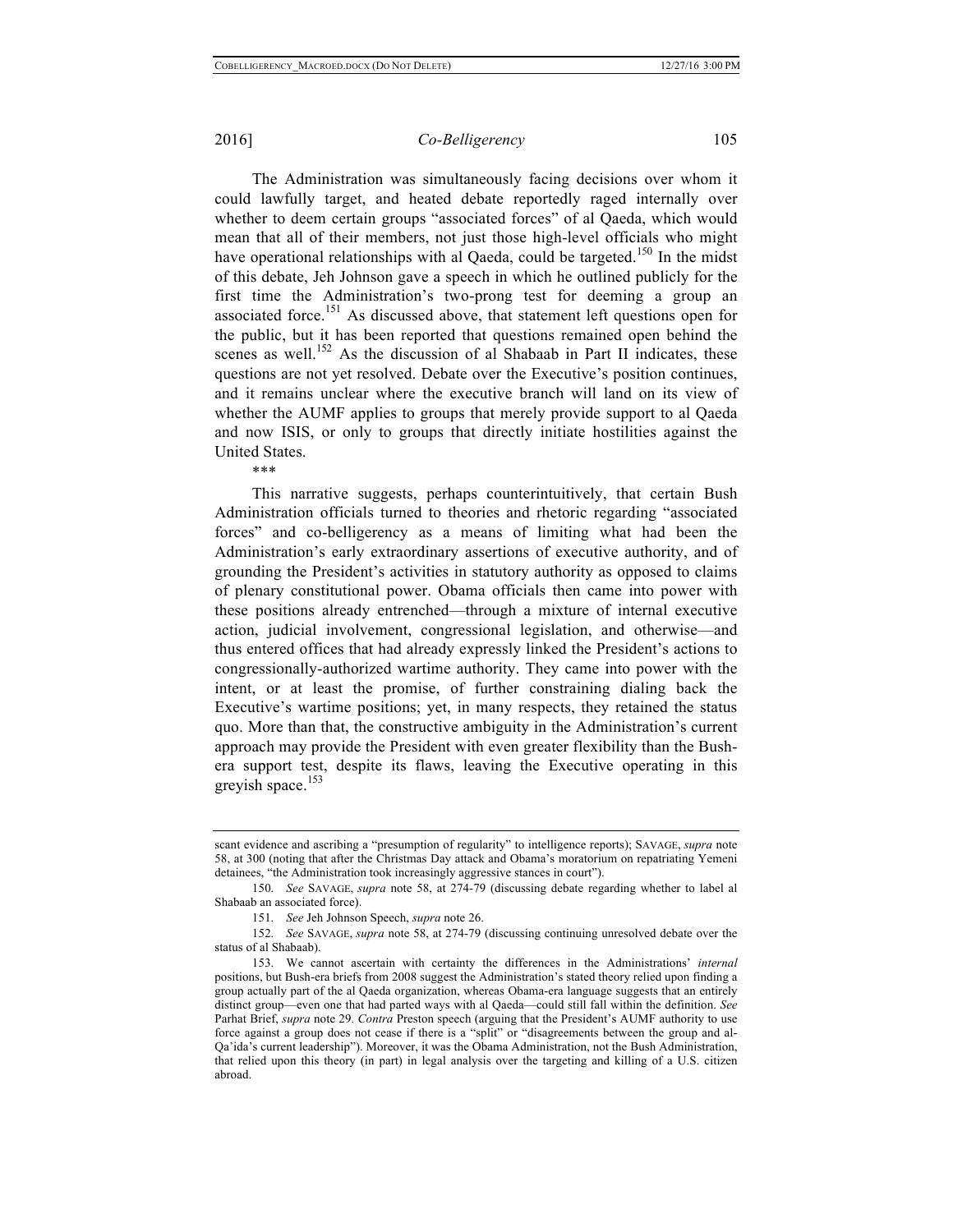It is possible that Obama Administration officials initially retained the cobelligerency concept because they wanted to preserve the President's options, and were anxious about giving up this power too quickly, before they fully understood what they had inherited.<sup>154</sup> They may have later kept it either because, barring major events, executive decisions tend to stick,<sup>155</sup> or because changes in domestic politics and world events made them decide they needed to be able to exercise such power without going back to the congressional well. Internal debates over the ideal interpretation of the AUMF, and the existence of multiple internal theories, may have also played a role. Changing course is more difficult than retaining the status quo, and thus requires some degree of internal consensus or a firm decision maker; internal debate, particularly among disaggregated decision makers, will more often result in staying the course than a significant change in policy or legal position.<sup>156</sup> Executive officials may thus have opted for continuing to cite the concept "co-belligerency" for support, while continuing to disagree internally over what that concept should be interpreted to mean.

There is another counterintuitive factor that would have put pressure on an expansive interpretation of the AUMF. Recent statements by President Obama suggest that his reasons for relying on a broad reading of the 2001 AUMF for his wartime authority rather than returning to Congress for more specific authority, are likely less connected to a desire for more power or expanded war, but in fact the opposite: a fear that returning to Congress could result in an authorization to the President of *too much* power, and an *expansion* rather than a contraction of the war.<sup>157</sup>

And finally, this account does not mean that executive officials perceive the President's authority to be wholly unbounded by law. To the contrary, reporting on these internal deliberations suggests that executive officials genuinely perceived the Executive to be constrained by an interpretation of the AUMF, evolving though it may be, and that they have limited their operations, and the debate, at least to within the contours of the approaches I have outlined here.<sup>158</sup> But however constraining the Administration might feel those

<sup>154.</sup> *See* KLAIDMAN, *supra* note 144, at 58-60; SAVAGE, *supra* note 58, at 117-21 (discussing March 13 Brief).

<sup>155.</sup> *See* Ingber, *supra* note 67, at 366.

<sup>156.</sup> *See, e.g.*, Oona A. Hathaway, *Path Dependence in the Law: The Course and Pattern of Legal Change in a Common Law System*, 86 IOWA L. REV. 601, 605 (2001); Ingber, *supra* note 67, at 364-66 (discussing the "stickiness" of executive decisions). Political scientists refer to a related phenomenon as "status quo bias."

<sup>157.</sup> *See* President Barack Obama, Remarks by the President at the National Defense University (May 23, 2013) ("I look forward to engaging Congress and the American people in efforts to refine, and ultimately repeal, the AUMF's mandate. And I will not sign laws designed to expand this mandate further."). Nevertheless, an aggressive reading of the President's wartime powers, even statutory powers, appears at least somewhat inconsistent with Obama's views as a presidential candidate. *See* Charlie Savage, *Barack Obama's Q&A*, BOS. GLOBE (Dec. 20, 2007), http://www.boston.com/news/politics/2008/specials/CandidateQA/ObamaQA/ (quoting Obama as a candidate, saying that "[t]he President does not have power under the Constitution to unilaterally authorize a military attack in a situation that does not involve stopping an actual or imminent threat to the nation . . . [M]ilitary action is most successful when it is authorized and supported by the Legislative branch. It is always preferable to have the informed consent of Congress prior to any military action").

<sup>158.</sup> *See* SAVAGE, *supra* note 58, at 274-79, 341-42.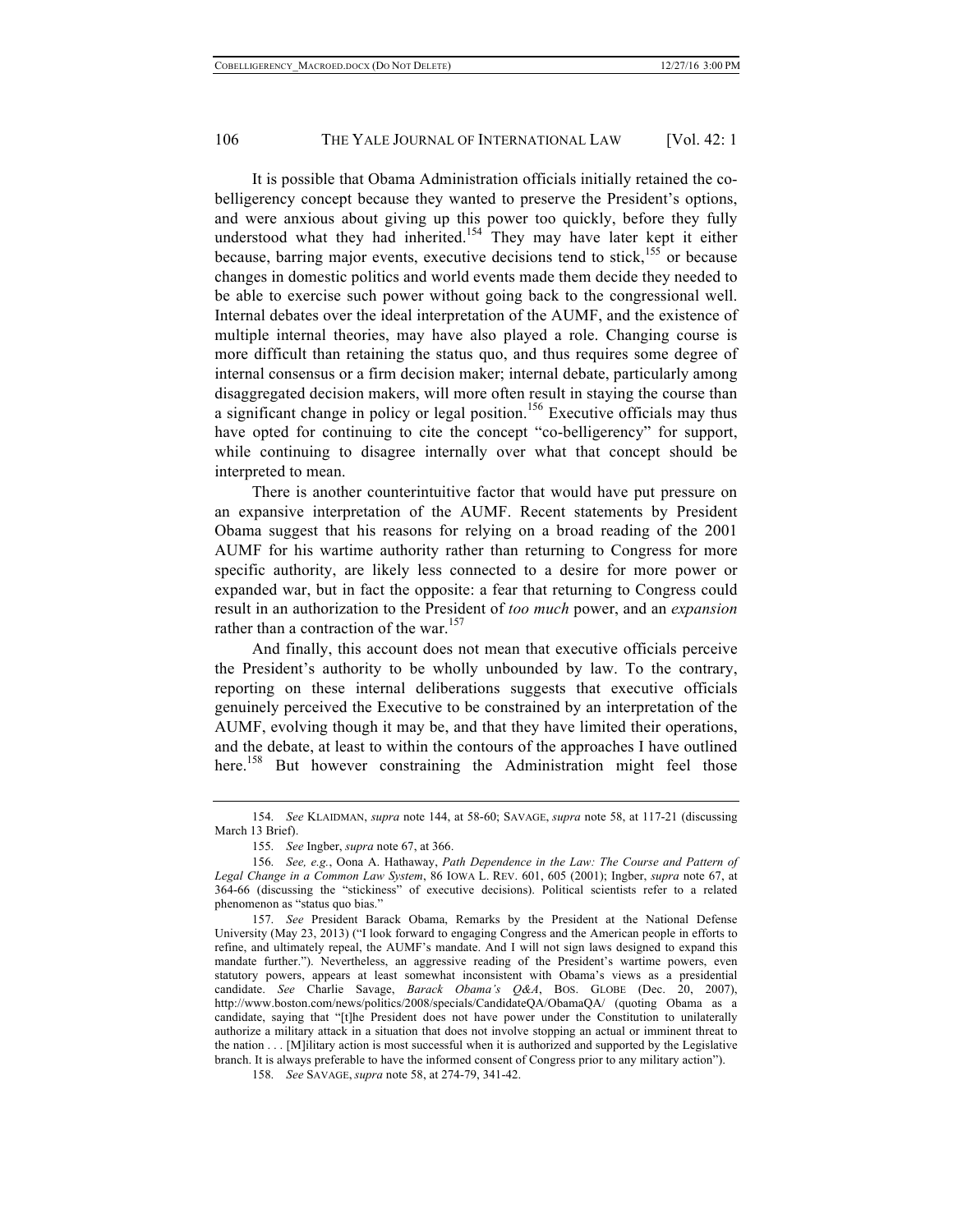boundaries to be, their outer limits are far from clear to outside observers, and these reports suggest that they remain ambiguous, flexible, and evolving to insiders as well.

None of this narrative suggests a simple power grab on the part of either Administration. But it does suggest that there is much going on beneath the surface of executive branch legal positioning that informs and at times muddies how the Executive is interpreting the law that binds it, even its own stated legal positions. And yet even at a time of extraordinary calls for transparency from executive overseers like courts, Congress, and civil society, these groups often miss the subtler ambiguities in the Executive's positions that mask enormous legal and policy differences beneath the surface, differences on positions that, as with co-belligerency, may turn entirely on the Executive's internal interpretations.

#### B. *Failures in Judicial and Congressional Oversight*

This brings us to the other, symbiotic component to this narrative. The Executive could not have entrenched its expansive interpretation of the AUMF without assistance from the courts and Congress who have neither demanded a clear position from the Executive on the contours of its interpretation, nor suggested one for themselves. Thus this story is also one of failures in both judicial and congressional oversight over the President. A purely rational-actor view of executive action here—an argument that this is merely an example of the Executive making aggressive arguments about presidential power—cannot account for the extent to which Congress and the courts have acquiesced in the Executive's position on co-belligerency with virtually no real engagement with the substance.

This congressional and judicial abdication is not for lack of engagement generally by the courts and Congress in questioning the extent of the Executive's asserted authority in the conflict with al Qaeda and now ISIS.<sup>159</sup> And thus while the suggestion that the courts and Congress simply *want* to cede the President flexible, unilateral authority to act against any groups he thinks have a plausible connection to the conflict may explain the reasoning of some actors,160 it cannot alone account for the inclination to find solace in the Executive's position by those who have otherwise acted to check executive authority.

There has been plenty of opportunity for both the courts and Congress to dissect and pass judgment on the Executive's co-belligerency theory. Throughout the evolving executive process discussed above, Congress was engaging the Administration in parallel, both for the purposes of pushing back against what were widely perceived as executive overreaches, as in the area of detainee mistreatment, and supporting executive prerogatives like detention and

<sup>159.</sup> *See, e.g.*, *supra* note 7 and accompanying text.

<sup>160.</sup> *See, e.g.*, Al-Bihani v. Obama, 590 F.3d 866, 871 (D.C. Cir. 2010) (arguing that international law does not constrain the President in wartime).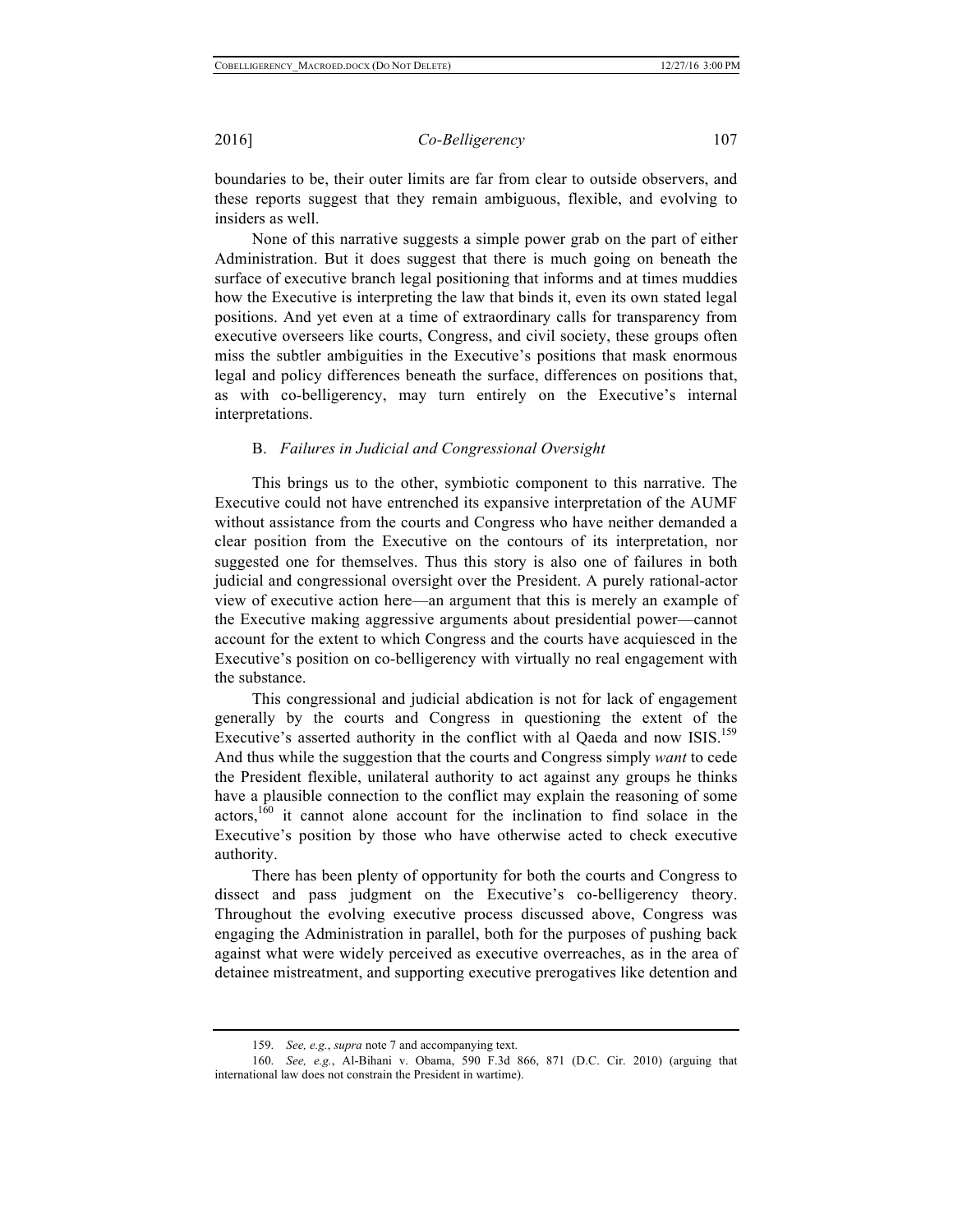military trial more generally.<sup>161</sup> In doing so, Congress blessed the associated forces concept, first obliquely, in the 2005 Detainee Treatment Act, by referencing the Combatant Status Review Tribunals, and then explicitly, in the 2006 Military Commissions Act, which defined its jurisdiction over persons who are "part of the Taliban, al Qaeda, or associated forces."<sup>162</sup> Recent congressional engagement suggests a continued interest in checking the Executive's assertions of authority in this conflict. Testimony over the Executive's understanding of its 2001 AUMF authority, for example, is rife with members' questions about which groups the President is targeting in this conflict, and about whether the Executive's interpretive expansion of the AUMF inappropriately encroaches on Congress's war powers authority.<sup>163</sup>

And yet at no point did any Member of Congress do more than skim the surface in an exchange over co-belligerency. In response to questions about the reach of the AUMF, both lawmakers and executive officials have simply stated that an extension of the AUMF to co-belligerents is supported by the international laws of war.<sup>164</sup> Even Senators skeptical about the Executive's asserted authority have appeared disinclined to question the international law content of the co-belligerency claim.<sup>165</sup> Virtually none of these exchanges has unearthed any additional content to the Executive's "co-belligerency" approach.166

Questions of co-belligerency have arisen as well for courts, primarily through the Guantanamo habeas litigation. Both the Bush and Obama Administrations litigated challenges in court over the detention of individuals who were part of forces "associated" with al Qaeda.<sup>167</sup> And like Congress, the courts have generally avoided dissecting the substantive legal theory behind the

<sup>161.</sup> *See, e.g.*, Military Commissions Act of 2009 Pub. L. No. 111-84 § 948(c), 123 Stat. 2199, 2576; Military Commissions Act of 2006, Pub. L. No. 109-366, 120 Stat. 2600; Detainee Treatment Act of 2005, Pub. L. No. 11-84, 123 Stat. 2574 [hereinafter Detainee Treatment Act of 2005].

<sup>162.</sup> *Id*.

<sup>163.</sup> *See, e.g.*, *Authorization for Use of Military Force After Iraq and Afghanistan: Hearing Before the S. Comm. on Foreign Relations*, 113th Cong. (2014); 2013 SASC Hearing, *supra* note 1 (Senators questioning executive officials regarding the list of groups the Executive considered falling under the AUMF, but generally accepting, with no dissection, the concept of co-belligerency).

<sup>164.</sup> *See id.*

<sup>165.</sup> For example, in an exchange among Senators King, Levin, and DOD Acting General Counsel Robert Taylor, Senator King expressed skepticism about the Executive's interpretation of the AUMF to include groups not explicitly referenced. He accused the Administration of "invent[ing] this term 'associated forces' that is nowhere in this document," and asserting "unlimited" power, which he deemed "a very dangerous precedent." *See* 2013 SASC Hearing, *supra* note 1, at 28. In response, Senator Levin restated the Executive's position, that the domestic authority "to use force against a foreign country or an organization . . . automatically extend[s] under the law of armed conflict to cobelligerents . . . , to some entity that has aligned themselves [sic] with the specified entity against us, in the fight against us," to which DOD Acting General Counsel Robert Taylor replied, "That is my understanding. You have expressed it very well." *Id.* at 29.

<sup>166.</sup> *See supra* note 163. The lone substantive engagement uncovered on this involves an exchange between a senator and an advocate (*not* an executive official). Senator Levin asked Kenneth Roth, the Executive Director of Human Rights Watch, whether "under the law of war, for cobelligerents to be included in who the target or who the named source of attack is, they must, as I understand it, join with the named belligerent and that they must also be participating in an attack on the United States." Roth agreed, as long as the "original belligerent" (i.e. al Qaeda) continued to exist. *See*  2013 SASC Hearing, *supra* note 1, at 121.

<sup>167.</sup> *See* March 13 Brief, *supra* note 39; Parhat Brief, *supra* note 29.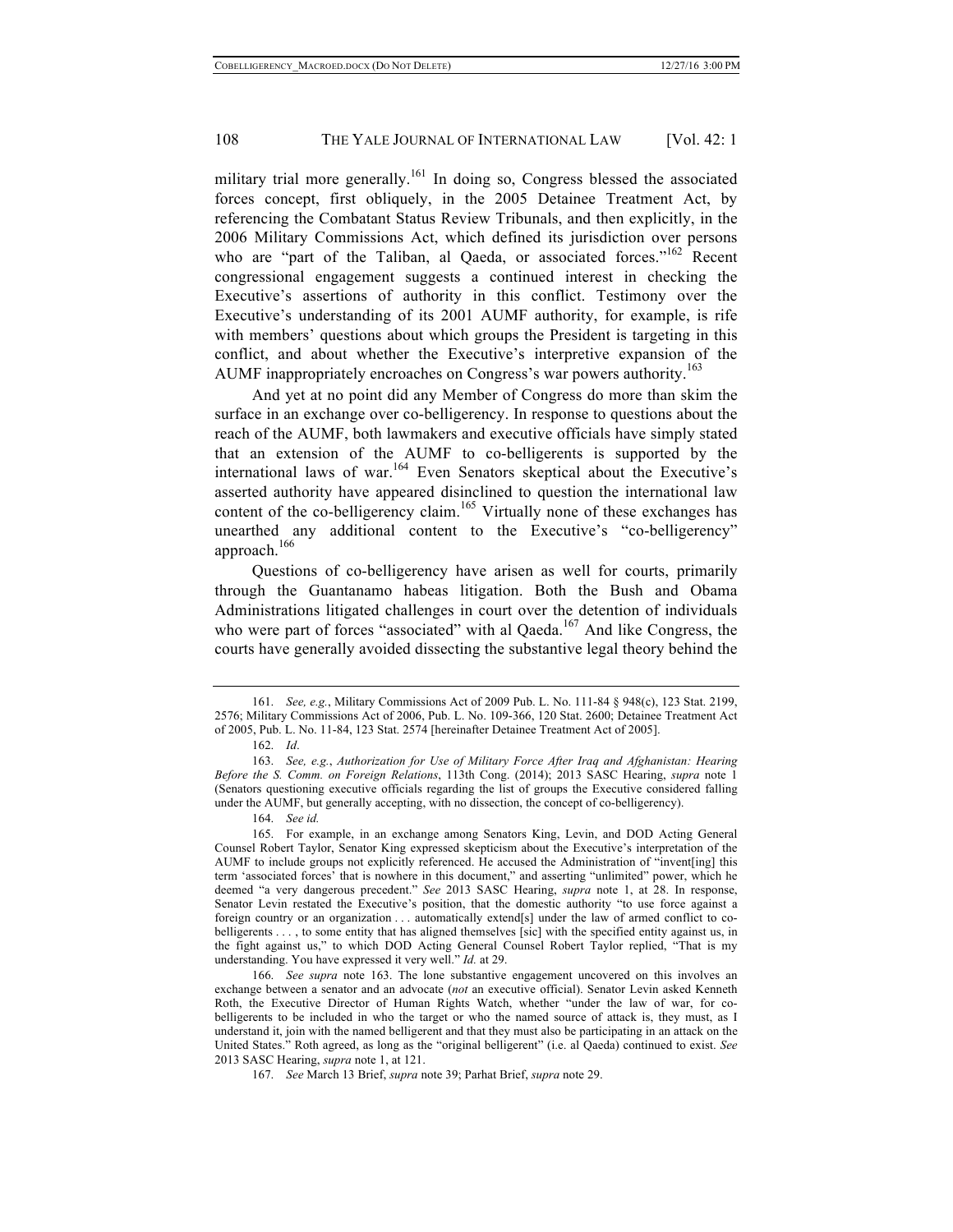co-belligerency concept or its limits, both when ratifying the government's theory, and even when pushing back against it.

As I discussed above, the Bush Administration first relied on cobelligerency publicly in its unsuccessful litigation defending the detention of a Uighur detainee, Huzaifa Parhat.<sup>168</sup> Parhat was part of a group of Uighur detainees who had fled human rights abuses in China, took shelter in camps in Afghanistan, fled the fighting during U.S. air strikes (which destroyed their camp), and were ultimately handed over to U.S. officials in Pakistan.<sup>169</sup> The Executive's argument for Parhat's continued detention was based on his alleged affiliation with the East Turkistan Islamic Movement (ETIM), which the Executive asserted was either an "associated force" of al Qaeda or part of the organization itself, under "the established laws-of-war concept of 'cobelligerency."<sup>170</sup> Though the Administration's internal reviewers of Parhat's case suggested release, he remained at Guantanamo until  $2009$ .<sup>171</sup>

Parhat was the first, and ultimately the only, case decided by the D.C. Circuit in its statutorily-mandated review of the Bush Administration's Combatant Status Review Tribunal designations.<sup>172</sup> In noting the Administration's argument that a group associated with al Qaeda or the Taliban might fall within the term "organization" in the AUMF, the court assessed that it "need not decide the precise meaning of the term," because the Government's evidence was in any event insufficient to support its argument.<sup>173</sup> Thus the court found that the Government had not made its case, without ever grappling with the content of co-belligerency or with the outer parameters of the AUMF authority.<sup>174</sup>

More typically, courts have taken the opposite approach; they have simply ratified the Executive's co-belligerency claim in principle without scrutinizing the substance.<sup>175</sup> Some have explicitly referenced the concept's

171. This was based in part on the inadvisability of repatriating Parhat to China, where he surely would have faced mistreatment. Parhat, 532 F.3d at 838.

<sup>168.</sup> *See* Parhat Brief, *supra* note 29.

<sup>169.</sup> *See* Parhat v. Gates, 532 F.3d 834, 837 (D.C. Cir. 2008).

<sup>170.</sup> *See, e.g.*, Parhat Brief, *supra* note 29, at 33-34. At this stage, the Administration's public argument regarding co-belligerency was that it required an equivalency between the organizations. *See, e.g.*, *Parhat*, 532 F.3d at 834 n. 4 ("Judge Sentelle: So you are dependent on the proposition that ETIM is properly defined as being part of al Qaida, not that it aided or abetted, or aided or harbored al Qaida, but that it's part of[?] Mr. Katsas: Correct . . . . in order to fit them in the AUMF.").

<sup>172.</sup> *Id.* at 854; *see also* Detainee Treatment Act of 2005, *supra* note 160.

<sup>173.</sup> *Parhat*, 532 F.3d at 844.

<sup>174.</sup> *Id*.

<sup>175.</sup> *See, e.g.*, New York Times Co. v. U.S. Dep't of Justice, 756 F.3d 100, 140 (2d Cir. 2014); Hedges v. Obama, 724 F.3d 170, 179 (2d Cir. 2013), *cert. denied*, 134 S. Ct. 1936 (2014); *see also* Hedges v. Obama, No. 12 Civ. 331 KBF, 2012 WL 1721124, at \*23 (S.D.N.Y. May 16, 2012) (questioning the Government's interpretive theory generally but finding that position "strongest . . . with respect to the definition of 'associated forces.' The Government argued that there is an accepted definition of what constitutes 'associated force' under the Laws of War, which is defined in terms of principles of co-belligerency and the Laws of War. Specifically, 'associated forces' is understood, at least by the Government, to be 'individuals who, in analogous circumstances in a traditional international armed conflict between the armed forces of opposing governments, would be detainable under principles of co-belligerency'").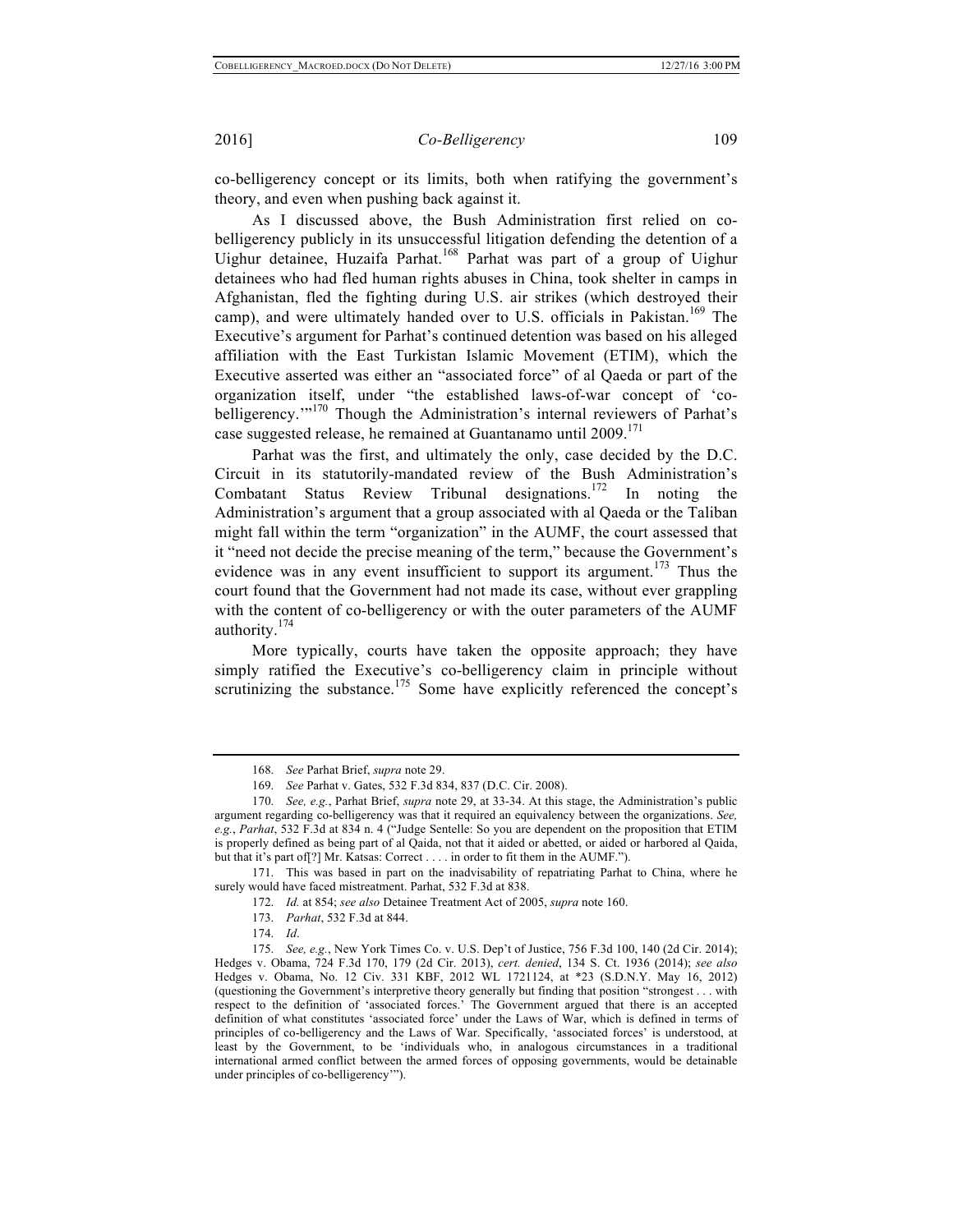purported link to neutrality law.<sup>176</sup> One of the few judges to elaborate on his ratification of the theory beyond mere recitation of the government's standard is Judge Bates of the D.C. District Court. Judge Bates justified his acceptance of the theory in a 2009 case by describing the neutrality law-derived theory put forward by Goldsmith and Bradley in their 2005 article, citing only that article and those sources it cites.<sup>177</sup> And yet, as I discussed above, it is not clear to what extent the Obama administration was, in that 2009 case, intending to rely upon or distance itself from the neutrality-derived test of the Goldsmith  $\&$ Bradley article. Thus Judge Bates may have ratified the Executive's "cobelligerency" concept in principle, while relying on a substantive standard that was not then, or may not now be, the Executive's intended test.

So, why have Members of Congress or the Judiciary not engaged more thoroughly with the substantive content of the Executive's co-belligerency theory? One reason the co-belligerency concept has taken root and persisted despite its flaws is that it is poorly understood. And it is poorly understood in ways that do not always lend themselves to easy recognition. Part of this problem lies in its mixed origin in both domestic and international law. International law experts, outside of a small cadre of U.S. national security law wonks, are not generally inclined to follow or to wade into this debate because of its specific U.S. domestic law focus. And domestic law players, relying in part on the Executive's rhetoric about the "well-established" concept and perhaps lacking the international law expertise to dissect it themselves, may assume that the content has a more established pedigree under international law than is actually the case. $178$ 

This lack of substantive engagement with the underlying legal theory is exacerbated by the chameleon-like nature of the Executive's position, particularly as it is not clear what international law source is in fact guiding the Executive's approach. It is hard to challenge a source if you do not know what it is. And the only acknowledged source that the Executive has publicly relied upon—the law of neutrality—is not a body of law in which most modern lawyers, international or domestic, tend to have significant expertise. In fact, it is a fairly archaic body of law that is at least partially obsolete today. Congressmen and judges, as well as their staffers and advisers, may simply be insufficiently versed in the nuances of neutrality law to be able to spot not only its inapplicability, but also the ways in which it is being used improperly.

<sup>176.</sup> *See, e.g.*, Al-Bihani v. Obama, 590 F.3d 866, 873 (D.C. Cir. 2010); Hamlily v. Obama, 616 F. Supp. 2d 63 (D.D.C. 2009). Oddly the only judge to critique the international law underlying the co-belligerency theory is Judge Brown who, in an opinion in which she entirely dismissed the relevance of international law to the Executive's detention authority, stated that even were it to apply, "the laws of co-belligerency affording notice of war and the choice to remain neutral have only applied to nation states. 2 L. OPPENHEIM, INTERNATIONAL LAW: A TREATISE § 74 (1906). The [detainee's group] clearly was not a state, but rather an irregular fighting force present within the borders of Afghanistan at the sanction of the Taliban. Any attempt to apply the rules of co-belligerency to such a force would be folly, akin to this court ascribing powers of national sovereignty to a local chapter of the Freemasons." *Al-Bihani*, 590 F.3d at 873.

<sup>177.</sup> *Hamlily*, 616 F. Supp. 2d at 72.

<sup>178.</sup> *See generally* Sinnar, *supra* note 14 (arguing that the Executive relies on "rule of law tropes" to suggest it is employing a clear legal standard even when it is not).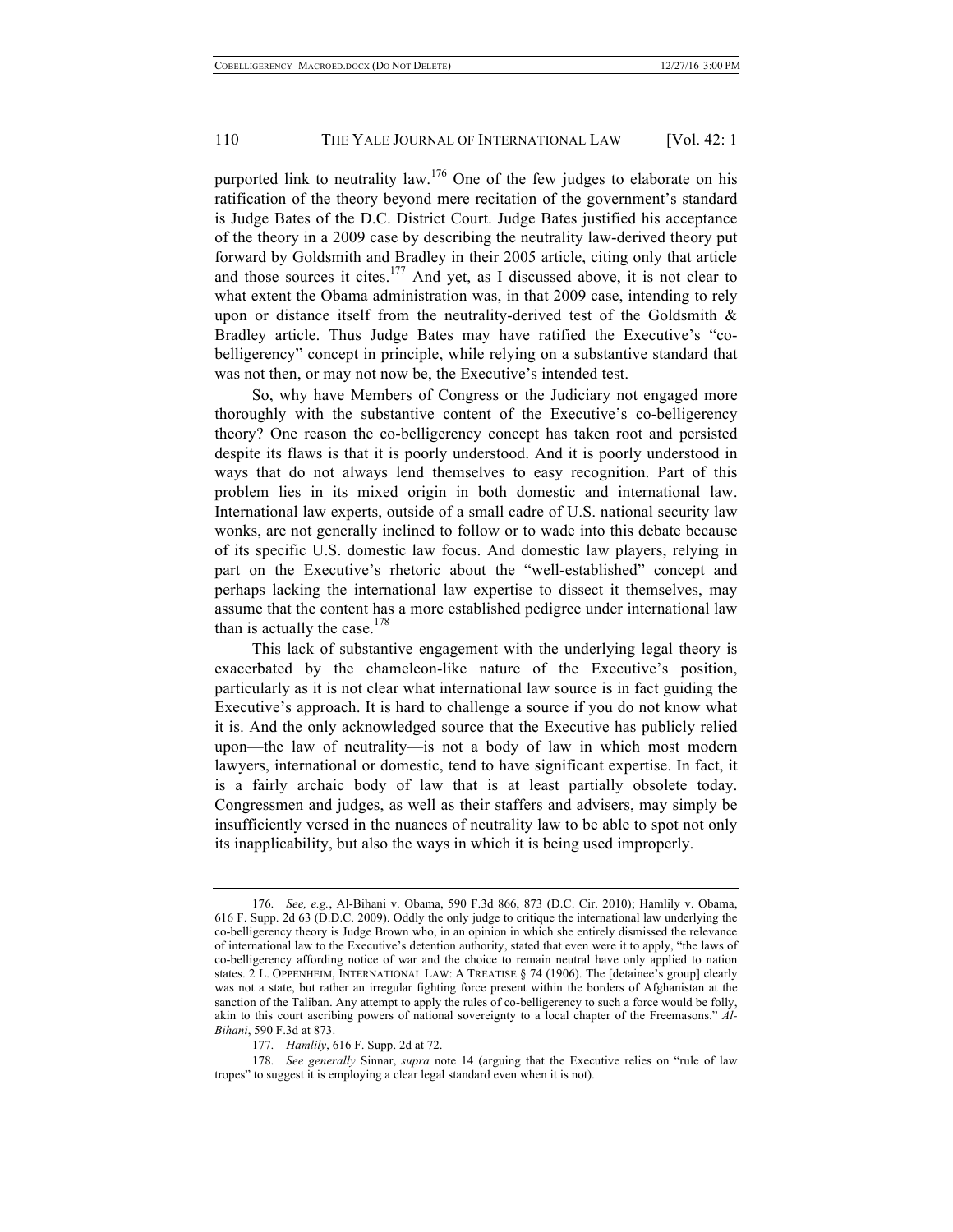By contrast, the "active hostilities" test bears striking similarity to a wellestablished international law approach to determining the parties to the conflict: that of the ICTY's jurisprudence in the *Tadić* case.<sup>179</sup> And yet there the Executive has never expressed a link between its test and that case or subsequent ICTY jurisprudence that might provide additional analysis for how to approach these concepts of an "organized armed group" or the determination of hostilities sufficient to make a group a party to a conflict. Thus the courts and Congress and others have not themselves looked to that source in considering the merits of the Executive's position.

The Executive's position lacks transparency at every level: what is the legal theory, what is the source for that theory, and even whether it is truly being forthcoming about its position.<sup>180</sup> This is perhaps worse than a simple lack of transparency over the Executive's position. This is not simply a function of not providing particular information or a legal theory to the public or to other critical actors. The public has generally accepted that the Executive has not revealed the facts underlying many of its decisions in the conflict with al Qaeda.181 But there has been increasing pressure on the Executive over the last decade and a half to provide, if not the underlying facts, then at a minimum, its legal positions in this conflict. The Executive has at times claimed that it has provided an extraordinary level of disclosure to the public regarding its wartime legal reasoning, and this may be true. Nevertheless, as the co-belligerency case study demonstrates, the Executive's public statements may not always align perfectly with its internal thinking.<sup>182</sup> Or more to the point, the Executive is not one unitary being, and the public statements and other pieces of evidence that come out of the executive branch do not always capture the full extent of the interpretive and policy disputes that may be occurring beneath the surface. Ambiguity or flexibility in executive pronouncements may be less about an intentional power grab by any one actor, and more about an inability to reach consensus internally, and thus a need to leave open room for different interpretations or paper over these differences between executive officials.<sup>183</sup> The result is that the public, courts and Congress are left with a false sense of transparency, the mere veneer of a legal rule.<sup>184</sup> This is worse than directly withholding information, because the public is less able to recognize that this withholding is taking place.

<sup>179.</sup> *See infra* Part II.

<sup>180.</sup> *Id*.

<sup>181.</sup> There are, of course, notable exceptions. Many NGOs and others have called on the Executive to release, for example, concrete information regarding the results of its drone strikes. Others have suggested a public accounting of the underlying facts the Government relies upon in reaching its targeting decisions. In the context of Guantanamo habeas, litigants have at the very least been successful in requiring the Executive to put forward factual information regarding the basis for detention. *See, e.g.*, Boumediene v. Bush, 553 U.S. 723, 771 (2008).

<sup>182.</sup> *See generally* Sinnar, *supra* note 14.

<sup>183.</sup> Or perhaps the matter was decided definitively in 2012 when Jeh Johnson announced the "entered the fight" test, but subsequent debates and waffling within the Executive have muddied the extent to which that test is strictly construed. *See* Jeh Johnson Speech, *supra* note 26.

<sup>184.</sup> DYZENHAUS, *supra* note 14, at 3, 42, 50.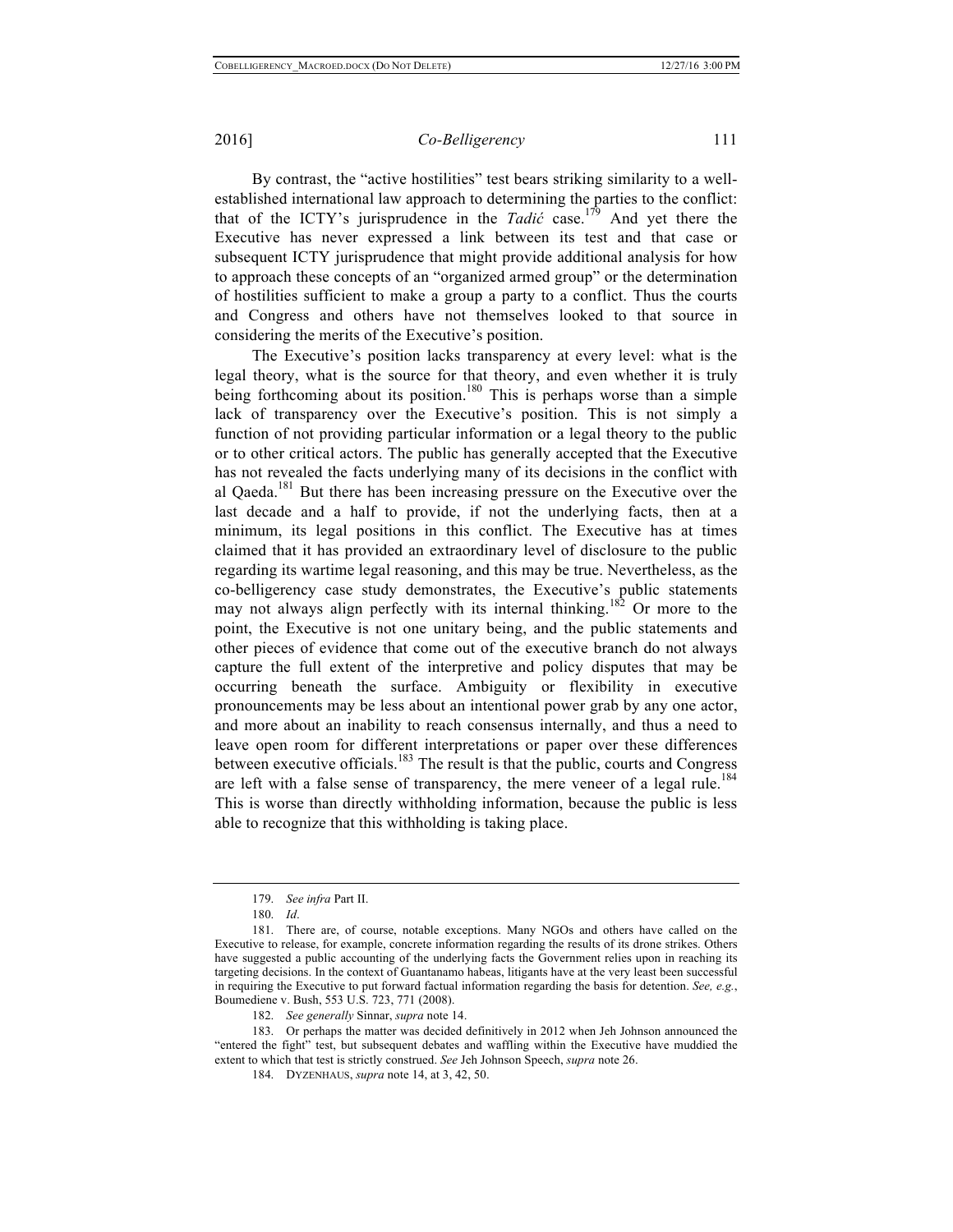With its associated forces theory, the Executive has suggested a somewhat strict approach (to an already expansive reading of the AUMF) by asserting its two-pronged "entered the fight" approach. It has also left a trail of evidence suggesting that internal actors may read into that explicit approach more flexibility than it suggests, or that some officials may have a different test in mind altogether, and may simply be continuing to rely on the test that they had been using previously, and which they at times continue to reference. By relying on a concept of co-belligerency without explaining its content, its source, or the contours of the Executive's understanding, the Executive simultaneously suggests foundation in an established legal principle and muddies the waters.<sup>185</sup> It has not, after all, revealed what it means by cobelligerency in this context. And as this paper demonstrates, there are several possibilities. Perhaps the "Executive" in its many component pieces intends all of them.

#### C. *Alternatives to Co-Belligerency*

Reliance on principles drawn from international law and specifically this concept of co-belligerency—however it is understood—to understand the scope of the AUMF has become fairly entrenched through two presidential administrations, judicial deference and congressional acquiescence. But this result was not inevitable, and along the way there have been alternative possibilities for interpreting the scope of the AUMF available to the courts, Congress, and to the Executive.

One is a strict, text-driven approach. Some scholars have advocated reading the AUMF to apply only to those groups specifically referenced, namely the Taliban and al Qaeda (which are not explicitly named, but are widely understood to be the entities contemplated by the statute).<sup>186</sup> Under such an approach, the President would need to return to Congress for specific authorization in order to use force against other groups, whether or not they had an affiliation to al Qaeda.<sup>187</sup> Even a narrow reading, however, requires some interpretive approach to determining which actors fall within the orbit of al Qaeda and the Taliban. In a traditional armed conflict, such a question has a fairly straightforward answer: members of the armed forces typically identify themselves as such, wear uniforms, sleep in barracks. International law classifies such individuals as combatants, who may be detained or directly

<sup>185.</sup> *See generally* Sinnar, *supra* note 14 (describing how the Executive's public invocation of traditional "rule of law tropes," while deviating from them in secret, serves to protect executive branch national security decision-making from external review).

<sup>186.</sup> *See* Daskal & Vladeck, *supra* note 8, at 127-28.

<sup>187.</sup> *Id*. at 126 ("If new groups emerge that pose a threat sufficient to warrant independent useof-force authority, the government should affirmatively and publicly identify them and obtain from Congress specific authorization to use force against *those* groups."). Another set of scholars advocates a new congressional statute that would provide more flexible authority to the President, requiring him to identify the list of groups he was targeting, but permitting him discretion to update that list based on Congressionally-provided criteria. *See* Robert Chesney et. al., *A Statutory Framework for Next Generation Terrorist Threats*, HOOVER INST. (2013), http://media.hoover.org/sites/default/files/documents/Statutory-Framework-for-Next-Generation-Terrorist-Threats.pdf.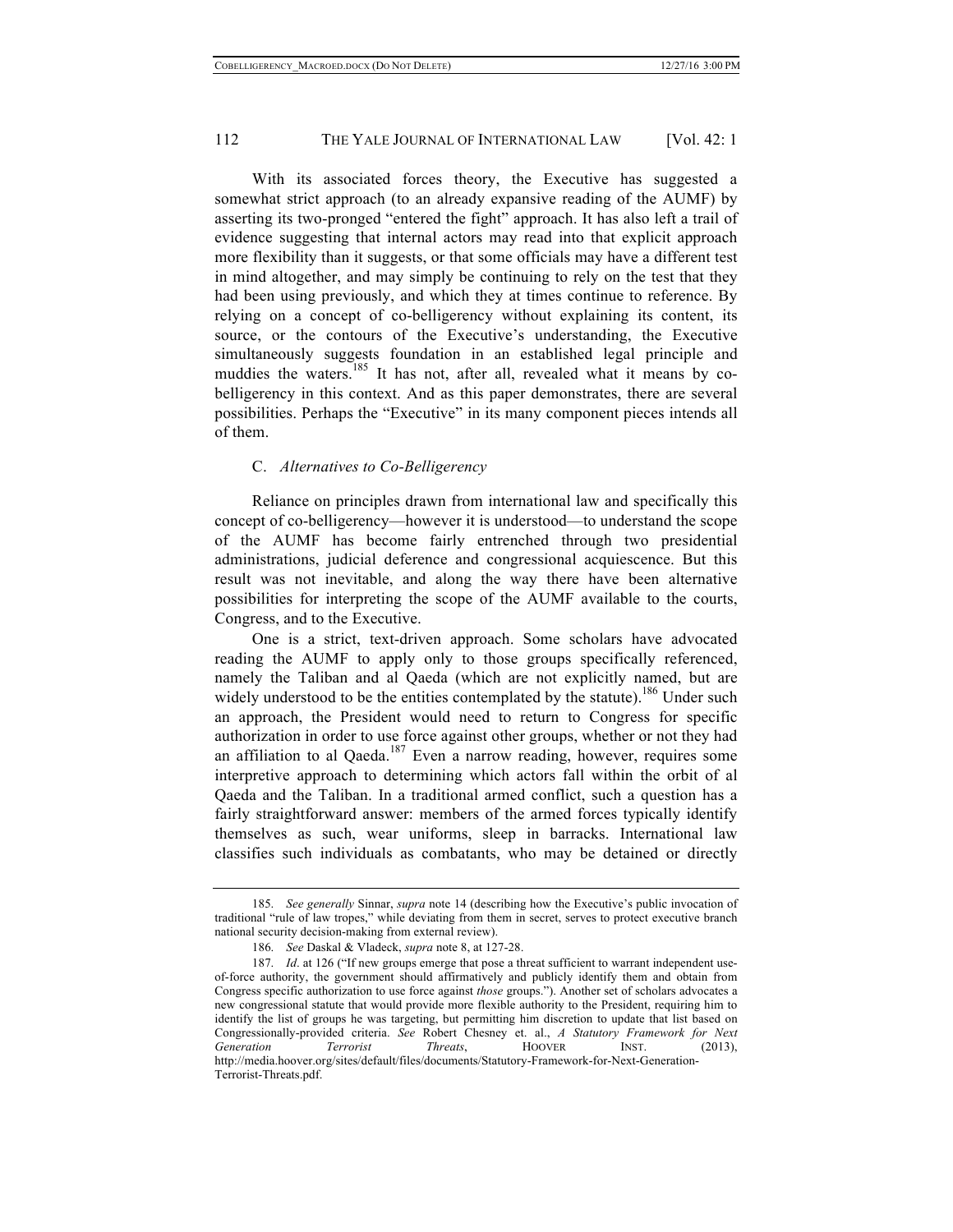targeted at almost all times, but who also have a right to participate in hostilities, as distinct from civilians. But in a conflict with a terrorist organization, even the simple question of who is a member, and specifically who is a detainable or a targetable member, is fraught. The current approach, constant across the Administrations, looks by analogy to international law for answers for this question as well. But this is not the only viable approach.

Other approaches for interpreting the AUMF appeal to areas of domestic law, rather than international law, to understand its scope. Early executive branch explanations of al Qaeda's structure and affiliations suggested that officials looked to the domestic legal definition of terms like "organization" in order to determine who might fall within al Qaeda's scope.<sup>188</sup> Other options include looking to analogues from criminal law, such as participation in a criminal enterprise. Analogues from criminal law generally require a greater degree of actual participation in the hostile acts of the organization before individuals may be held accountable, in contrast to the international laws of war, under which combatants are considered members of the armed force from the moment they enlist, regardless of their actual activities. Wartime analogies thus cast a generally wider net, and involve less process. For this and countless other reasons—including the longstanding precedent of looking to the laws of war to regulate the use of force abroad—international law may have appealed to decision makers as a better fit.

\*\*\*

None of the interpretive approaches I discuss in this paper foreclose the possibility of Congress providing new statutory authority that more clearly delineates the extent to which new groups or individuals may be covered under the AUMF or future force authorizations. This cuts in both directions. Congress could rein in the President's current interpretation of the statute; it could repeal or revise the 2001 AUMF, and craft a more explicitly tailored authorization in its place. Alternatively, Congress could instead clarify that it intends to delegate fairly flexible authority to the President to determine the groups that should come within the statute.

In the interim, the co-belligerency theory simply operates as an interpretive default rule for reading the President's use of force authority. This theory rests on a legal fiction of congressional intent: that Congress must have intended that executive officials understand the President's statutory war powers to extend to groups that join the fight, as that concept would be understood under international law. For this default rule to work effectively, however, Congress, courts, and the public need to understand precisely what the default presumption is. They need to know how the President and executive branch officials interpret such use of force authorizations, both for the purposes of determining whether to further expand or cabin the current AUMF, and to understand how the Executive will read future authorizations. Thus, while there are both doctrinal and policy reasons to prefer one test over another, the longview imperative is that there be one clear theory by which all these actors

<sup>188.</sup> *See, e.g.*, Parhat Brief, *supra* note 29.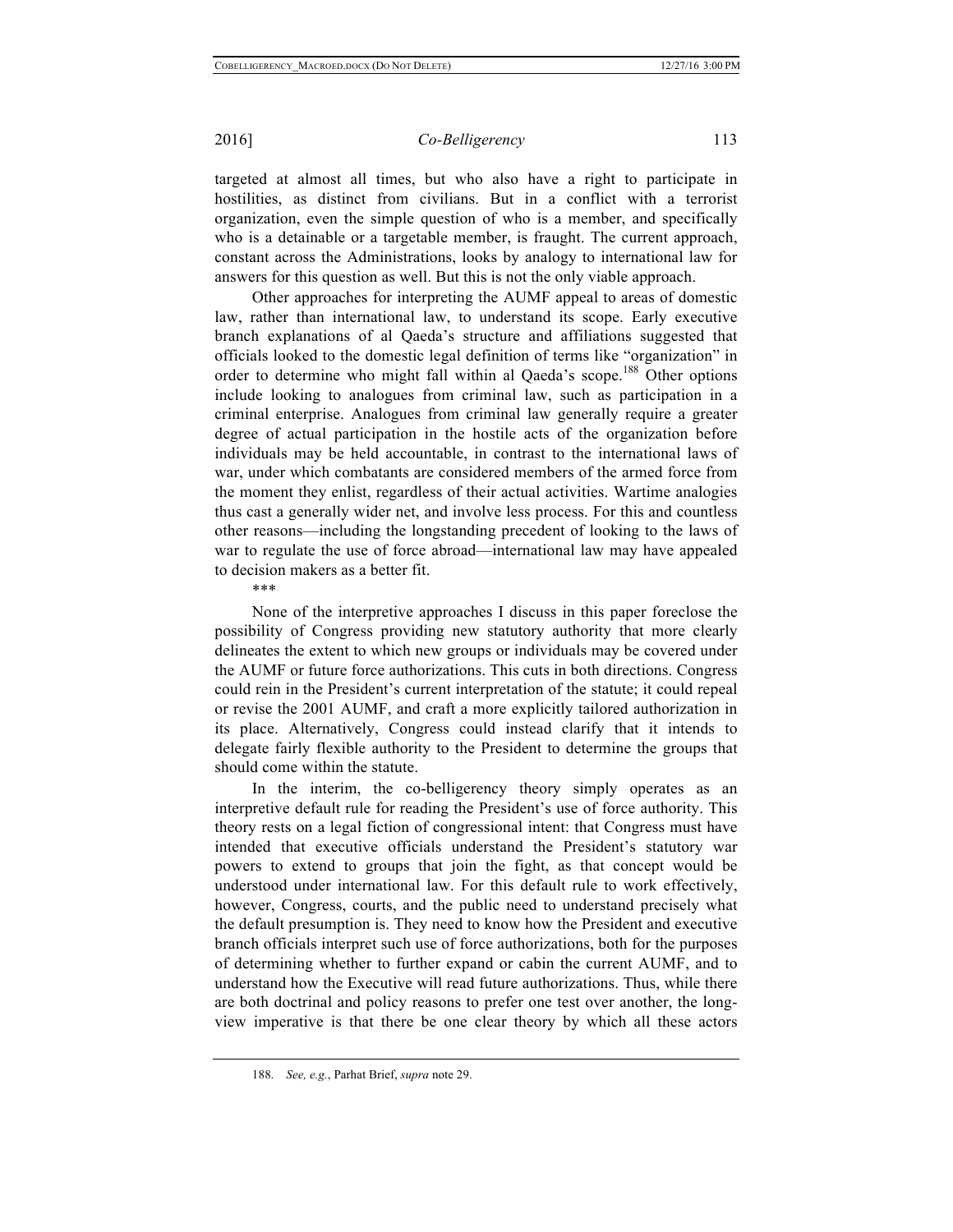recognize that the Executive will construe this kind of force authorization, absent further clarification from Congress.

# IV. IMPLICATIONS OF THE CO-BELLIGERENCY STORY

This article makes two primary claims. First, as a matter of both practice and doctrine, this article demonstrates that no one, including those within the executive branch, has a full understanding of the scope of the President's authority under the AUMF, or even the scope of what the President has asserted is his AUMF authority. This has obvious ramifications for our ability to understand, let alone to cabin, the current conflict. And if left unchecked, today's murky understanding will continue to govern an expansive interpretation of wartime force authorizations going forward.

Second, this article uses the co-belligerency story as a case study to explore how a self-created legal norm can serve simultaneously as both constraint and enhancement on executive power. Co-belligerency is an executive-made greyish space in the law, a phenomenon dangerously close but not quite equivalent to what David Dyzenhaus has called a "legal grey hole."<sup>189</sup> The co-belligerency story is a narrative of a creative idea that became entrenched law, but in the process lost much of its shape. The result has been neither a clear limit on Presidential power, nor an executive branch run completely amok, but rather an amorphously-defined pool of discretionary authority that few if any fully understand.

This case study also unearths a question about the invocation of international law to interpret domestic law. Specifically, how should international law inform domestic legal authorities that speak to foreign affairs powers, when the international law in question is vague or there is no one clear international law rule on point?

## A. *The Scope of the President's Statutory War Powers*

The co-belligerency story suggests that no one really knows for sure how the Executive is interpreting its statutory powers in this conflict, including those within the executive branch itself. What is clear is that the courts and Congress have both failed in their investigation and oversight of the Executive's position. The scope of the President's statutory authority to use force is, after all, a question of domestic law—one of statutory interpretation and the Executive's position is based at least in part on a legal fiction of congressional intent. Yet members of Congress have abdicated their responsibility to perform that oversight. Some have suggested concern over the scope of the Executive's statutory authority, only to then defer wholly to an executive interpretation of that statute without making any effort to understand that interpretation.<sup>190</sup> Even more tortuous, these very members have taken comfort in the idea that judicial sanction for the Executive's interpretation of

<sup>189.</sup> DYZENHAUS, *supra* note 14.

<sup>190.</sup> *See, e.g.*, *supra* notes 1-6 and accompanying text.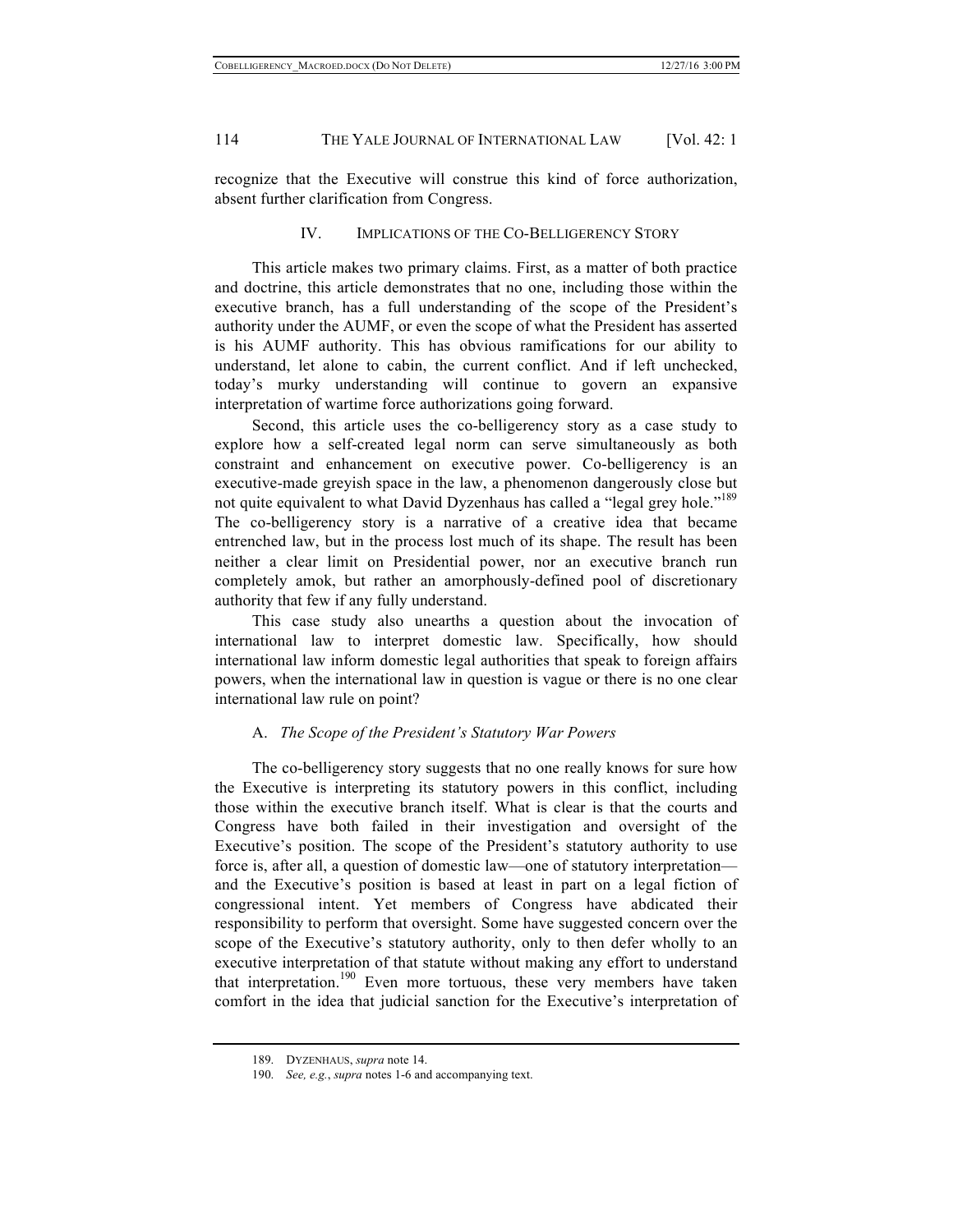their own statute should somehow legitimize that reading and absolve them of the need to draw their own judgment of that interpretation or otherwise to clarify their intent.<sup>191</sup>

This Article has dissected the possible options for interpreting the AUMF, and discussed the relative merits and disadvantages to each. But whatever the precise test employed, what is most imperative is that there be one approach, and that it be transparent and understood by the relevant players: courts, Congress, NGOs, and also executive branch officials themselves. The substance of that test is important, surely, and scholars, members of Congress, judges, and NGOs, can and should debate what that test should be. But to do so effectively they must understand what they do and do not already know about the Executive's position. There are many potential approaches to both interpreting the current AUMF and to determining future authorizations to the President. International law may or may not be an appropriate source for determining the contours of a conflict with a non-state actor.<sup>192</sup> Perhaps a strictly-tailored approach in the text itself is ideal. Or perhaps after thorough debate Congress might vote to provide the Executive with significant flexible authority. But it is critical that those charged with checking executive authority know where that flexibility lies, and where the Executive is operating within clearly defined parameters. Wherever the approach ultimately lands, this interpretive mechanism is merely a default rule; Congress can draft around it. But Congress can only do so—and the courts and public can only judge its merits—if all understand how the interpretive mechanism actually operates. Today, the Executive's co-belligerency approach does not provide that clarity, and instead hovers dangerously close to a legal grey hole, a mere veneer of law that suggests a clearer rule than it truly provides, and which operates to stave off interference in the Executive's position while simultaneously affording the President significant discretion to act.<sup>193</sup>

#### B. *Invoking International Law to Interpret Domestic Authority*

The co-belligerency story demonstrates that there are reasons to be concerned with attempts at international law adventurism when interpreting domestic law. While the use of international law to inform domestic rules has an established pedigree, it can be abused.<sup>194</sup> This is particularly so in the modern era in which those charged with checking the Executive's domestic authority often lack expertise in international law. Reliance on international law to inform domestic law can instead help to create, intentionally or not, a legal grey hole of flexible and amorphous executive power. Here, the Executive's invocation of a little known concept from international law to interpret its domestic statutory authority enabled it to promote a flexible and ultimately

<sup>191.</sup> *Id*.

<sup>192.</sup> For a discussion of how to determine when international law is an appropriate tool for interpreting domestic constraints, see Ingber, *supra* note 12.

<sup>193.</sup> *See* DYZENHAUS, *supra* note 14, at 3, 42, 50.

<sup>194.</sup> *See* Ingber, *supra* note 12.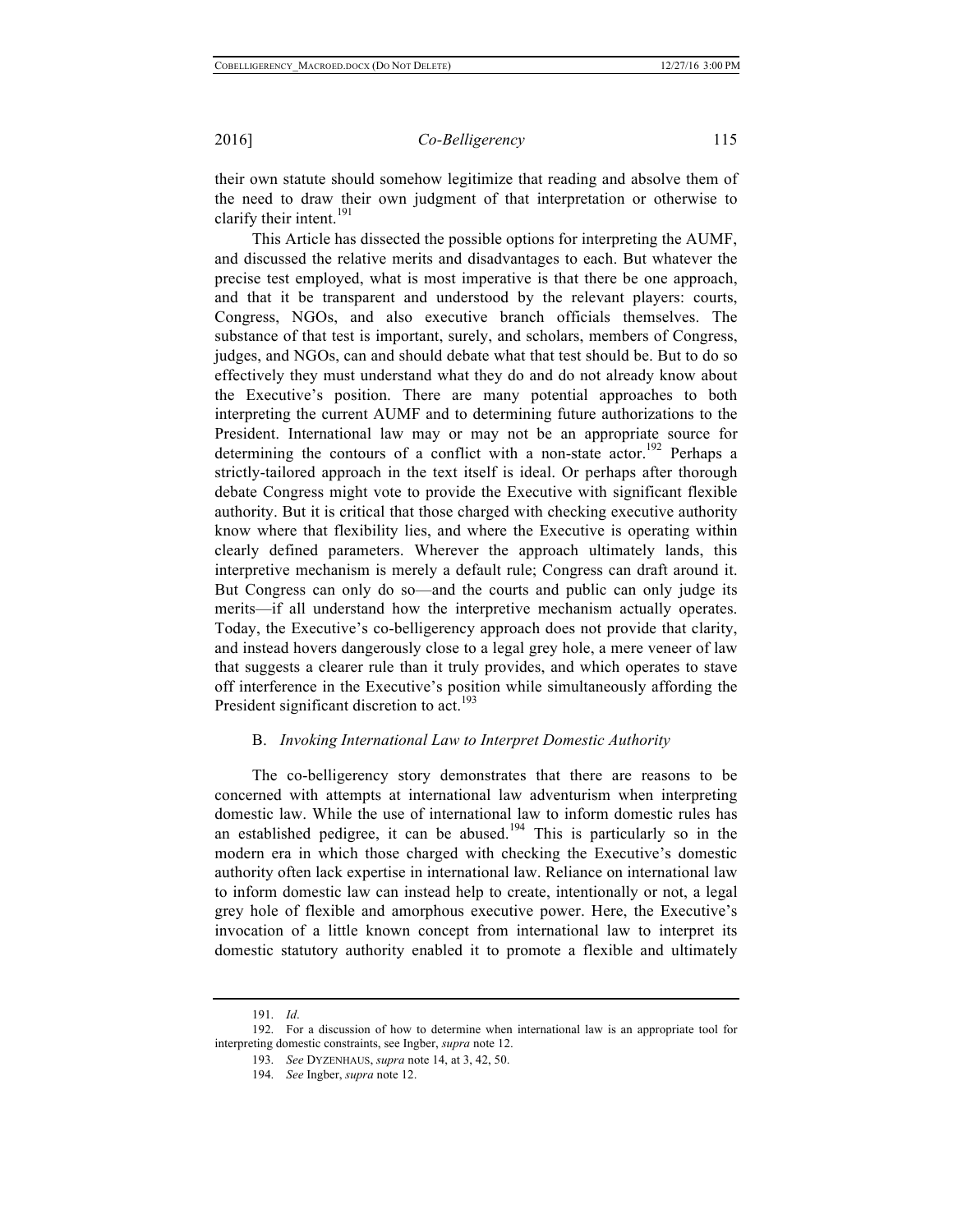expansive understanding of that authority with very little pushback from the courts or Congress.

How should international law appropriately inform the domestic law in this context, namely the President's statutory authority under the AUMF? One question that this case study raises—and which I will have to reserve to future work—is, even when it is appropriate to look to international law to inform a particular domestic context, how does one determine which particular substantive norm is the appropriate norm to invoke and how does one define it? Among the questions packed into this are: Which body of international law is best suited to this task? In areas of controversy or disagreement, how does one determine *which* rule properly governs? When interpreting a congressional statute, is it necessary that Congress has appeared to have accepted a particular international law norm, or is it sufficient that the executive branch espouse it? And need the international law norm have been well-established at the time of the statute's enactment, or need it be a well-established consensus opinion today? Or is it enough simply that the Executive today deems the norm to be the best—or even just a plausible—reading of the law? What does one do when there is no appropriate international law test on point?

The co-belligerency story raises all of these questions. There exists no one clear and established international law test that is perfectly on point to determine when a non-state armed group joins a pre-existing conflict between a state and non-state actor. Executive officials have thus relied on different theories over the years. The early test that officials proposed during the middle of the Bush Administration relied upon a creative take on the historic body of neutrality law to understand the parameters of a domestic statute authorizing force against al Qaeda. <sup>195</sup> That body of law was not formally applicable to the al Qaeda conflict as a matter of international law, and thus it required a novel spin on that law in order to map it onto this context. Moreover, even putting aside the applicability of the body of neutrality law as a whole, the Bush-era theory required a tweaking of the neutrality law rule itself in order to craft a test for the domestic law purpose.

Under no circumstances could one argue that this novel theory of international law was an established or consensus approach to determining the parties to a conflict under international law in 2001, when the AUMF was passed. Nor was it, at the time, the U.S. Government's understanding of international law governing such conflicts. No evidence suggests that it was a consensus approach to international law at any point during the years in which the Bush Administration invoked the test to interpret the AUMF. Nor is there evidence to suggest that it is the international law governing such conflicts today.<sup>196</sup>

There nevertheless remains a question as to the extent to which the Executive might plausibly promote this understanding of the law governing force against non-state actors as a matter of *international* law. The U.S.

<sup>195.</sup> For the detailed discussion of this test and its problems, see *supra* Part II.

<sup>196.</sup> *Id*.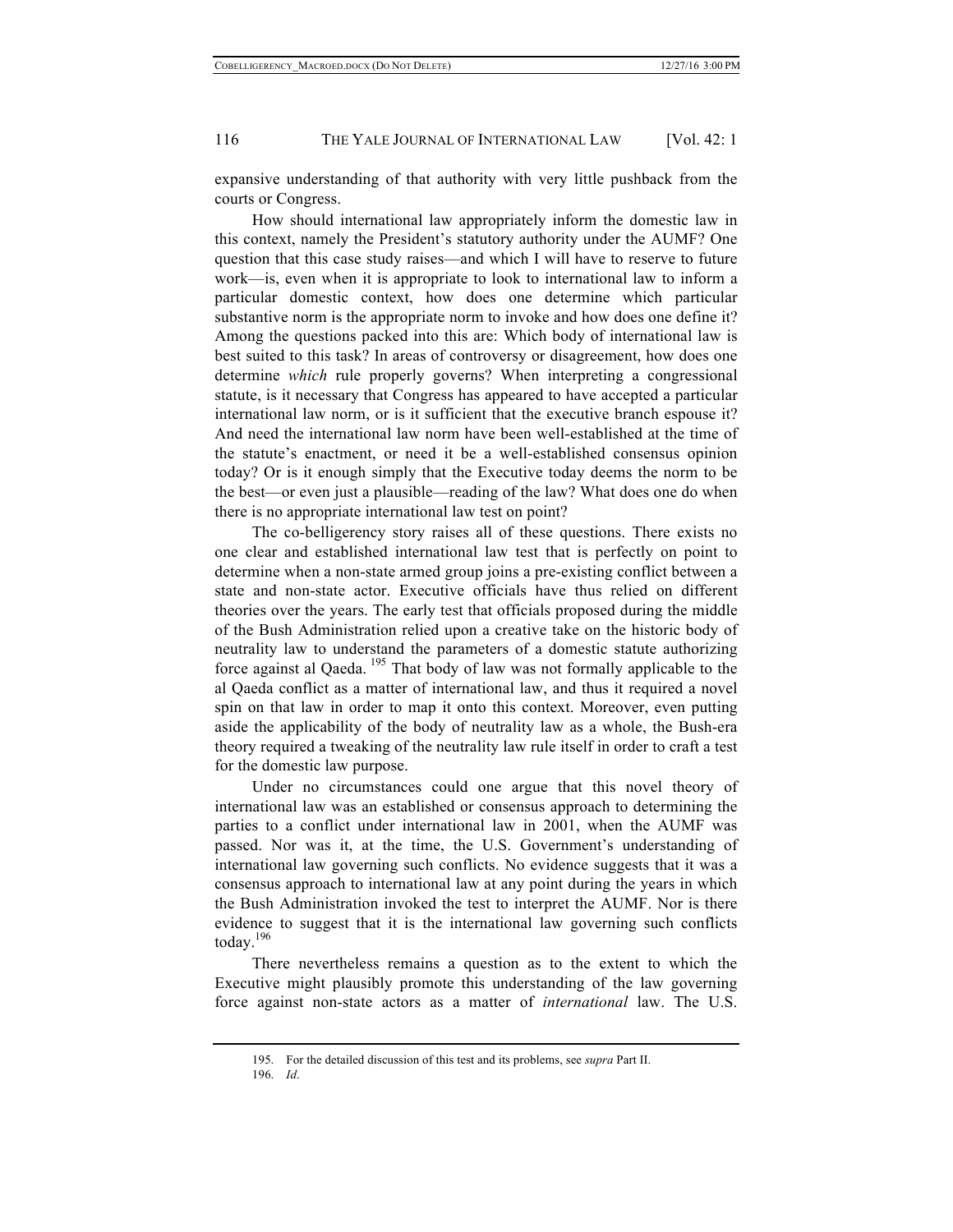President has some real power to move custom in areas where there remains a lack of clarity over the international law rule. But that is not the question before us here. The question here is whether this creative theory should be employed to inform a domestic statute informing and constraining the President's power. For these purposes the presumption shifts: a lack of clarity in international law should not give the President license to interpret his domestic authorities with abandon. To the contrary, to the extent international law informs domestic powers, we must consider that we can only presume congressional intent to incorporate *existing* international law rules. The extent to which those rules must be in existence at the time of the statute's enactment or in existence at the time of interpretation may be an open question. But the neutrality theory fails under either theory.

The *Tadić* theory is also flawed for the reasons discussed in Part II. But at a minimum it may serve as a floor for a more tailored yet still expansive reading of the AUMF. *Tadić* has the benefit of being a well-established test, both now and at the time of the AUMF's enactment. Because *Tadić* creates a standard for determining the threshold point at which a NIAC comes into existence, and not for determining when parties join a pre-existing NIAC, it may well be that the test for the latter should be less stringent. International law may well permit parties to act beyond *Tadić*'s bounds. And states may wish to try to push on those bounds and develop custom in this area. But today there is no existing test for what that might be, and thus it cannot serve as a limiting principle for an expansive view of domestic authority. *Tadić* is the only theory that passes the brief guidelines I discuss above. This does not mean that Congress cannot go further to authorize more discretion to the President beyond what *Tadić* would permit, but without further action on its part we cannot assume it.

There is room for debate over how precisely international law should inform domestic law, and how we should define the international law norm in doing so.<sup>197</sup> I certainly find persuasive arguments in favor of importing a clearly established, longstanding principle of international law to help define the contours of an otherwise ambiguous domestic statute. I also find plausible arguments in favor of assuming congressional intent to keep up with changing times and incorporate a norm that has evolved over time to a new modern consensus. And I think it might be reasonable to argue the complete inverse as well: that we should interpret a statute as incorporating even a controversial international law norm that was in play at the time of the statute, if that norm was at the time clearly accepted by the United States. But I think it is a bridge too far for the Executive and others to assume congressional intent to import into an existing statute an international law theory that neither was the position of the United States at the time of the statute, nor long-standing generally, nor accepted today by the international community as an established norm. For our purposes here, while it may make sense to assume congressional intent to

<sup>197.</sup> This case study forms part of a broader project on the distinct ways that international law informs domestic law interpretation. A future work will consider how to determine the appropriate content of an international law norm when we look to it to inform domestic law.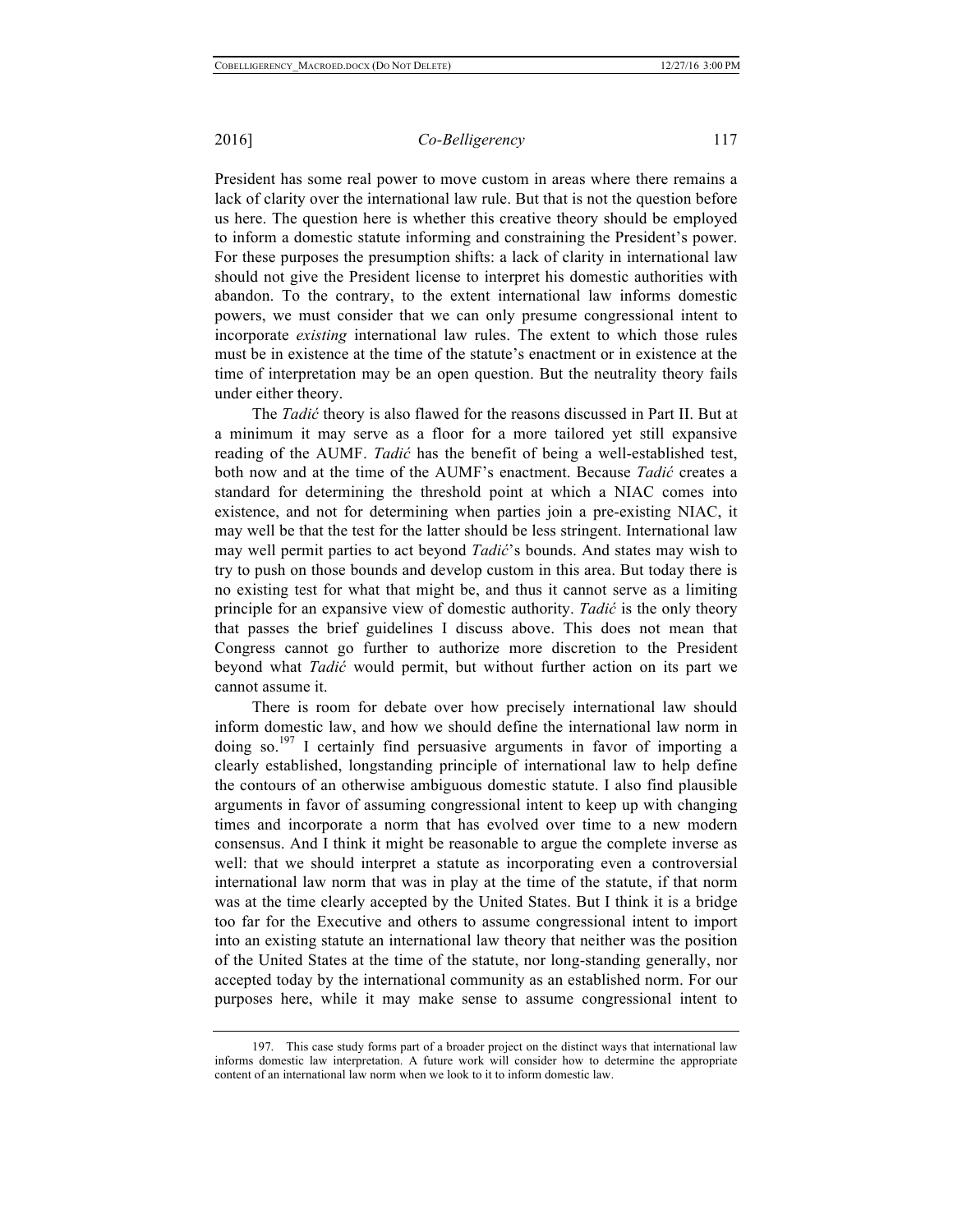authorize force against all *existing* parties to a conflict, I do not find it realistic that Congress intended in the 2001 statute to delegate to the President the authority to declare war against new actors, simply based on an argument that international law permits it.<sup>198</sup>

### C. *Checking Executive Power from Without and Within*

Most broadly, the co-belligerency story complicates competing narratives today about the potential for the Executive to self-constrain in the absence of real external oversight. It is neither a cynical tale of an imperial power-hungry Executive, nor a happy account of a presidency perfectly restrained by the institutional forces promoting the rule of law humming away within the executive branch. Instead, this story both demonstrates and raises concerns about the phenomenon that has been called a second-best alternative check on executive authority: the internal separation of powers, the web of actors within the executive branch who operate to rein in executive prerogative.<sup>199</sup>

There has been much interest in recent years in what has seemed a demographic explosion of lawyers operating within the executive branch, and the significant involvement of these lawyers in all aspects of executive decision-making. Particular attention has focused on executive lawyering in the national security arena.<sup>200</sup> Presidential powers experts have noticed a decline of centralized power in legal offices like the Office of Legal Counsel at the Justice Department, in favor of a more disaggregated approach of lawyers meetings drawn from lawyers throughout the administration.<sup>201</sup> Some scholars have suggested that this decentralization of legal advice must lead to legal opportunism, strategic cherry-picking on the part of the President who might simply choose his preferred legal advice from among an array of his advisers' suggestions.<sup>202</sup>

The image of a unitary executive plucking his preferred legal advice from a lineup of his advisers provides an overly simplistic, and inaccurate, account of how decision-making functions inside an enormous behemoth such as the executive branch. It also misunderstands the consequences of a trajectory away from centralized decision-making. What this and other accounts of executive lawyering overlook is that today's disaggregated approach to legal decision-

<sup>198.</sup> It is not clear that Congress *could* have delegated away that authority entirely, even if it intended to do so.

<sup>199.</sup> *See, e.g.*, Neal Katyal, *Internal Separation of Powers: Checking Today's Most Dangerous Branch from Within*, 115 YALE L. J. 2314, 2316 (2006) (identifying, and proposing a strengething of, the internal separation of powers); Gillian Metzger, *The Interdependent Relationship Between Internal and External Separation of Powers*, 59 EMORY L. J. 423, 426-35 (2009) (hailing the benefits of the internal separation of powers, and discussing its interdependency with external checks on the President).

<sup>200.</sup> New York Times journalist Charlie Savage has even written a 600-plus page popular tome on the subject. *See* SAVAGE, *supra* note 58.

<sup>201.</sup> *See, e.g.*, Jack Goldsmith, *The Decline of OLC*, LAWFARE (Oct. 28, 2015, 6:11 PM), https://www.lawfareblog.com/decline-olc.

<sup>202.</sup> *See, e.g.*, Neomi Rao, *Public Choice and International Law Compliance: The Executive Branch Is a They Not an It*, 96 MINN. L. REV. 194, 257-60, 267-71 (2011); Bruce Ackerman, *Legal Acrobatics, Illegal War*, N.Y. TIMES (June 21, 2011), http://www.nytimes.com/2011/06/21/opinion/21Ackerman.html.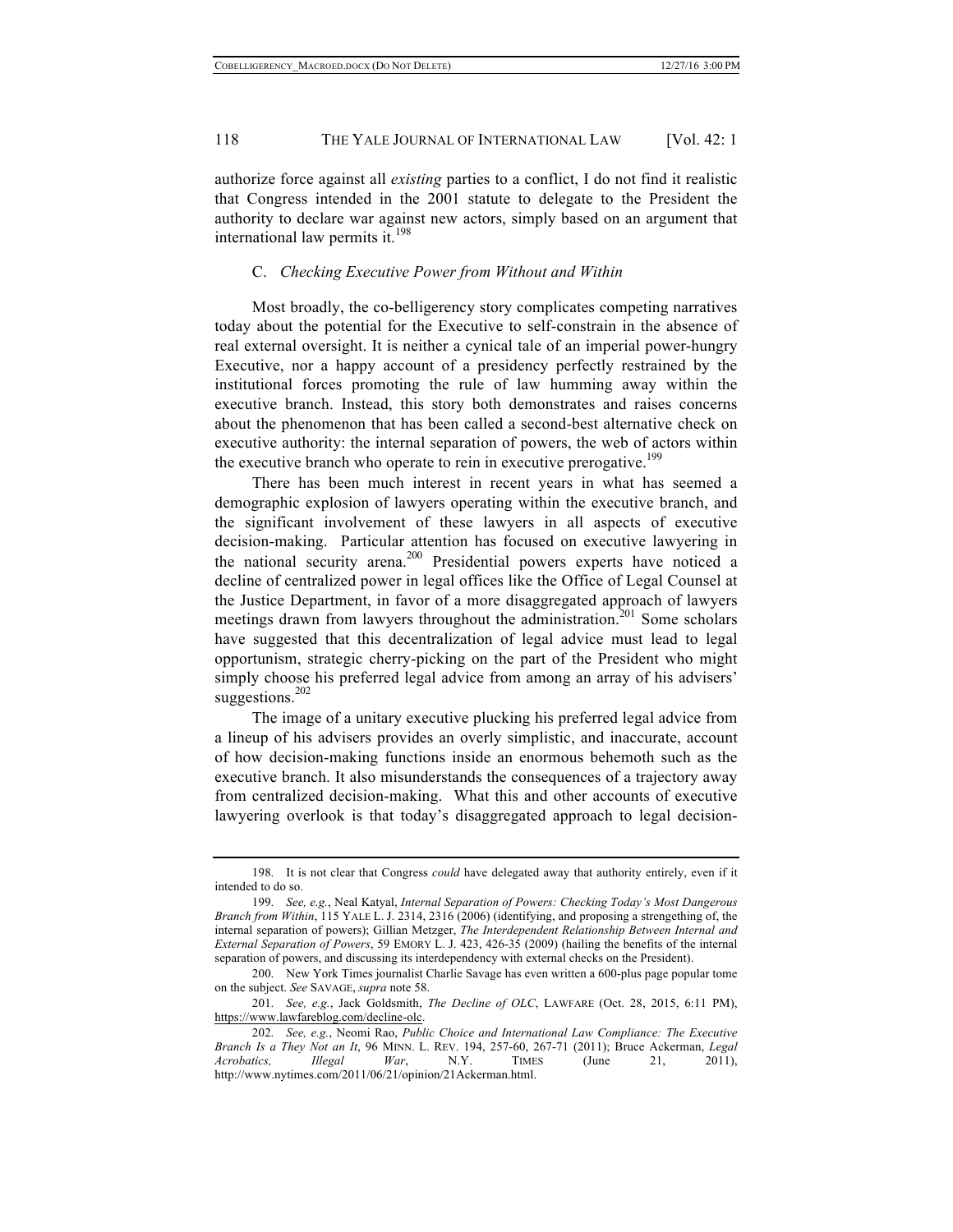making resembles much *less* one decider choosing among many choices, but rather a group of disparate actors with differing instincts, biases, and goals working *together* to make a decision. The result is inevitably one of compromise. One of the results of such group decision-making is that when these disparate actors cannot agree on one clear position, they will of necessity employ ambiguous language to paper over their differences.<sup>203</sup> Flexible or ambiguous executive legal positions are often not necessarily the result of intentional, conscious power grabs, but rather represent the reality of group decision-making, and attempts to mask internal disagreement and come to a decision for the moment that permits continued debate among the actors until they are truly forced to decide. Because of this bias toward flexibility, a practice of leaving options open will inevitably, even if unintentionally, lead to a ratcheting up of power to the President.<sup>204</sup>

And yet, for all the problems inherent in relying on internal constraints to check an otherwise all-powerful Executive, in certain very important areas these internal constraints may well be our only hope. For the clearest message coming out of the co-belligerency story is that the courts and Congress—while purporting to provide active oversight of the Executive on this precise matter have utterly failed to do so. Despite seeming to ratify the Executive's theory in principle, neither the courts nor Congress have shown sufficient inclination or ability to look behind the co-belligerency concept to understand its meaning or how the Executive is employing it.

A cynical view of this account is that Congress and judges have simply looked the other way rather than make difficult decisions about the proper limits of executive power in war. On this account, reliance on this cobelligerency concept—which they may not fully understand but which sounds in international law and suggests constraint—allows them to do so. A less cynical but equally disconcerting narrative might be that judges and members of Congress simply do not realize how little they know about co-belligerency and how the Executive uses it. Both narratives suggest that reliance on this term provides a "façade" of oversight, and that if the only operating constraints on the President were from these two branches, his authority in this area would truly be a legal grey hole.<sup>205</sup> I have therefore used the concept of a greyish space in this paper not because of the existence of effective external checks, but rather because of evidence that the executive branch has truly operated as if constrained to some extent by internal forces enforcing self-imposed limits, at least within this amorphous and evolving space that it itself has created.

# **CONCLUSION**

Accounts of executive power today, particularly in the murkiest areas of national security law, often tend toward either the trusting or the cynical. Either

<sup>203.</sup> *See* Ingber, *supra* note 65.

<sup>204.</sup> *Id*.

<sup>205.</sup> *See* Dyzenhaus, *supra* note 14 (warning against the existence of legal black holes lawless zones—as well as legal grey holes, where "there is the façade or form of the rule of law rather than any substantive protections"); Sinnar, *supra* note 14.